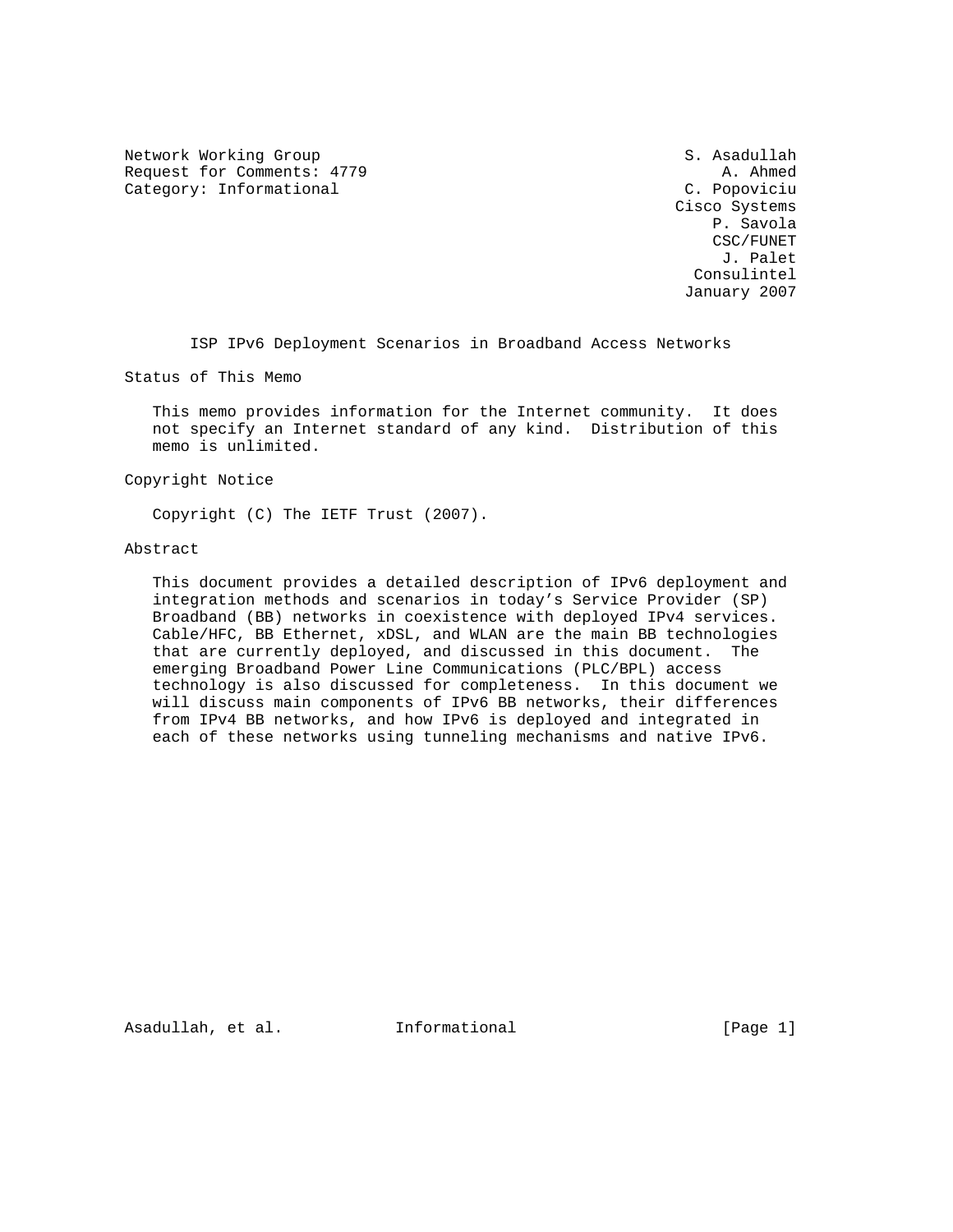# Table of Contents

| 1.                                                            |  |  | 4               |
|---------------------------------------------------------------|--|--|-----------------|
| 2.                                                            |  |  | 5               |
| 3.                                                            |  |  | 5               |
| Layer 2 Access Provider Network<br>3.1.                       |  |  | 5               |
| 3.2.<br>Layer 3 Access Provider Network                       |  |  | $\overline{6}$  |
| 4.                                                            |  |  | 7               |
| Access over Tunnels - Customers with Public IPv4<br>4.1.      |  |  |                 |
|                                                               |  |  | $7\phantom{.0}$ |
| Access over Tunnels - Customers with Private IPv4<br>4.2.     |  |  |                 |
|                                                               |  |  | $\,8\,$         |
| Transition a Portion of the IPv4 Infrastructure<br>4.3.       |  |  | 8               |
| 5.                                                            |  |  |                 |
| Broadband Cable Network Elements 9<br>5.1.                    |  |  |                 |
| Deploying IPv6 in Cable Networks 10<br>5.2.                   |  |  |                 |
| Deploying IPv6 in a Bridged CMTS Network 12<br>5.2.1.         |  |  |                 |
| Deploying IPv6 in a Routed CMTS Network 14<br>5.2.2.          |  |  |                 |
|                                                               |  |  | 23              |
|                                                               |  |  |                 |
| 5.2.4.                                                        |  |  |                 |
| 5.2.5.<br>IPv6 Security Considerations 24                     |  |  |                 |
| 5.2.6.<br>IPv6 Network Management 25                          |  |  |                 |
| б.                                                            |  |  |                 |
| DSL Network Elements 26<br>6.1.                               |  |  |                 |
| Deploying IPv6 in IPv4 DSL Networks 28<br>6.2.                |  |  |                 |
| 6.2.1. Point-to-Point Model 29                                |  |  |                 |
| 6.2.2. PPP Terminated Aggregation (PTA) Model 30              |  |  |                 |
| 6.2.3. L2TPv2 Access Aggregation (LAA) Model 33               |  |  |                 |
| Hybrid Model for IPv4 and IPv6 Service 36<br>6.2.4.           |  |  |                 |
| 6.3.                                                          |  |  |                 |
| 6.3.1. ASM-Based Deployments 39                               |  |  |                 |
| 6.3.2. SSM-Based Deployments 39                               |  |  |                 |
| 6.4.                                                          |  |  |                 |
| IPv6 Security Considerations 41<br>6.5.                       |  |  |                 |
| 6.6.<br>IPv6 Network Management 42                            |  |  |                 |
| 7. Broadband Ethernet Networks 42                             |  |  |                 |
| Ethernet Access Network Elements<br>7.1.                      |  |  | 42              |
| Deploying IPv6 in IPv4 Broadband Ethernet Networks 43<br>7.2. |  |  |                 |
| 7.2.1. Point-to-Point Model 44                                |  |  |                 |
| 7.2.2. PPP Terminated Aggregation (PTA) Model 46              |  |  |                 |
| L2TPv2 Access Aggregation (LAA) Model 48<br>7.2.3.            |  |  |                 |
| 7.2.4. Hybrid Model for IPv4 and IPv6 Service  50             |  |  |                 |
| 7.3.                                                          |  |  |                 |
| 7.4.                                                          |  |  |                 |
|                                                               |  |  |                 |
| 7.5. IPv6 Security Considerations 54                          |  |  |                 |
| 7.6. IPv6 Network Management 55                               |  |  |                 |

Asadullah, et al. 1nformational 1999 [Page 2]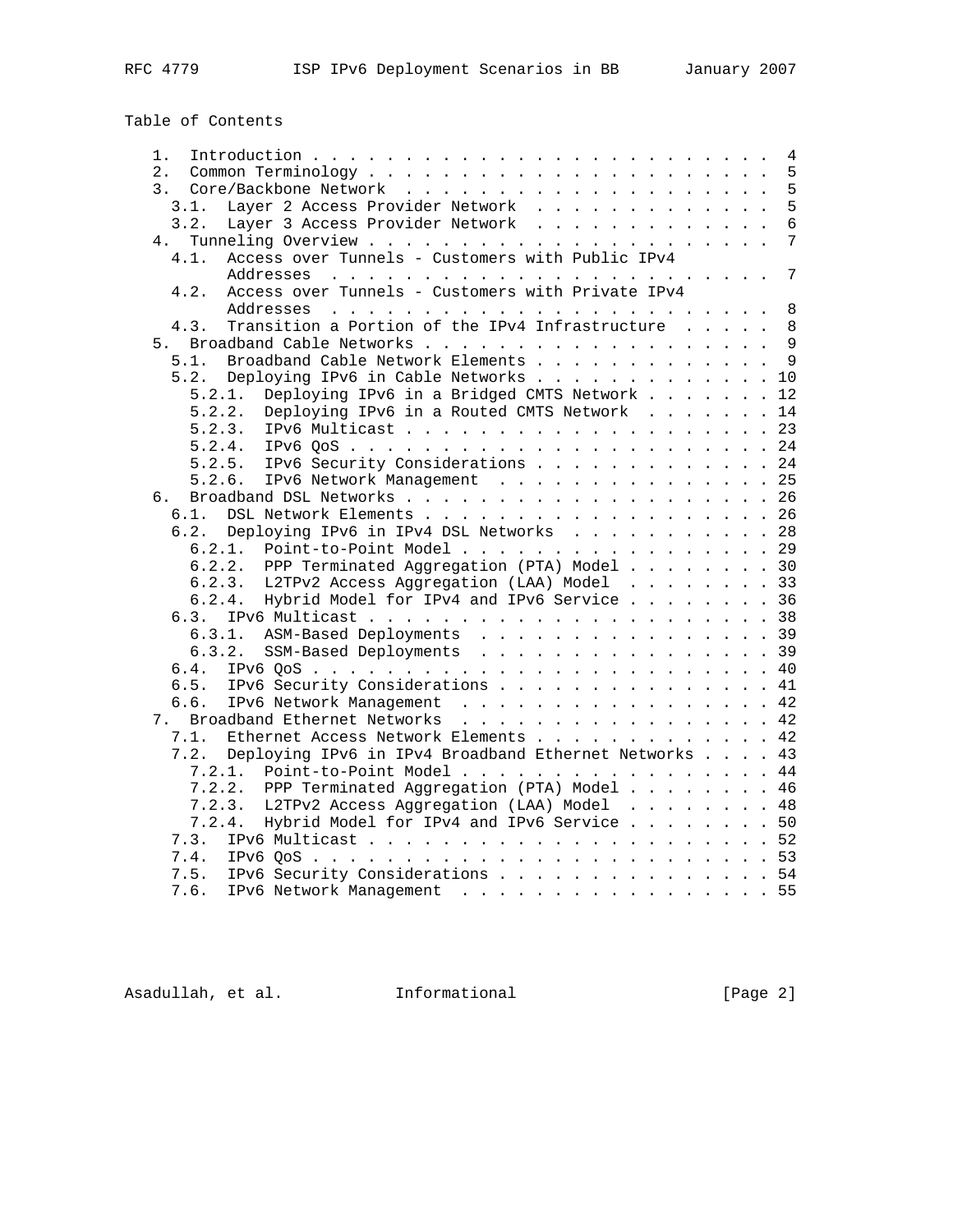| 8.                                                      |  |
|---------------------------------------------------------|--|
| 8.1. WLAN Deployment Scenarios 55                       |  |
| 8.1.1. Layer 2 NAP with Layer 3 termination at NSP Edge |  |
|                                                         |  |
| 8.1.2. Layer 3 Aware NAP with Layer 3 Termination at    |  |
|                                                         |  |
| 8.1.3. PPP-Based Model 61                               |  |
|                                                         |  |
|                                                         |  |
| 8.4. IPv6 Security Considerations 65                    |  |
| 8.5. IPv6 Network Management 67                         |  |
| 9. Broadband Power Line Communications (PLC) 67         |  |
| 9.1. PLC/BPL Access Network Elements 68                 |  |
| 9.2. Deploying IPv6 in IPv4 PLC/BPL 69                  |  |
| 9.2.1. IPv6 Related Infrastructure Changes 69           |  |
|                                                         |  |
|                                                         |  |
|                                                         |  |
|                                                         |  |
|                                                         |  |
| 9.5. IPv6 Security Considerations 71                    |  |
| 9.6. IPv6 Network Management 71                         |  |
|                                                         |  |
|                                                         |  |
|                                                         |  |
|                                                         |  |
| 13.1. Normative References 74                           |  |
| 13.2. Informative References 76                         |  |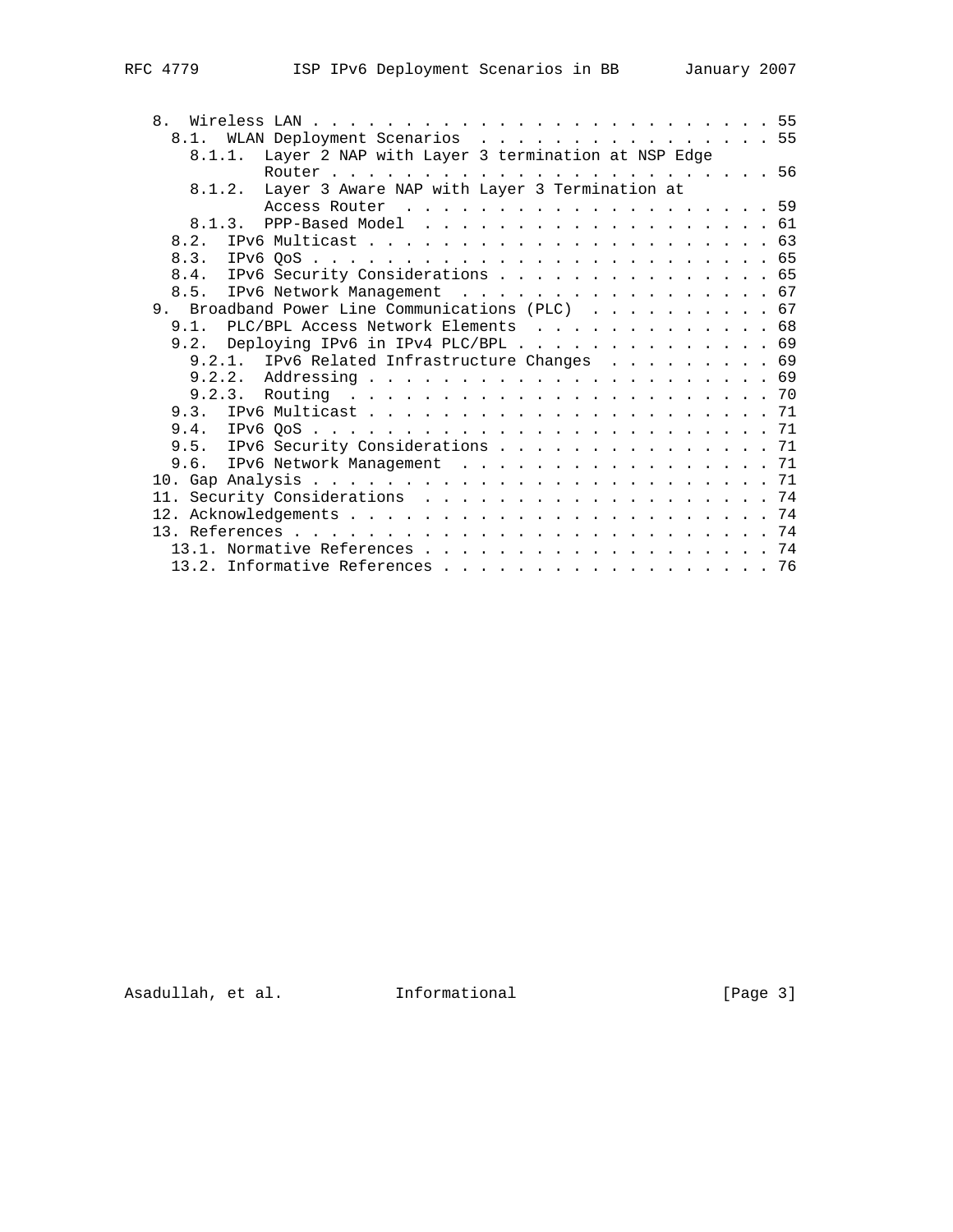## 1. Introduction

 This document presents the options available in deploying IPv6 services in the access portion of a BB Service Provider (SP) network - namely Cable/HFC, BB Ethernet, xDSL, WLAN, and PLC/BPL.

 This document briefly discusses the other elements of a provider network as well. It provides different viable IPv6 deployment and integration techniques, and models for each of the above-mentioned BB technologies individually. The example list is not exhaustive, but it tries to be representative.

 This document analyzes how all the important components of current IPv4-based Cable/HFC, BB Ethernet, xDSL, WLAN, and PLC/BPL networks will behave when IPv6 is integrated and deployed.

The following important pieces are discussed:

A. Available tunneling options

- B. Devices that would have to be upgraded to support IPv6
- C. Available IPv6 address assignment techniques and their use
- D. Possible IPv6 Routing options and their use
- E. IPv6 unicast and multicast packet transmission
- F. Required IPv6 Quality of Service (QoS) parameters
- G. Required IPv6 Security parameters
- H. Required IPv6 Network Management parameters

 It is important to note that the addressing rules provided throughout this document represent an example that follows the current assignment policies and recommendations of the registries. However, they can be adapted to the network and business model needs of the ISPs.

 The scope of the document is to advise on the ways of upgrading an existing infrastructure to support IPv6 services. The recommendation to upgrade a device to dual stack does not stop an SP from adding a new device to its network to perform the necessary IPv6 functions discussed. The costs involved with such an approach could be offset by lower impact on the existing IPv4 services.

Asadullah, et al. Informational [Page 4]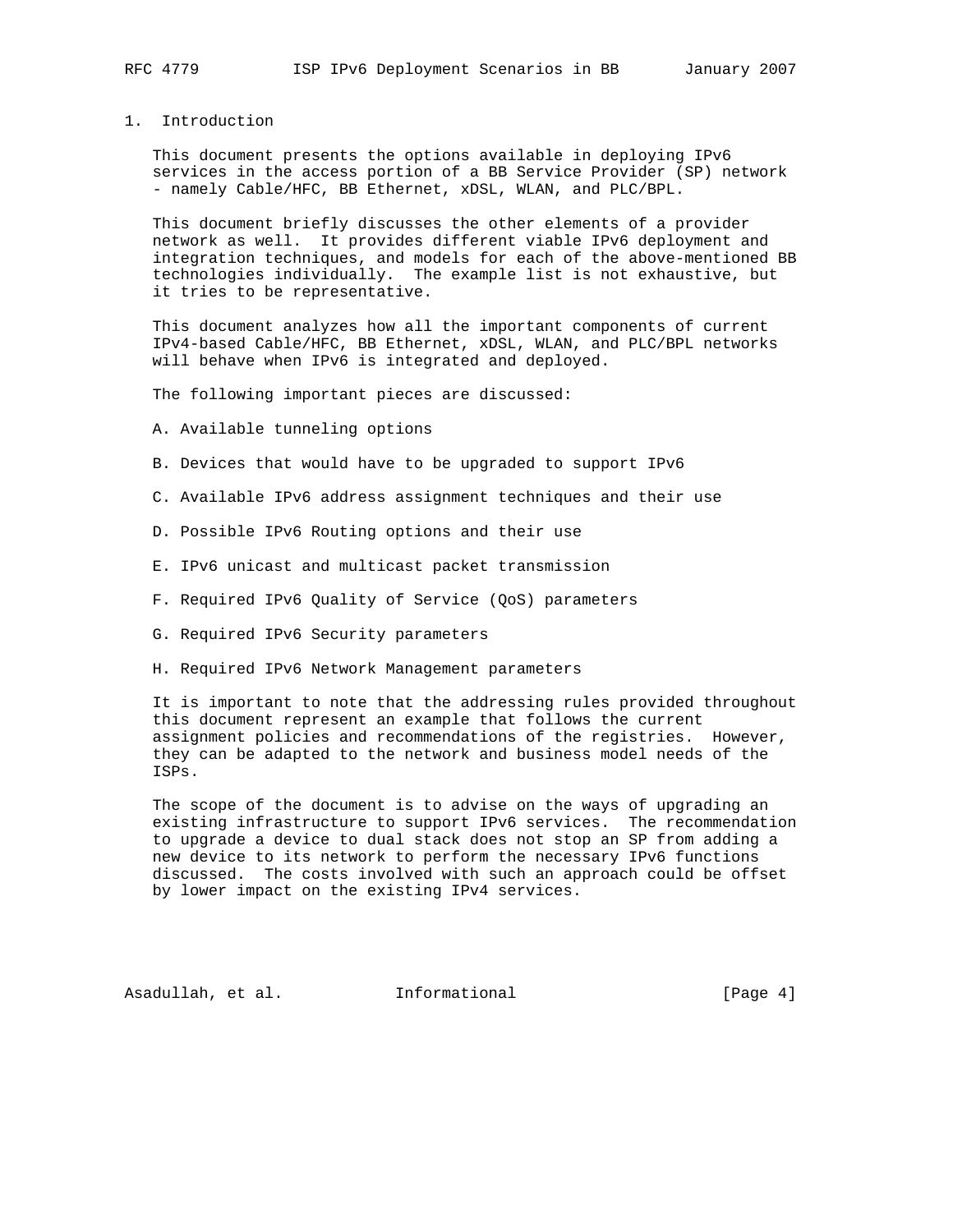- 2. Common Terminology
	- BB: Broadband
	- CPE: Customer Premise Equipment
	- GWR: Gateway Router
	- ISP: Internet Service Provider
	- NAP: Network Access Provider
	- NSP: Network Service Provider
	- QoS: Quality of Service

SP: Service Provider

3. Core/Backbone Network

 This section intends to briefly discuss some important elements of a provider network tied to the deployment of IPv6. A more detailed description of the core network is provided in other documents [RFC4029].

 There are two types of networks identified in the Broadband deployments:

- A. Access Provider Network: This network provides the broadband access and aggregates the subscribers. The subscriber traffic is handed over to the Service Provider at Layer 2 or 3.
- B. Service Provider Network: This network provides Intranet and Internet IP connectivity for the subscribers.

 The Service Provider network structure beyond the Edge Routers that interface with the Access provider is beyond the scope of this document.

### 3.1. Layer 2 Access Provider Network

 The Access Provider can deploy a Layer 2 network and perform no routing of the subscriber traffic to the SP. The devices that support each specific access technology are aggregated into a highly redundant, resilient, and scalable Layer 2 core. The network core can involve various technologies such as Ethernet, Asynchronous Transfer Mode (ATM), etc. The Service Provider Edge Router connects to the Access Provider core.

Asadullah, et al. Informational [Page 5]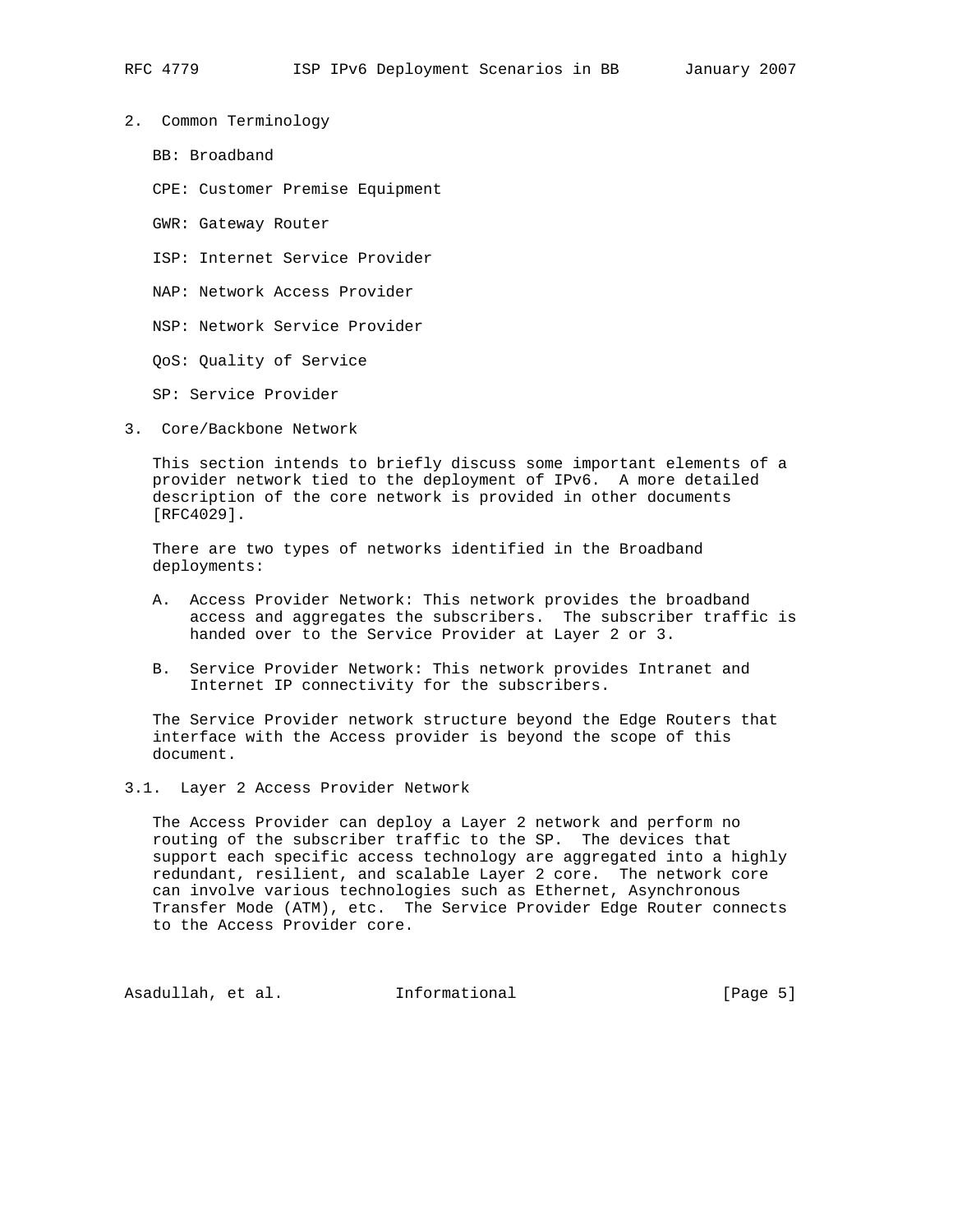This type of network may be transparent to the Layer 3 protocol. Some possible changes may come with the intent of supporting IPv6 provisioning mechanisms, as well as filtering and monitoring IPv6 traffic based on Layer 2 information such as IPv6 Ether Type Protocol ID (0x86DD) or IPv6 multicast specific Media Access Control (MAC) addresses (33:33:xx:xx:xx:xx).

## 3.2. Layer 3 Access Provider Network

 The Access Provider can choose to terminate the Layer 2 domain and route the IP traffic to the Service Provider network. Access Routers are used to aggregate the subscriber traffic and route it over a Layer 3 core to the SP Edge Routers. In this case, the impact of the IPv6 deployment is significant.

 The case studies in this document discuss only the relevant network elements of such a network: Customer Premise Equipment, Access Router, and Edge Router. In real networks, the link between the Access Router and the Edge Router involves other routers that are part of the aggregation and the core layer of the Access Provider network.

 The Access Provider can forward the IPv6 traffic through its Layer 3 core in three possible ways:

- A. IPv6 Tunneling: As a temporary solution, the Access Provider can choose to use a tunneling mechanism to forward the subscriber IPv6 traffic to the Service Provider Edge Router. This approach has the least impact on the Access Provider network; however, as the number of users increase and the amount of IPv6 traffic grows, the ISP will have to evolve to one of the scenarios listed below.
- B. Native IPv6 Deployment: The Access Provider routers are upgraded to support IPv6 and can become dual stack. In a dual-stack network, an IPv6 Interior Gateway Protocol (IGP), such as OSPFv3 [RFC2740] or IS-IS [ISISv6], is enabled. RFC 4029 [RFC4029] discusses the IGP selection options with their benefits and drawbacks.
- C. MPLS 6PE Deployment [6PE]: If the Access Provider is running MPLS in its IPv4 core, it could use 6PE to forward IPv6 traffic over it. In this case, only a subset of routers close to the edge of the network need to be IPv6 aware. With this approach, BGP becomes important in order to support 6PE.

 The 6PE approach has the advantage of having minimal impact on the Access Provider network. Fewer devices need to be upgraded and

Asadullah, et al. 1nformational 1999 [Page 6]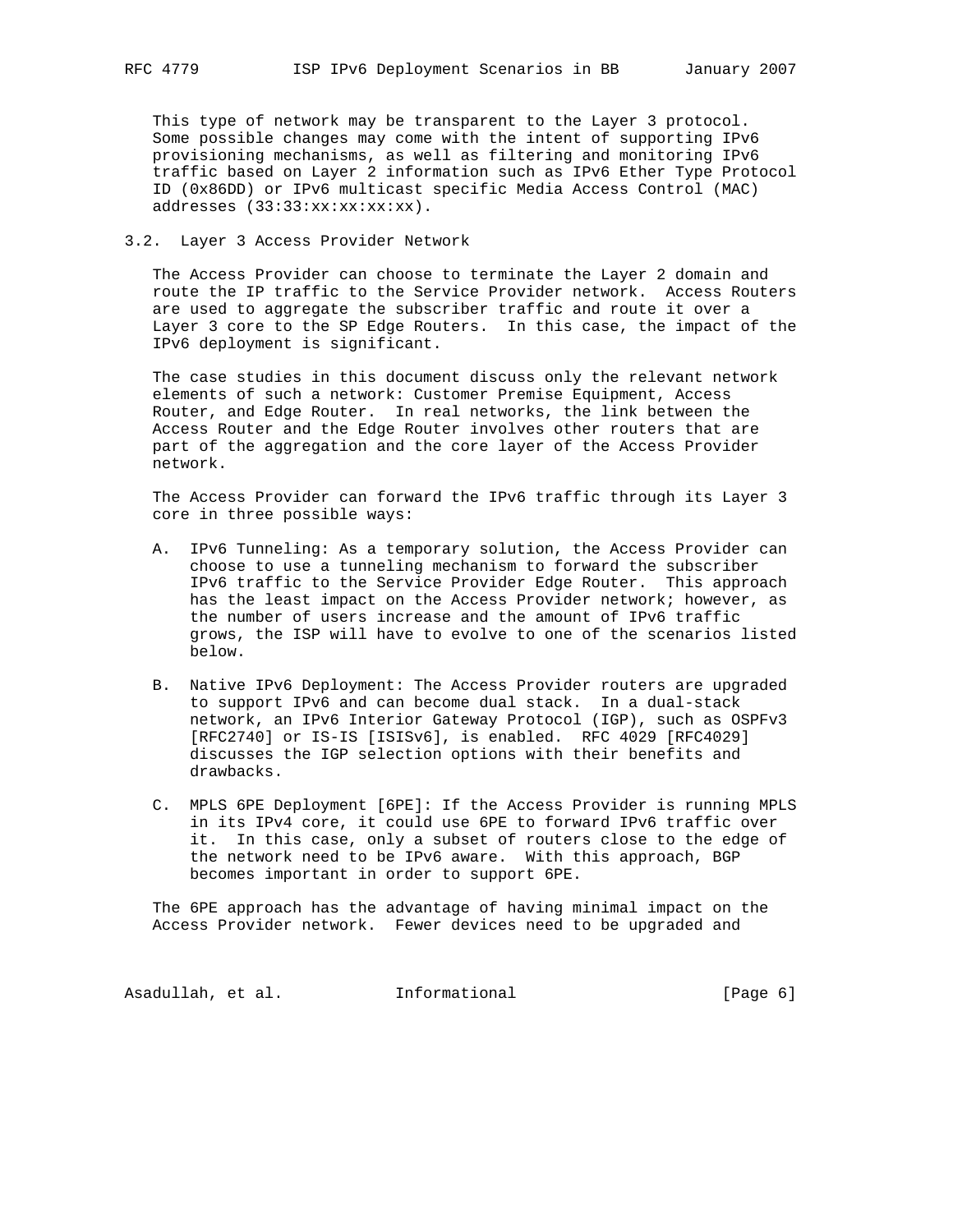configured while the MPLS core continues to switch the traffic, unaware that it transports both IPv4 and IPv6. 6PE should be leveraged only if MPLS is already deployed in the network. At the time of writing this document, a major disadvantage of the 6PE solution is that it does not support multicast IPv6 traffic.

 The native approach has the advantage of supporting IPv6 multicast traffic, but it may imply a significant impact on the IPv4 operational network in terms of software configuration and possibly hardware upgrade.

 More detailed Core Network deployment recommendations are discussed in other documents [RFC4029]. The handling of IPv6 traffic in the Core of the Access Provider Network will not be discussed for the remainder of this document.

4. Tunneling Overview

 If SPs are not able to deploy native IPv6, they might use tunneling based transition mechanisms to start an IPv6 service offering, and move to native IPv6 deployment at a later time.

 Several tunneling mechanisms were developed specifically to transport IPv6 over existing IPv4 infrastructures. Several of them have been standardized and their use depends on the existing SP IPv4 network and the structure of the IPv6 service. The requirements for the most appropriate mechanisms are described in [v6tc] with more updates to follow. Deploying IPv6 using tunneling techniques can imply as little changes to the network as upgrading software on tunnel end points. A Service Provider could use tunneling to deploy IPv6 in the following scenarios:

4.1. Access over Tunnels - Customers with Public IPv4 Addresses

 If the customer is a residential user, it can initiate the tunnel directly from the IPv6 capable host to a tunnel termination router located in the NAP or ISP network. The tunnel type used should be decided by the SP, but it should take into consideration its availability on commonly used software running on the host machine. Of the many tunneling mechanisms developed, such as IPv6 Tunnel Broker [RFC3053], Connection of IPv6 Domains via IPv4 Clouds [RFC3056], Generic Packet Tunneling in IPv6 [RFC2473], ISATAP [RFC4214], Basic Transition Mechanisms for IPv6 Hosts and Routers [RFC4213], and Transmission of IPv6 over IPv4 Domains without Explicit Tunnels [RFC2529], some are more popular than the others. At the time of writing this document, the IETF Softwire Working Group was tasked with standardizing a single tunneling protocol [Softwire] for this application.

Asadullah, et al. 1nformational 1999 [Page 7]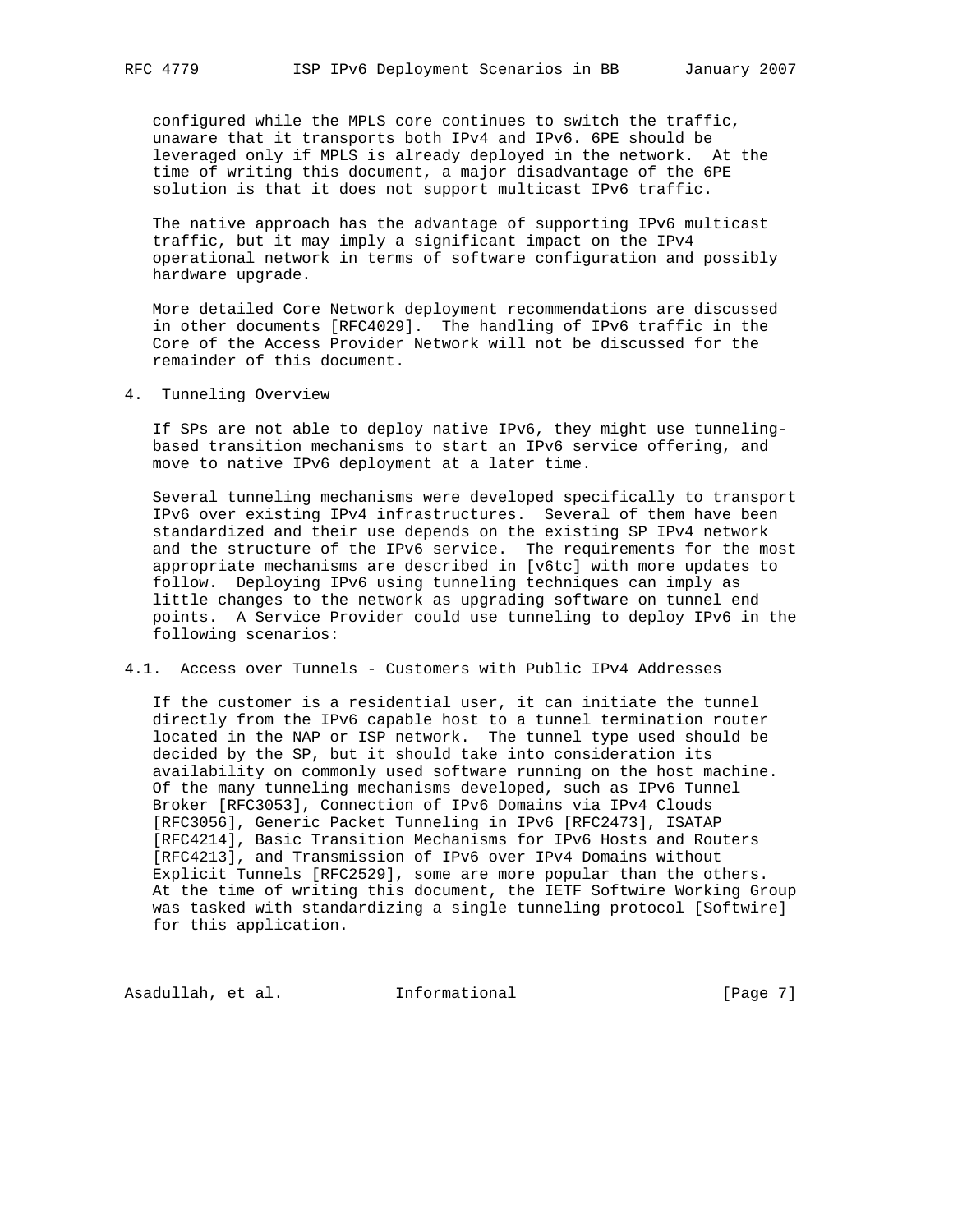If the end customer has a GWR installed, then it could be used to originate the tunnel, thus offering native IPv6 access to multiple hosts on the customer network. In this case, the GWR would need to be upgraded to dual stack in order to support IPv6. The GWR can be owned by the customer or by the SP.

## 4.2. Access over Tunnels - Customers with Private IPv4 Addresses

 If the end customer receives a private IPv4 address and needs to initiate a tunnel through Network Address Translation (NAT), techniques like 6to4 may not work since they rely on public IPv4 address. In this case, unless the existing GWRs support protocol-41 forwarding [Protocol41], the end user might have to use tunnels that can operate through NATs (such as Teredo [RFC4380]). Most GWRs support protocol-41-forwarding, which means that hosts can initiate the tunnels - in which case the GWR is not affected by the IPv6 service.

 The customer has the option to initiate the tunnel from the device (GWR) that performs the NAT functionality, similar to the GWR scenario discussed in Section 4.1. This will imply hardware replacement or software upgrade and a native IPv6 environment behind the GWR.

 It is also worth observing that initiating an IPv6 tunnel over IPv4 through already established IPv4 IPsec sessions would provide a certain level of security to the IPv6 traffic.

## 4.3. Transition a Portion of the IPv4 Infrastructure

 Tunnels can be used to transport the IPv6 traffic across a defined segment of the network. As an example, the customer might connect natively to the Network Access Provider, where a tunnel is used to transit the traffic over IPv4 to the ISP. In this case, the tunnel choice depends on its capabilities (for example, whether or not it supports multicast), routing protocols used (there are several types that can transport Layer 2 messages, such as GRE [RFC2784], L2TPv3 [RFC3931], or pseudowire), manageability, and scalability (dynamic versus static tunnels).

 This scenario implies that the access portion of the network has been upgraded to support dual stack, so the savings provided by tunneling in this scenario are very small compared with the previous two scenarios. Depending on the number of sites requiring the service, and considering the expenses required to manage the tunnels (some tunnels are static while others are dynamic [DynamicTunnel]) in this case, the SPs might find the native approach worth the additional investments.

Asadullah, et al. 1nformational 1999 [Page 8]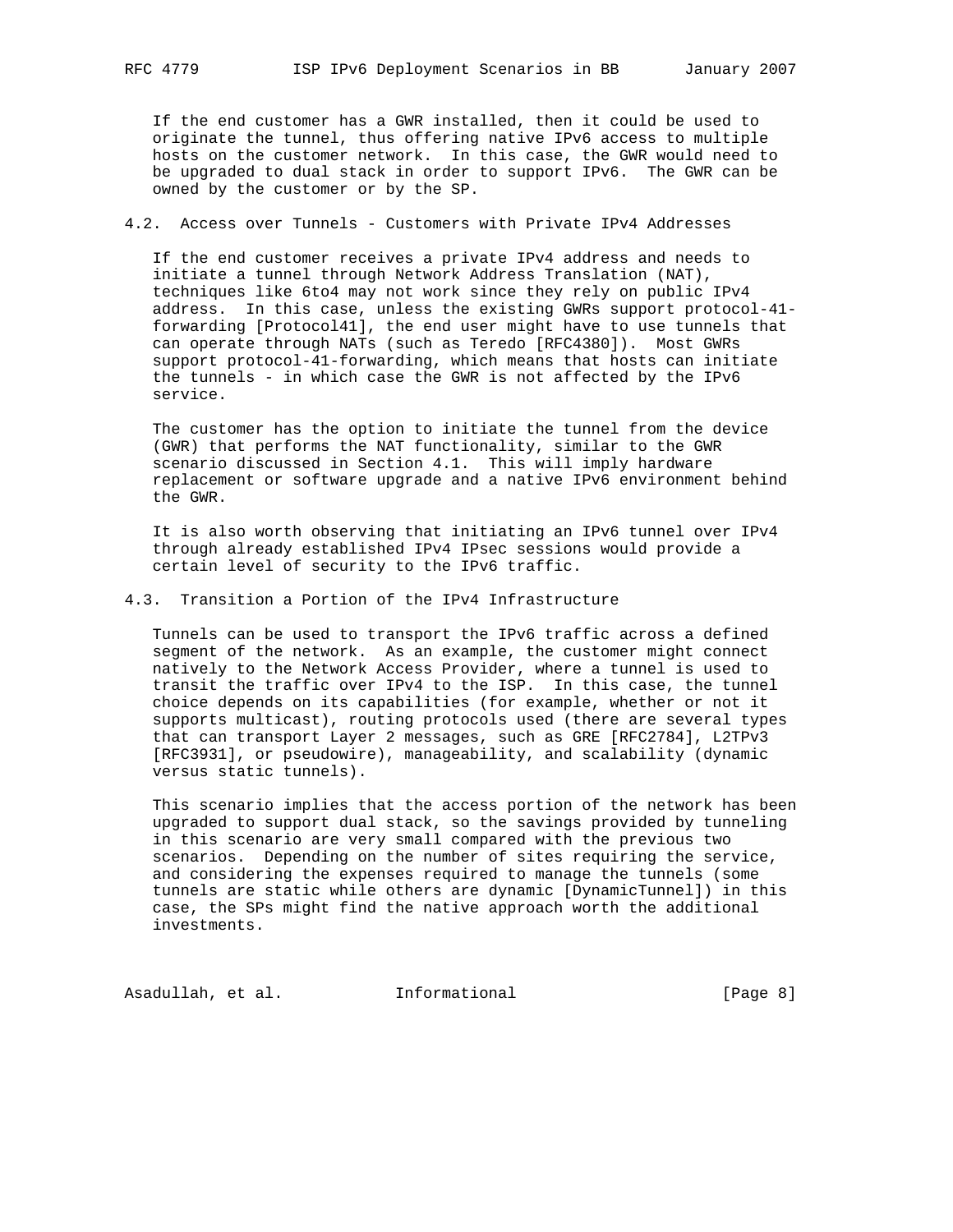In all the scenarios listed above, the tunnel selection process should consider the IPv6 multicast forwarding capabilities if such service is planned. As an example, 6to4 tunnels do not support IPv6 multicast traffic.

 The operation, capabilities, and deployment of various tunnel types have been discussed extensively in the documents referenced earlier as well as in [RFC4213] and [RFC3904]. Details of a tunnel-based deployment are offered in the next section of this document, which discusses the case of Cable Access, where the current Data Over Cable Service Interface Specification (DOCSIS 2.0) [RF-Interface] and prior specifications do not provide support for native IPv6 access. Although Sections 6, 7, 8, and 9 focus on a native IPv6 deployments over DSL, Fiber to the Home (FTTH), wireless, and PLC/BPL and because this approach is fully supported today, tunnel-based solutions are also possible in these cases based on the guidelines of this section and some of the recommendations provided in Section 5.

5. Broadband Cable Networks

 This section describes the infrastructure that exists today in cable networks providing BB services to the home. It also describes IPv6 deployment options in these cable networks.

 DOCSIS standardizes and documents the operation of data over cable networks. DOCSIS 2.0 and prior specifications have limitations that do not allow for a smooth implementation of native IPv6 transport. Some of these limitations are discussed in this section. For this reason, the IPv6 deployment scenarios discussed in this section for the existing cable networks are tunnel based. The tunneling examples presented here could also be applied to the other BB technologies described in Sections 6, 7, 8, and 9.

### 5.1. Broadband Cable Network Elements

 Broadband cable networks are capable of transporting IP traffic to/ from users to provide high speed Internet access and Voice over IP (VoIP) services. The mechanism for transporting IP traffic over cable networks is outlined in the DOCSIS specification [RF-Interface].

Here are some of the key elements of a cable network:

 Cable (HFC) Plant: Hybrid Fiber Coaxial plant, used as the underlying transport

 CMTS: Cable Modem Termination System (can be a Layer 2 bridging or Layer 3 routing CMTS)

Asadullah, et al. Informational [Page 9]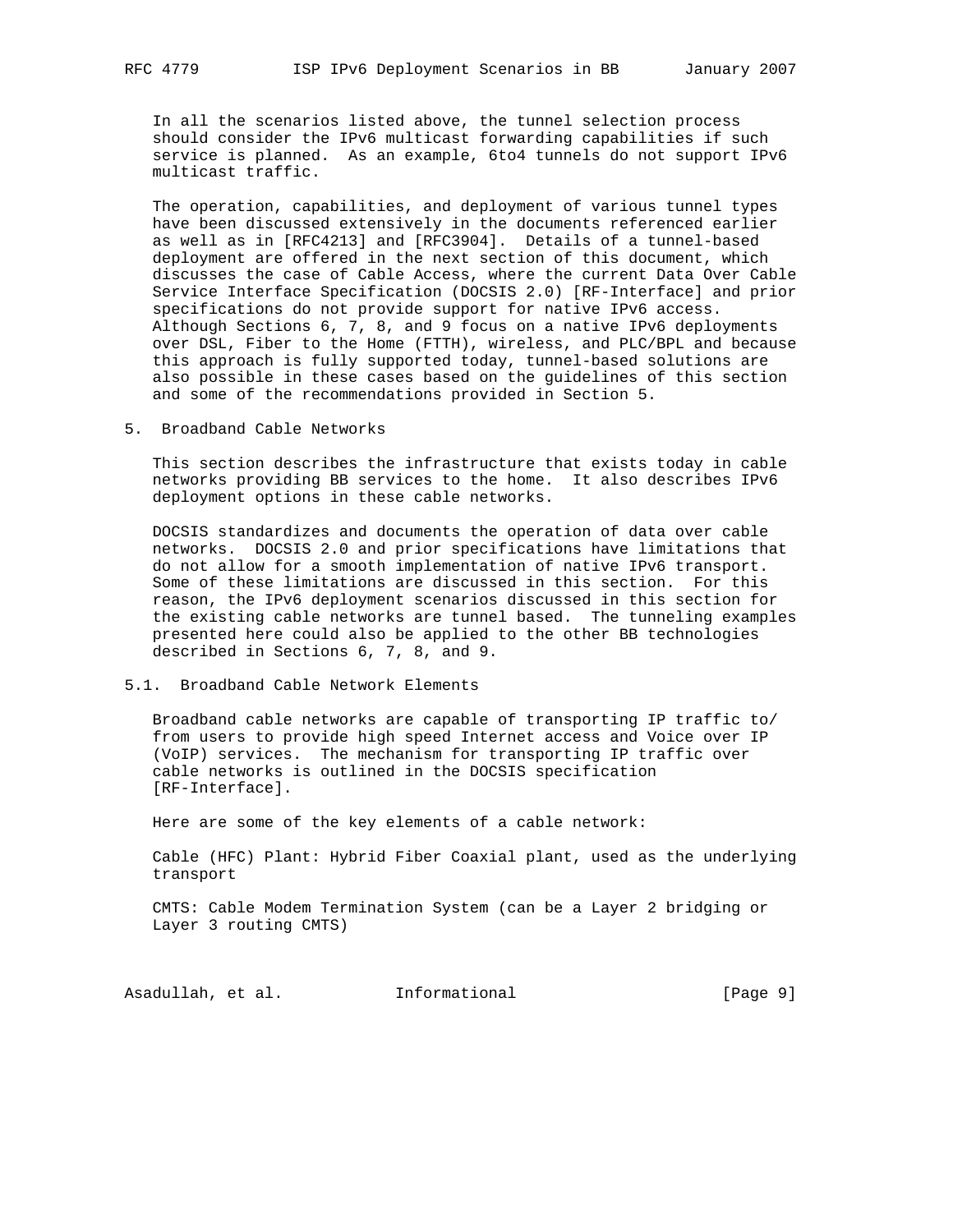GWR: Residential Gateway Router (provides Layer 3 services to hosts)

Host: PC, notebook, etc., which is connected to the CM or GWR

CM: Cable Modem

ER: Edge Router

MSO: Multiple Service Operator

 Data Over Cable Service Interface Specification (DOCSIS): Standards defining how data should be carried over cable networks

Figure 5.1 illustrates the key elements of a Cable Network.





5.2. Deploying IPv6 in Cable Networks

 One of the motivators for an MSO to deploy IPv6 over its cable network is to ease management burdens. IPv6 can be enabled on the CM, CMTS, and ER for management purposes. Currently portions of the cable infrastructure use IPv4 address space [RFC1918]; however, there is a finite number of those. Thus, IPv6 could have utility in the cable space implemented on the management plane initially and focused

Asadullah, et al. Informational [Page 10]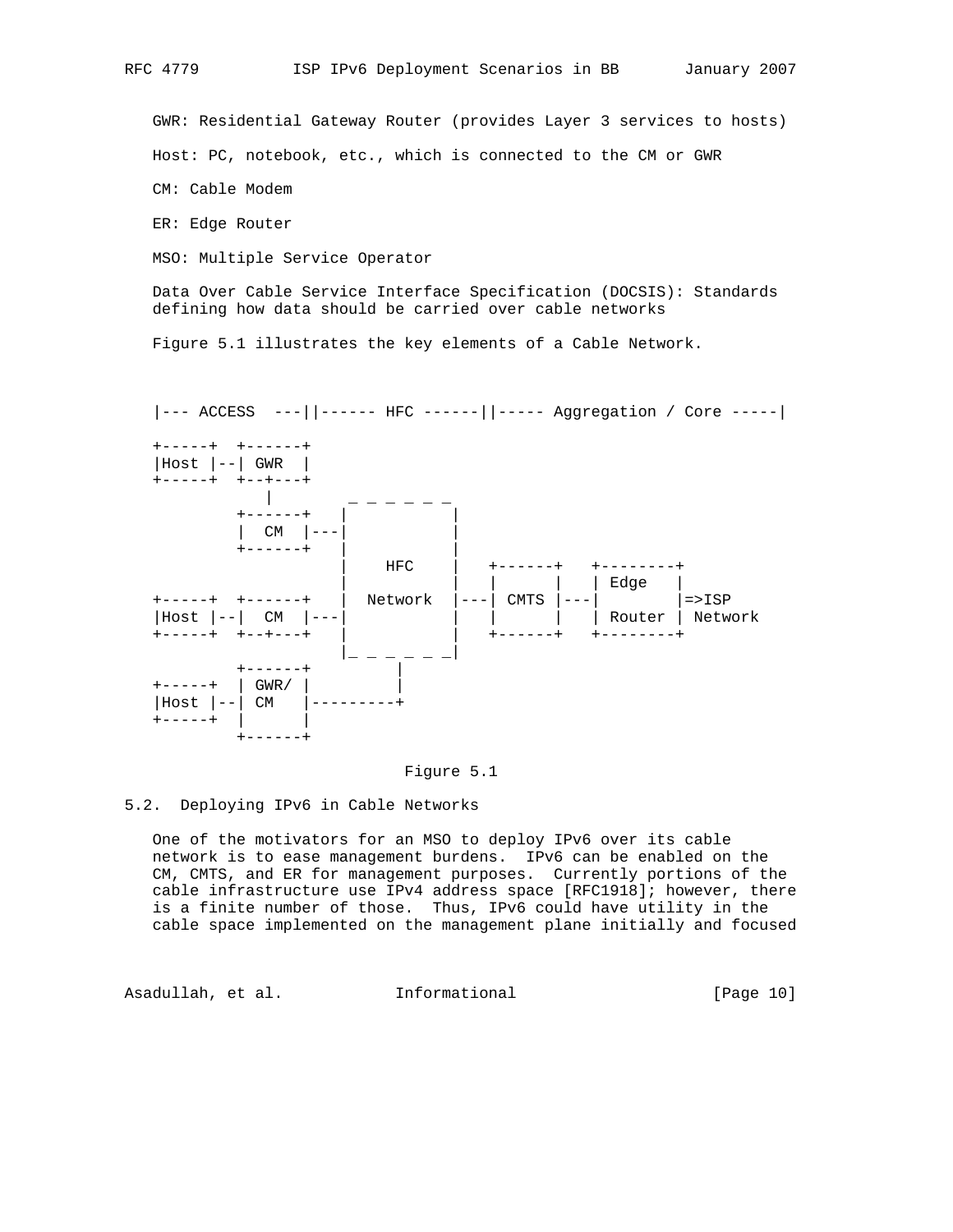on the data plane for end-user services later. For more details on using IPv6 for management in cable networks, please refer to Section 5.6.1.

 There are two different deployment modes in current cable networks: a bridged CMTS environment and a routed CMTS environment. IPv6 can be deployed in both of these environments.

1. Bridged CMTS Network

 In this scenario, both the CM and CMTS bridge all data traffic. Traffic to/from host devices is forwarded through the cable network to the ER. The ER then routes traffic through the ISP network to the Internet. The CM and CMTS support a certain degree of Layer 3 functionality for management purposes.

2. Routed CMTS Network

 In a routed network, the CMTS forwards IP traffic to/from hosts based on Layer 3 information using the IP source/destination address. The CM acts as a Layer 2 bridge for forwarding data traffic and supports some Layer 3 functionality for management purposes.

 Some of the factors that hinder deployment of native IPv6 in current routed and bridged cable networks include:

- A. Changes need to be made to the DOCSIS specification [RF-Interface] to include support for IPv6 on the CM and CMTS. This is imperative for deploying native IPv6 over cable networks.
- B. Problems with IPv6 Neighbor Discovery (ND) on CM and CMTS. In IPv4, these devices rely on Internet Group Multicast Protocol (IGMP) join messages to track membership of hosts that are part of a particular IP multicast group. In order to support ND, a multicast-based process, the CM and CMTS will need to support IGMPv3/Multicast Listener Discovery Version 2 (MLDv2) or v1 snooping.
- C. Classification of IPv6 traffic in the upstream and downstream direction. The CM and CMTS will need to support classification of IPv6 packets in order to give them the appropriate priority and QoS. Service providers that wish to deploy QoS mechanisms also have to support classification of IPv6 traffic.

 Due to the above mentioned limitations in deployed cable networks, at the time of writing this document, the only option available for cable operators is to use tunneling techniques in order to transport IPv6 traffic over their current IPv4 infrastructure. The following

Asadullah, et al. 1nformational 1999 [Page 11]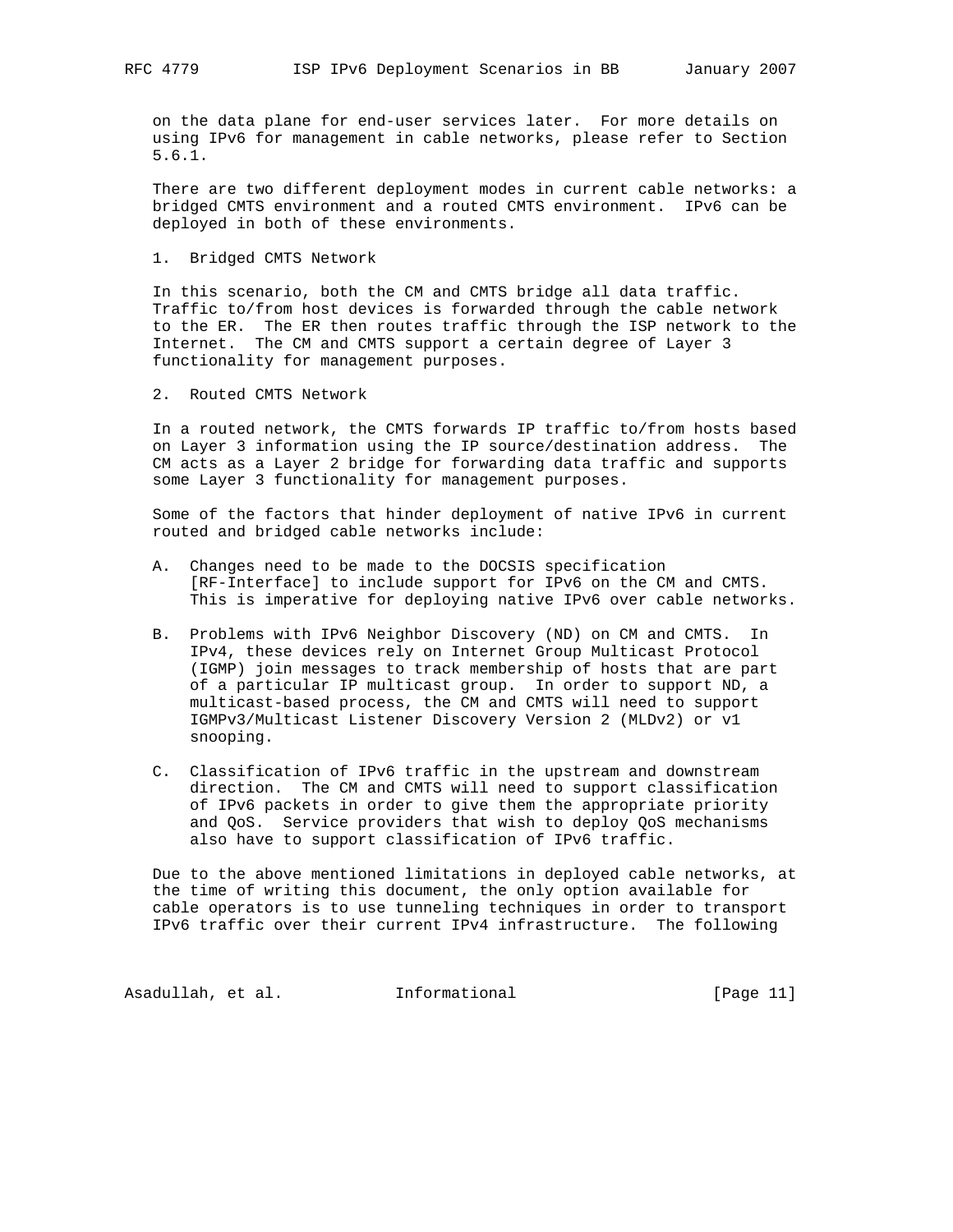sections will cover tunneling and native IPv6 deployment scenarios in more detail.

### 5.2.1. Deploying IPv6 in a Bridged CMTS Network

 In IPv4, the CM and CMTS act as Layer 2 bridges and forward all data traffic to/from the hosts and the ER. The hosts use the ER as their Layer 3 next hop. If there is a GWR behind the CM it can act as a next hop for all hosts and forward data traffic to/from the ER.

 When deploying IPv6 in this environment, the CM and CMTS will continue to act as bridging devices in order to keep the transition smooth and reduce operational complexity. The CM and CMTS will need to bridge IPv6 unicast and multicast packets to/from the ER and the hosts. If there is a GWR connected to the CM, it will need to forward IPv6 unicast and multicast traffic to/from the ER.

 IPv6 can be deployed in a bridged CMTS network either natively or via tunneling. This section discusses the native deployment model. The tunneling model is similar to ones described in Sections 5.2.2.1 and 5.2.2.2.

Figure 5.2.1 illustrates the IPv6 deployment scenario.



Figure 5.2.1

Asadullah, et al. Informational [Page 12]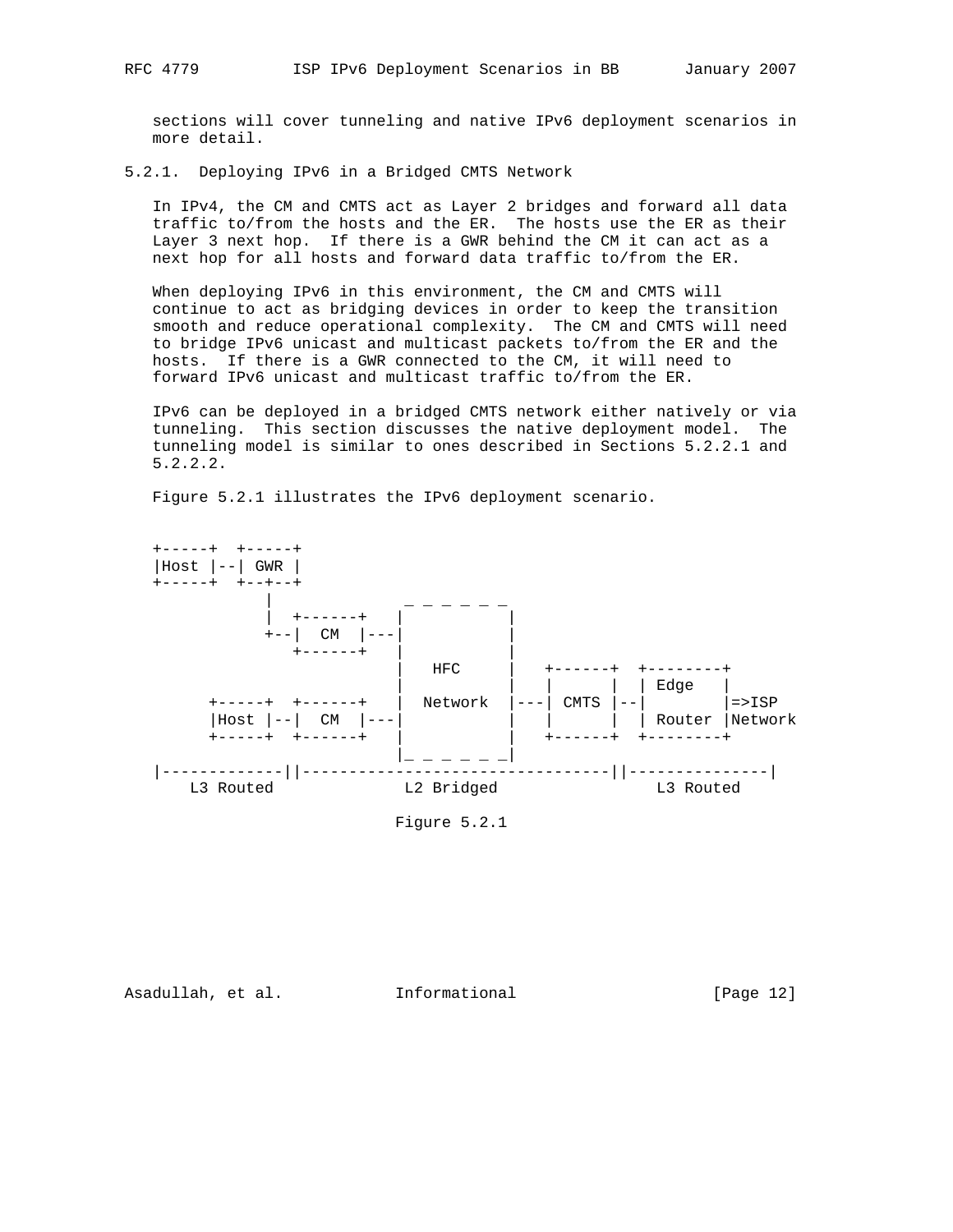## 5.2.1.1. IPv6 Related Infrastructure Changes

 In this scenario, the CM and the CMTS bridge all data traffic so they will need to support bridging of native IPv6 unicast and multicast traffic. The following devices have to be upgraded to dual stack: Host, GWR, and ER.

## 5.2.1.2. Addressing

 The proposed architecture for IPv6 deployment includes two components that must be provisioned: the CM and the host. Additionally if there is a GWR connected to the CM, it will also need to be provisioned. The host or the GWR use the ER as their Layer 3 next hop.

#### 5.2.1.2.1. IP Addressing for CM

 The CM will be provisioned in the same way as in currently deployed cable networks, using an IPv4 address on the cable interface connected to the MSO network for management functions. During the initialization phase, it will obtain its IPv4 address using Dynamic Host Configuration Protocol (DHCPv4), and download a DOCSIS configuration file identified by the DHCPv4 server.

## 5.2.1.2.2. IP Addressing for Hosts

 If there is no GWR connected to the CM, the host behind the CM will get a /64 prefix via stateless auto-configuration or DHCPv6.

 If using stateless auto-configuration, the host listens for routing advertisements (RAs) from the ER. The RAs contain the /64 prefix assigned to the segment. Upon receipt of an RA, the host constructs its IPv6 address by combining the prefix in the RA (/64) and a unique identifier (e.g., its modified EUI-64 (64-bit Extended Unique Identifier) format interface ID).

 If DHCPv6 is used to obtain an IPv6 address, it will work in much the same way as DHCPv4 works today. The DHCPv6 messages exchanged between the host and the DHCPv6 server are bridged by the CM and the CMTS.

#### 5.2.1.2.3. IP Addressing for GWR

 The GWR can use stateless auto-configuration (RA) to obtain an address for its upstream interface, the link between itself and the ER. This step is followed by a request via DHCP-PD (Prefix Delegation) for a prefix shorter than /64, typically /48 [RFC3177], which in turn is divided into /64s and assigned to its downstream interfaces connecting to the hosts.

Asadullah, et al. 1nformational [Page 13]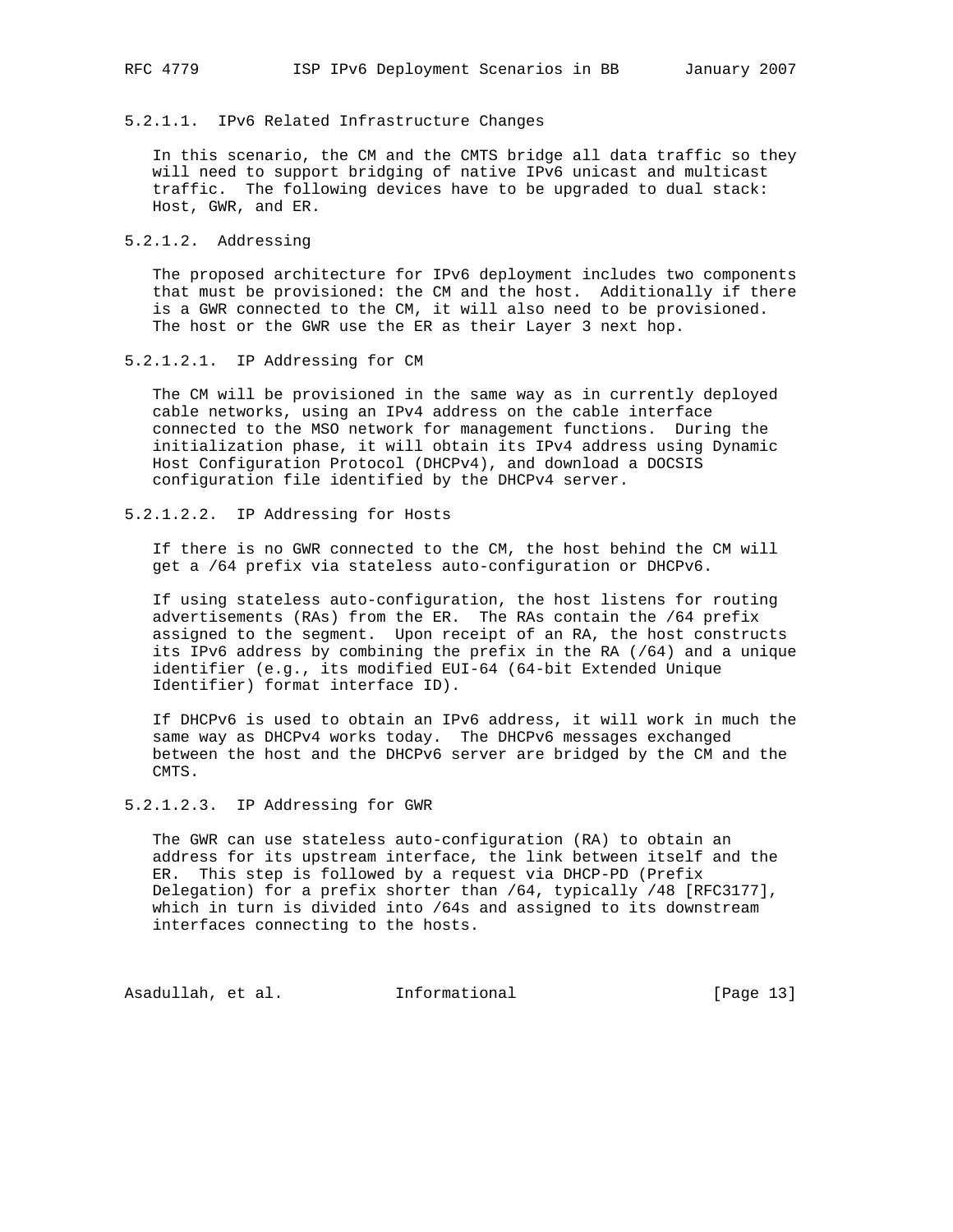## 5.2.1.3. Data Forwarding

 The CM and CMTS must be able to bridge native IPv6 unicast and multicast traffic. The CMTS must provide IP connectivity between hosts attached to CMs, and must do so in a way that meets the expectation of Ethernet-attached customer equipment. In order to do that, the CM and CMTS must forward Neighbor Discovery (ND) packets between ER and the hosts attached to the CM.

 Communication between hosts behind different CMs is always forwarded through the CMTS. IPv6 communication between the different sites relies on multicast IPv6 ND [RFC2461] frames being forwarded correctly by the CM and the CMTS.

 In order to support IPv6 multicast applications across DOCSIS cable networks, the CM and bridging CMTS need to support IGMPv3/MLDv2 or v1 snooping. MLD is almost identical to IGMP in IPv4, only the name and numbers are changed. MLDv2 is identical to IGMPv3 and also supports ASM (Any-Source Multicast) and SSM (Source-Specific Multicast) service models. Implementation work on CM/CMTS should be minimal because the only significant difference between IPv4 IGMPv3 and IPv6 MLDv2 is the longer addresses in the protocol.

## 5.2.1.4. Routing

 The hosts install a default route that points to the ER or the GWR. No routing protocols are needed on these devices, which generally have limited resources. If there is a GWR present, it will also use static default route to the ER.

 The ER runs an IGP such as OSPFv3 or IS-IS. The connected prefixes have to be redistributed. If DHCP-PD is used, with every delegated prefix a static route is installed by the ER. For this reason, the static routes must also be redistributed. Prefix summarization should be done at the ER.

#### 5.2.2. Deploying IPv6 in a Routed CMTS Network

 In an IPv4/IPv6 routed CMTS network, the CM still acts as a Layer 2 device and bridges all data traffic between its Ethernet interface and cable interface connected to the cable operator network. The CMTS acts as a Layer 3 router and may also include the ER functionality. The hosts and the GWR use the CMTS as their Layer 3 next hop.

 When deploying IPv6, the CMTS/ER will need to either tunnel IPv6 traffic or natively support IPv6.

Asadullah, et al. 1nformational [Page 14]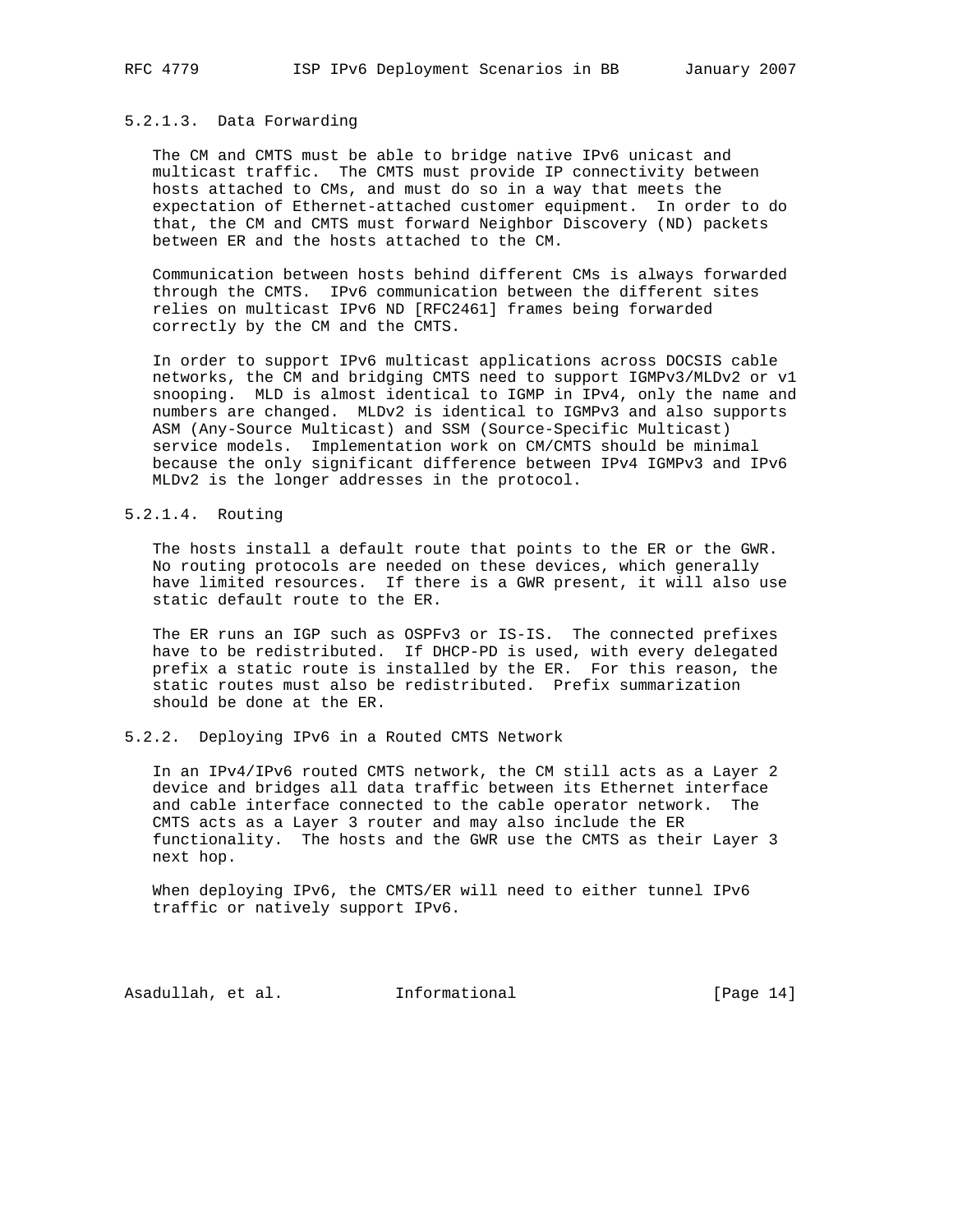There are five possible deployment scenarios for IPv6 in a routed CMTS network:

1. IPv4 Cable (HFC) Network

 In this scenario, the cable network, including the CM and CMTS, remain IPv4 devices. The host and ER are upgraded to dual stack. This is the easiest way for a cable operator to provide IPv6 service, as no changes are made to the cable network.

2. IPv4 Cable (HFC) Network, GWR at Customer Site

 In this case, the cable network, including the CM and CMTS, remain IPv4 devices. The host, GWR, and ER are upgraded to dual stack. This scenario is also easy to deploy since the cable operator just needs to add GWR at the customer site.

3. Dual-stacked Cable (HFC) Network, CM, and CMTS Support IPv6

 In this scenario, the CMTS is upgraded to dual stack to support IPv4 and IPv6. Since the CMTS supports IPv6, it can act as an ER as well. The CM will act as a Layer 2 bridge, but will need to bridge IPv6 unicast and multicast traffic. This scenario is not easy to deploy since it requires changes to the DOCSIS specification. The CM and CMTS may require hardware and software upgrades to support IPv6.

 4. Dual-stacked Cable (HFC) Network, Standalone GWR, and CMTS Support IPv6

 In this scenario there is a stand-alone GWR connected to the CM. Since the IPv6 functionality exists on the GWR, the CM does not need to be dual stack. The CMTS is upgraded to dual stack and it can incorporate the ER functionality. This scenario may also require hardware and software changes on the GWR and CMTS.

 5. Dual-stacked Cable (HFC) Network, Embedded GWR/CM, and CMTS Support IPv6

 In this scenario, the CM and GWR functionality exists on a single device, which needs to be upgraded to dual stack. The CMTS will also need to be upgraded to a dual-stack device. This scenario is also difficult to deploy in existing cable network since it requires changes on the Embedded GWR/CM and the CMTS.

 The DOCSIS specification will also need to be modified to allow native IPv6 support on the Embedded GWR/CM.

Asadullah, et al. Informational [Page 15]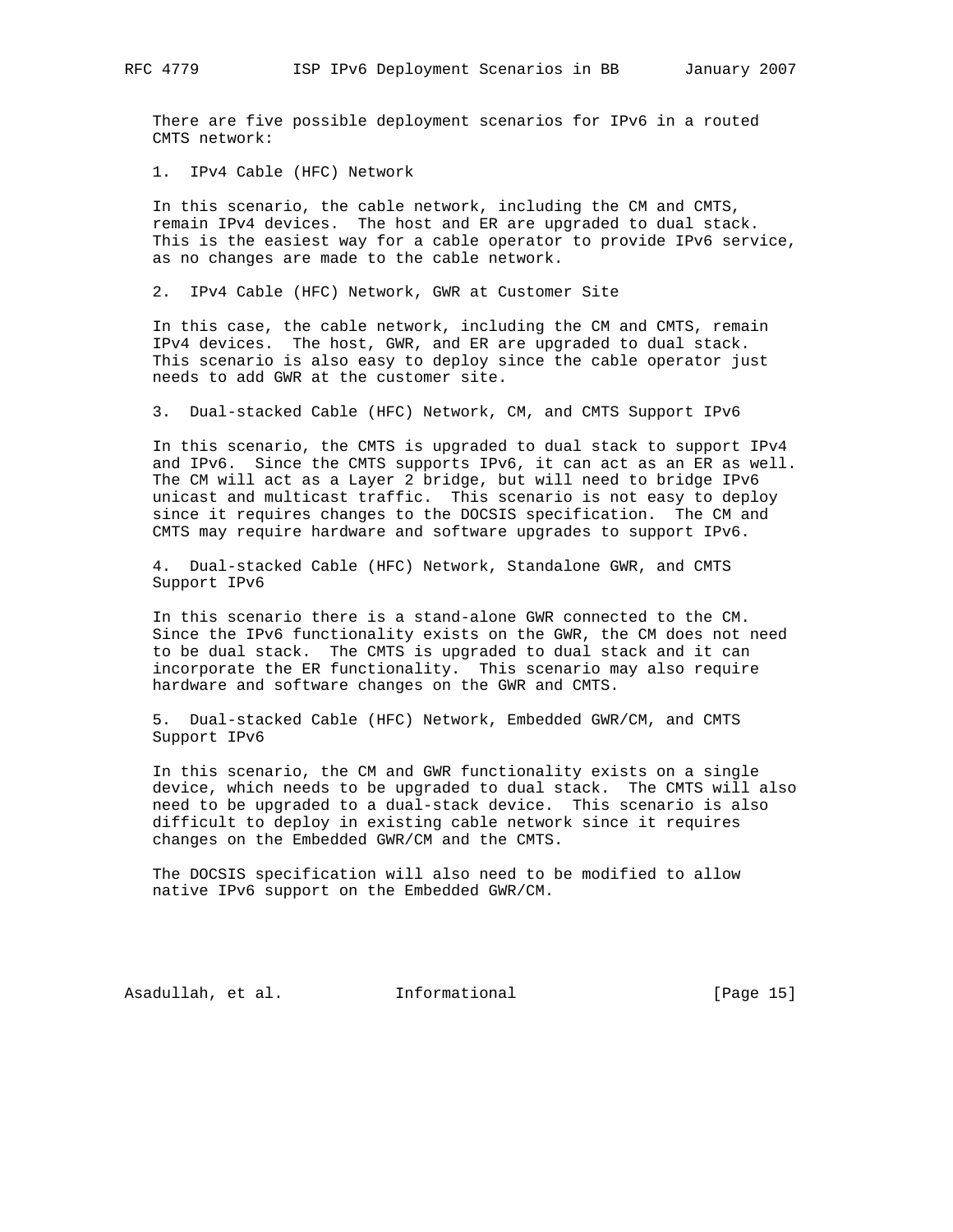5.2.2.1. IPv4 Cable Network, Host, and ER Upgraded to Dual Stack

 This is one of the most cost-effective ways for a cable operator to offer IPv6 services to its customers. Since the cable network remains IPv4, there is relatively minimal cost involved in turning up IPv6 service. All IPv6 traffic is exchanged between the hosts and the ER.

Figure 5.2.2.1 illustrates this deployment scenario.





### 5.2.2.1.1. IPv6 Related Infrastructure Changes

 In this scenario, the CM and the CMTS will only need to support IPv4, so no changes need to be made to them or the cable network. The following devices have to be upgraded to dual stack: Host and ER.

### 5.2.2.1.2. Addressing

 The only device that needs to be assigned an IPv6 address at the customer site is the host. Host address assignment can be done in multiple ways. Depending on the tunneling mechanism used, it could be automatic or might require manual configuration.

 The host still receives an IPv4 address using DHCPv4, which works the same way in currently deployed cable networks. In order to get IPv6 connectivity, host devices will also need an IPv6 address and a means to communicate with the ER.

Asadullah, et al. 1nformational 1999 [Page 16]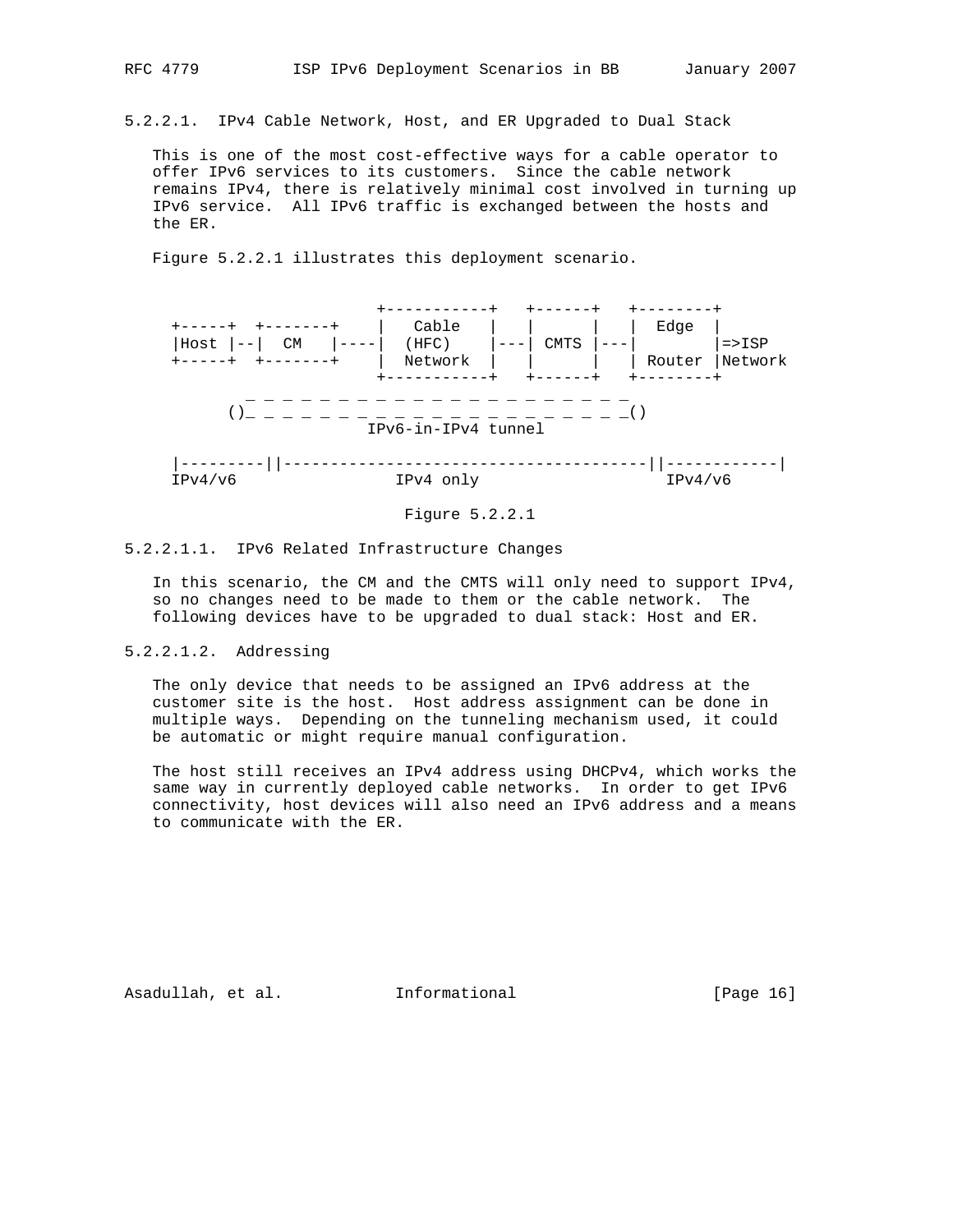5.2.2.1.3. Data Forwarding

 All IPv6 traffic will be sent to/from the ER and the host device. In order to transport IPv6 packets over the cable operator IPv4 network, the host and the ER will need to use one of the available IPv6 in IPv4 tunneling mechanisms.

 The host will use its IPv4 address to source the tunnel to the ER. All IPv6 traffic will be forwarded to the ER, encapsulated in IPv4 packets. The intermediate IPv4 nodes will forward this traffic as regular IPv4 packets. The ER will need to terminate the tunnel and/or provide other IPv6 services.

5.2.2.1.4. Routing

 Routing configuration on the host will vary depending on the tunneling technique used. In some cases, a default or static route might be needed to forward traffic to the next hop.

The ER runs an IGP such as OSPFv3 or ISIS.

5.2.2.2. IPv4 Cable Network, Host, GWR and ER Upgraded to Dual Stack

 The cable operator can provide IPv6 services to its customers, in this scenario, by adding a GWR behind the CM. Since the GWR will facilitate all IPv6 traffic between the host and the ER, the cable network, including the CM and CMTS, does not need to support IPv6, and can remain as IPv4 devices.

Figure 5.2.2.2 illustrates this deployment scenario.



Asadullah, et al. 1nformational 1999 [Page 17]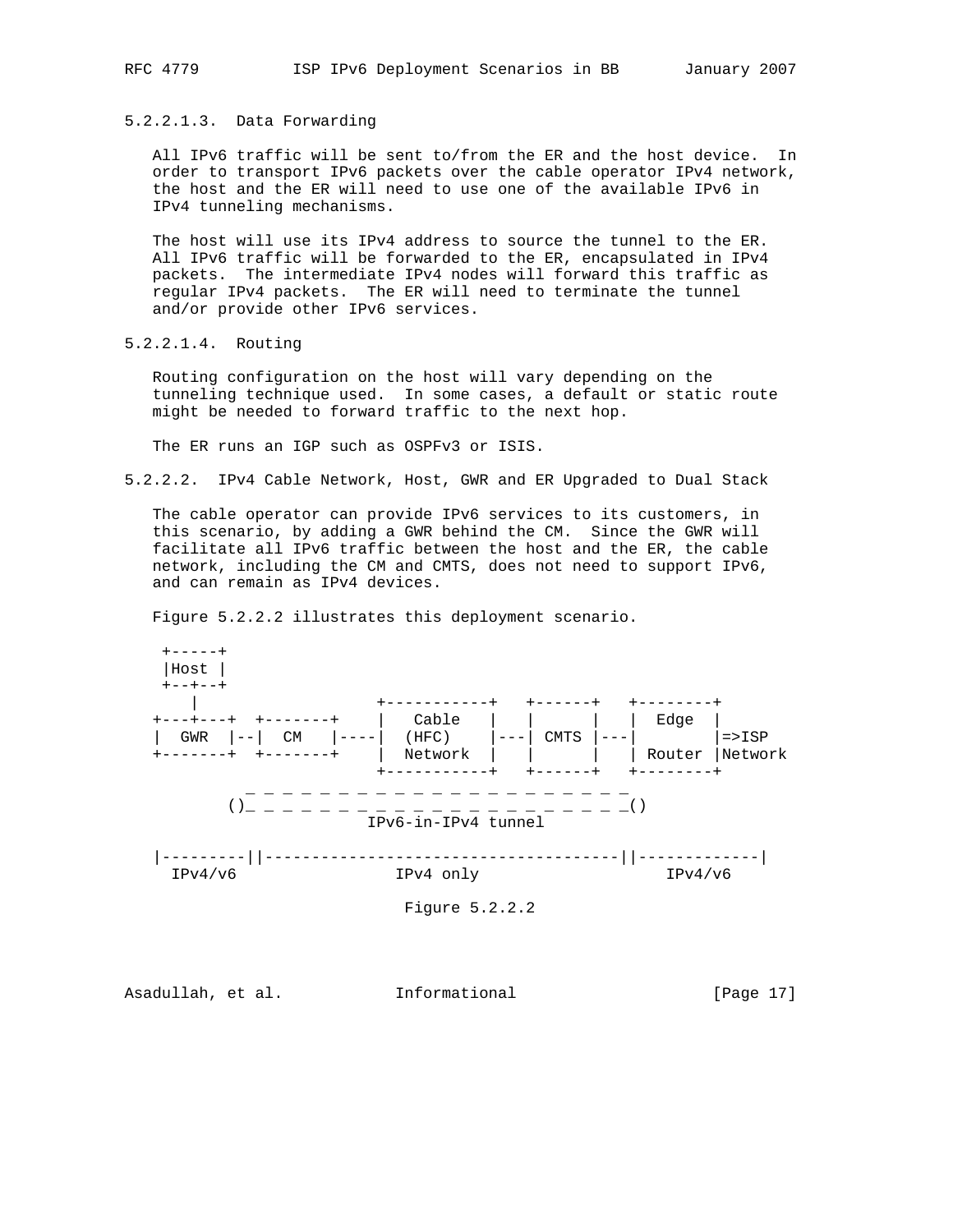## 5.2.2.2.1. IPv6 Related Infrastructure Changes

 In this scenario, the CM and the CMTS will only need to support IPv4, so no changes need to be made to them or the cable network. The following devices have to be upgraded to dual stack: Host, GWR, and ER.

## 5.2.2.2.2. Addressing

 The only devices that need to be assigned an IPv6 address at customer site are the host and GWR. IPv6 address assignment can be done statically at the GWR downstream interface. The GWR will send out RA messages on its downstream interface, which will be used by the hosts to auto-configure themselves with an IPv6 address. The GWR can also configure its upstream interface using RA messages from the ER and use DHCP-PD for requesting a /48 [RFC3177] prefix from the ER. This /48 prefix will be used to configure /64s on hosts connected to the GWR downstream interfaces. The uplink to the ISP network is configured with a /64 prefix as well.

 The GWR still receives a global IPv4 address on its upstream interface using DHCPv4, which works the same way in currently deployed cable networks. In order to get IPv6 connectivity to the Internet, the GWR will need to communicate with the ER.

### 5.2.2.2.3. Data Forwarding

 All IPv6 traffic will be sent to/from the ER and the GWR, which will forward IPv6 traffic to/from the host. In order to transport IPv6 packets over the cable operator IPv4 network, the GWR and the ER will need to use one of the available IPv6 in IPv4 tunneling mechanisms. All IPv6 traffic will need to go through the tunnel, once it comes up.

 The GWR will use its IPv4 address to source the tunnel to the ER. The tunnel endpoint will be the IPv4 address of the ER. All IPv6 traffic will be forwarded to the ER, encapsulated in IPv4 packets. The intermediate IPv4 nodes will forward this traffic as regular IPv4 packets. In case of 6to4 tunneling, the ER will need to support 6to4 relay functionality in order to provide IPv6 Internet connectivity to the GWR, and hence, the hosts connected to the GWR.

## 5.2.2.2.4. Routing

 Depending on the tunneling technique used, additional configuration might be needed on the GWR and the ER. If the ER is also providing a 6to4 relay service then a default route will need to be added to the GWR pointing to the ER, for all non-6to4 traffic.

Asadullah, et al. 1nformational [Page 18]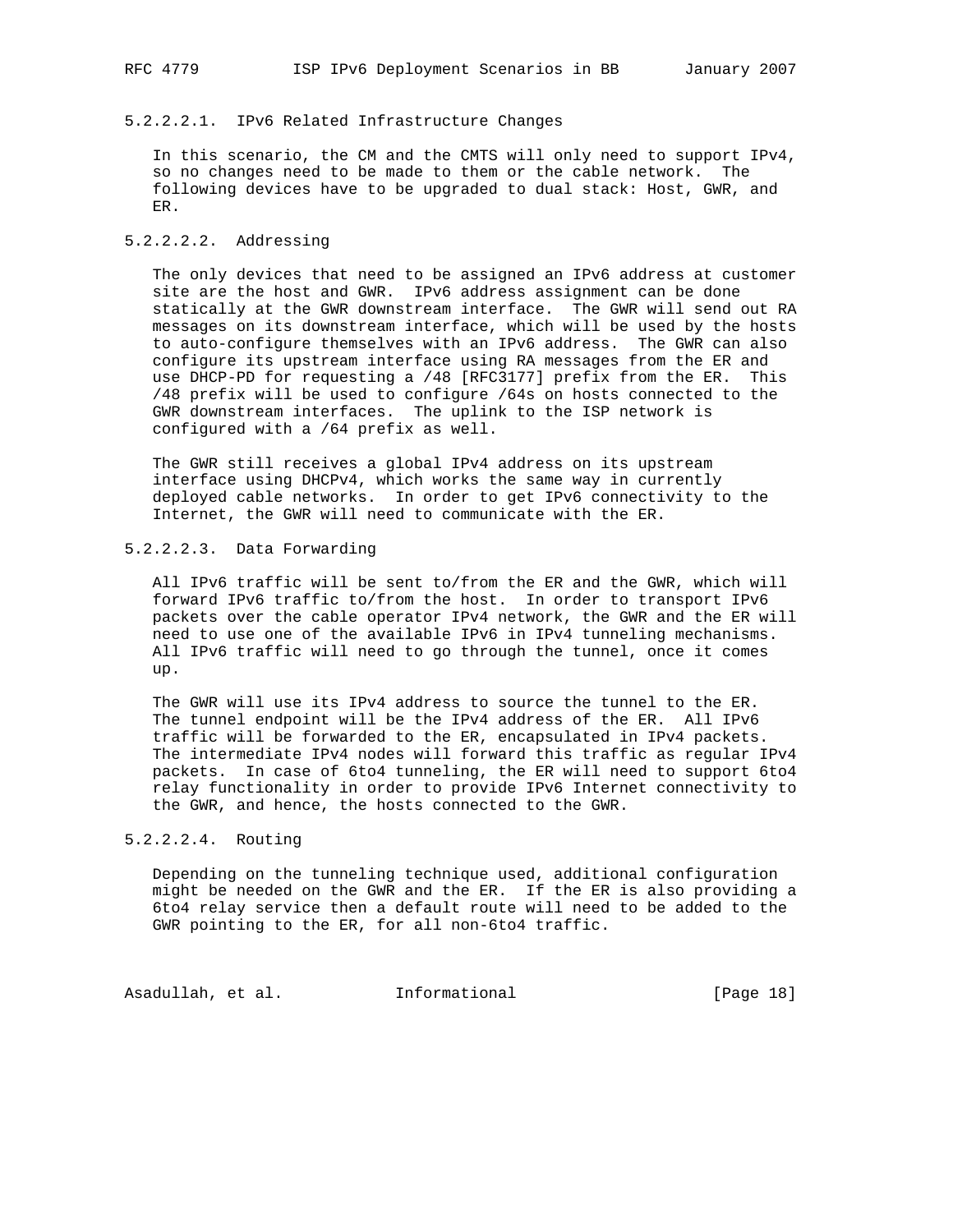If using manual tunneling, the GWR and ER can use static routing or an IGP such as RIPng [RFC2080]. The RIPng updates can be transported over a manual tunnel, which does not work when using 6to4 tunneling since it does not support multicast.

 Customer routes can be carried to the ER using RIPng updates. The ER can advertise these routes in its IGP. Prefix summarization should be done at the ER.

 If DHCP-PD is used for address assignment, a static route is automatically installed on the ER for each delegated /48 prefix. The static routes need to be redistributed into the IGP at the ER, so there is no need for a routing protocol between the ER and the GWR.

The ER runs an IGP such as OSPFv3 or ISIS.

5.2.2.3. Dual-Stacked Cable (HFC) Network, CM, and CMTS Support IPv6

 In this scenario the cable operator can offer native IPv6 services to its customers since the cable network, including the CMTS, supports IPv6. The ER functionality can be included in the CMTS or it can exist on a separate router connected to the CMTS upstream interface. The CM will need to bridge IPv6 unicast and multicast traffic.

Figure 5.2.2.3 illustrates this deployment scenario.



Figure 5.2.2.3

5.2.2.3.1. IPv6 Related Infrastructure Changes

 Since the CM still acts as a Layer 2 bridge, it does not need to be dual stack. The CM will need to support bridging of IPv6 unicast and multicast traffic and IGMPv3/MLDv2 or v1 snooping, which requires changes in the DOCSIS specification. In this scenario, the following devices have to be upgraded to dual stack: Host and CMTS/ER.

Asadullah, et al. 1nformational 1917 [Page 19]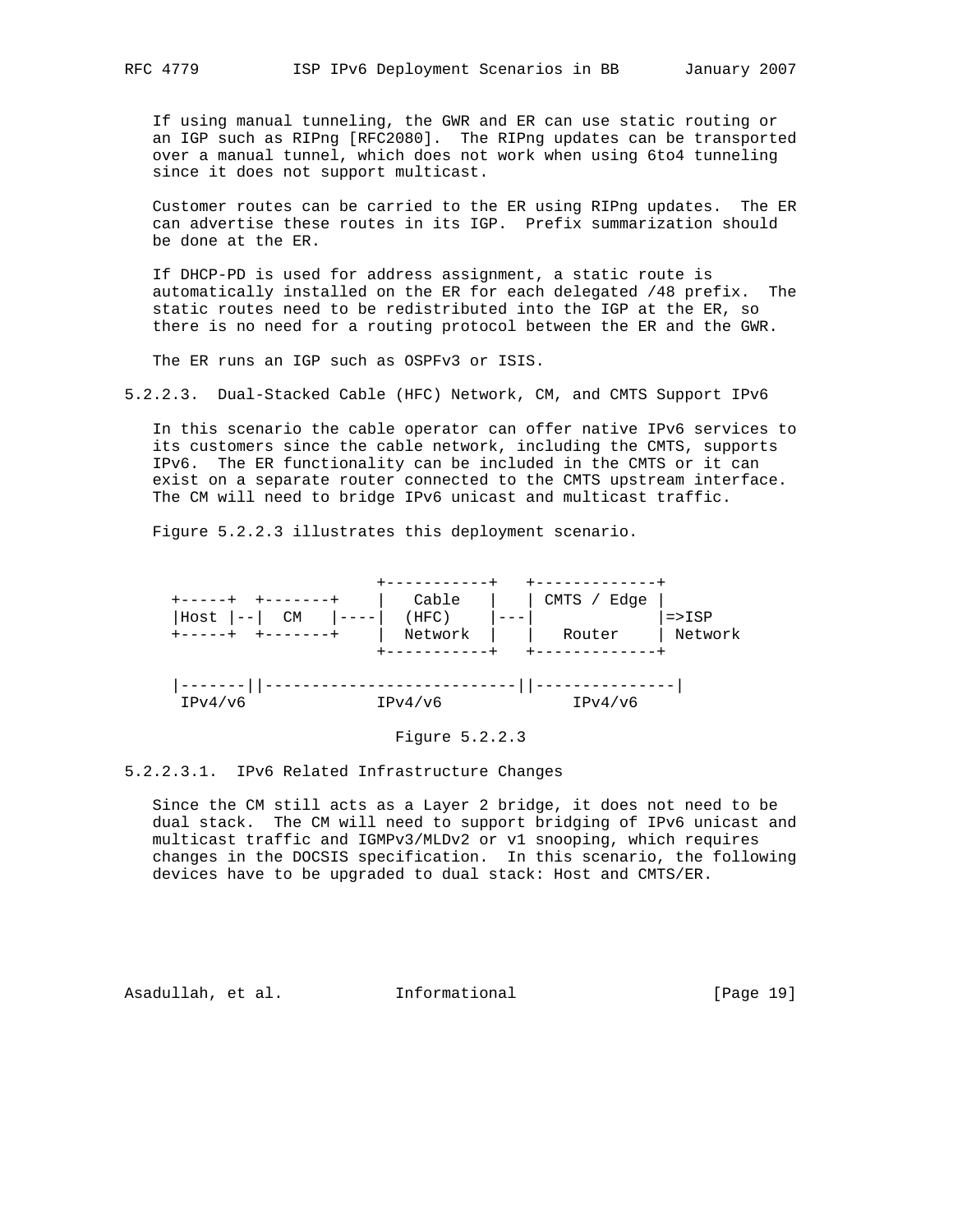## 5.2.2.3.2. Addressing

 In cable networks today, the CM receives a private IPv4 address using DHCPv4 for management purposes. In an IPv6 environment, the CM will continue to use an IPv4 address for management purposes. The cable operator can also choose to assign an IPv6 address to the CM for management, but the CM will have to be upgraded to support this functionality.

 IPv6 address assignment for the CM and host can be done via DHCP or stateless auto-configuration. If the CM uses an IPv4 address for management, it will use DHCPv4 for its address assignment and the CMTS will need to act as a DHCPv4 relay agent. If the CM uses an IPv6 address for management, it can use DHCPv6, with the CMTS acting as a DHCPv6 relay agent, or the CMTS can be statically configured with a /64 prefix and it can send out RA messages out the cable interface. The CMs connected to the cable interface can use the RA messages to auto-configure themselves with an IPv6 address. All CMs connected to the cable interface will be in the same subnet.

 The hosts can receive their IPv6 address via DHCPv6 or stateless auto-configuration. With DHCPv6, the CMTS may need to act as a DHCPv6 relay agent and forward DHCP messages between the hosts and the DHCP server. With stateless auto-configuration, the CMTS will be configured with multiple /64 prefixes and send out RA messages to the hosts. If the CMTS is not also acting as an ER, the RA messages will come from the ER connected to the CMTS upstream interface. The CMTS will need to forward the RA messages downstream or act as an ND proxy.

### 5.2.2.3.3. Data Forwarding

 All IPv6 traffic will be sent to/from the CMTS and hosts. Data forwarding will work the same way it works in currently deployed cable networks. The CMTS will forward IPv6 traffic to/from hosts based on the IP source/destination address.

5.2.2.3.4. Routing

 No routing protocols are needed between the CMTS and the host since the CM and host are directly connected to the CMTS cable interface. Since the CMTS supports IPv6, hosts will use the CMTS as their Layer 3 next hop.

 If the CMTS is also acting as an ER, it runs an IGP such as OSPFv3 or IS-IS.

Asadullah, et al. Informational [Page 20]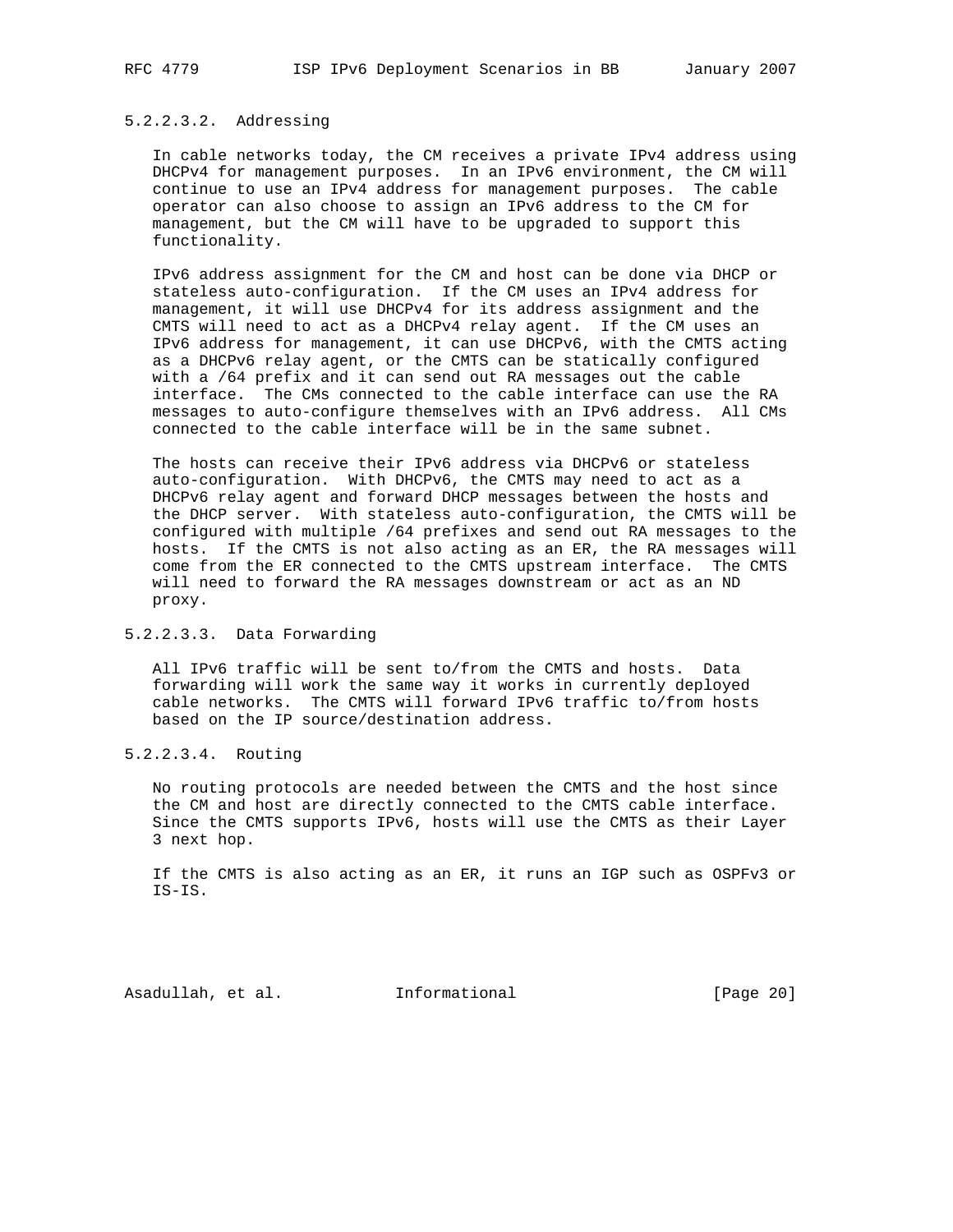5.2.2.4. Dual-Stacked Cable (HFC) Network, Stand-Alone GWR, and CMTS Support IPv6

 In this case, the cable operator can offer IPv6 services to its customers by adding a GWR between the CM and the host. The GWR will facilitate IPv6 communication between the host and the CMTS/ER. The CMTS will be upgraded to dual stack to support IPv6 and can act as an ER as well. The CM will act as a bridge for forwarding data traffic and does not need to support IPv6.

This scenario is similar to the case described in Section 5.2.2.2. The only difference in this case is that the ER functionality exists on the CMTS instead of on a separate router in the cable operator network.

Figure 5.2.2.4 illustrates this deployment scenario.



Figure 5.2.2.4

5.2.2.4.1. IPv6 Related Infrastructure Changes

 Since the CM still acts as a Layer 2 bridge, it does not need to be dual stack, nor does it need to support IPv6. In this scenario, the following devices have to be upgraded to dual stack: Host, GWR, and CMTS/ER.

5.2.2.4.2. Addressing

 The CM will still receive a private IPv4 address using DHCPv4, which works the same way in existing cable networks. The CMTS will act as a DHCPv4 relay agent.

 The address assignment for the host and GWR happens in a similar manner as described in Section 5.2.2.2.2.

Asadullah, et al. Informational [Page 21]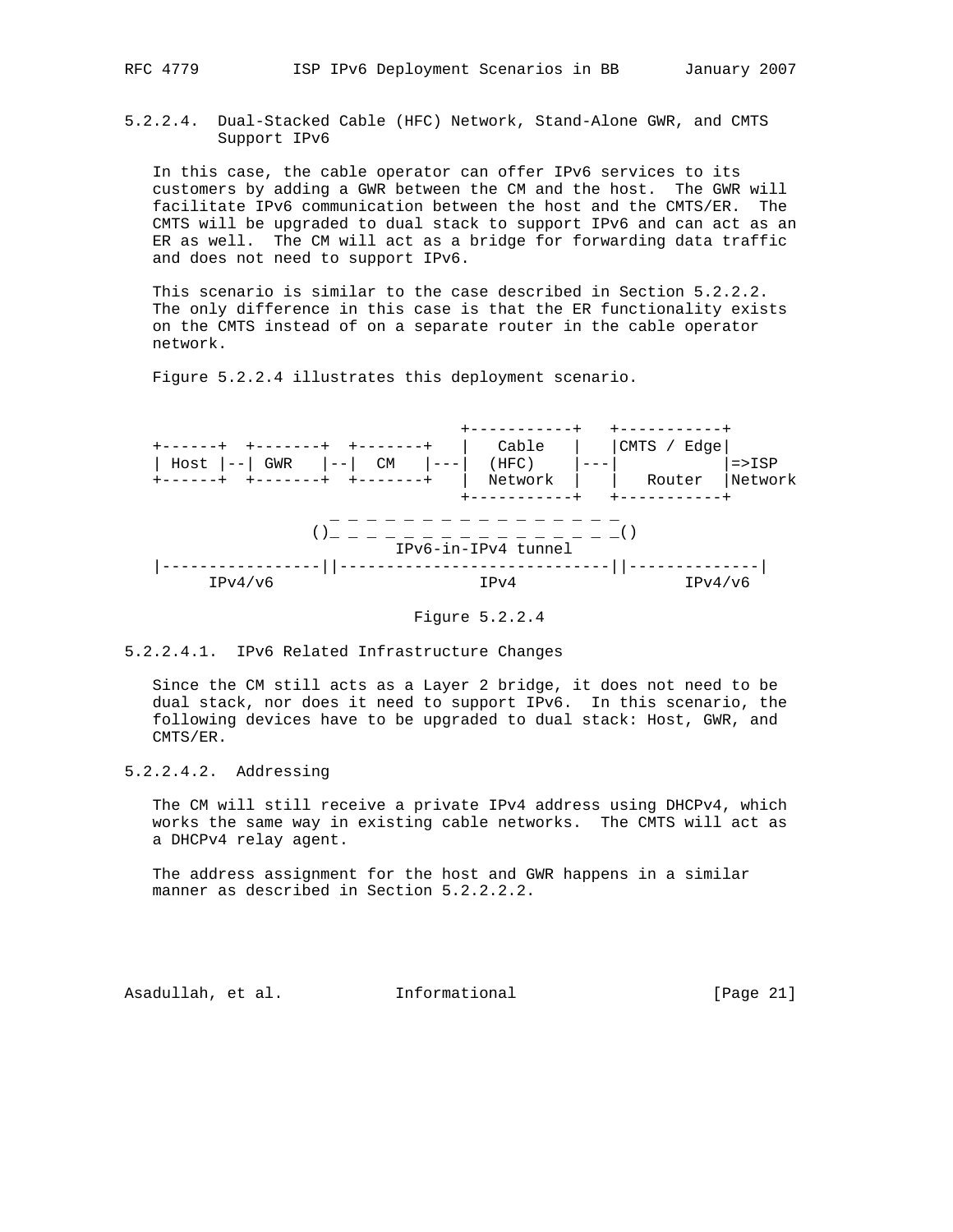5.2.2.4.3. Data Forwarding

 Data forwarding between the host and CMTS/ER is facilitated by the GWR and happens in a similar manner as described in Section 5.2.2.2.3.

5.2.2.4.4. Routing

 In this case, routing is very similar to the case described in Section 5.2.2.2.4. Since the CMTS now incorporates the ER functionality, it will need to run an IGP such as OSPFv3 or IS-IS.

5.2.2.5. Dual-Stacked Cable (HFC) Network, Embedded GWR/CM, and CMTS Support IPv6

 In this scenario, the cable operator can offer native IPv6 services to its customers since the cable network, including the CM/Embedded GWR and CMTS, supports IPv6. The ER functionality can be included in the CMTS or it can exist on a separate router connected to the CMTS upstream interface. The CM/Embedded GWR acts as a Layer 3 device.

 +-----------+ +-------------+ +-----+ +-----------+ | Cable | | CMTS / Edge | |Host |---| CM / GWR |---| (HFC) |---| | |=>ISP +-----+ +-----------+ | Network | | Router |Network

Figure 5.2.2.5 illustrates this deployment scenario.



+-----------+ +-------------+

## Figure 5.2.2.5

#### 5.2.2.5.1. IPv6 Related Infrastructure Changes

 Since the CM/GWR acts as a Layer 3 device, IPv6 can be deployed end to-end. In this scenario, the following devices have to be upgraded to dual stack: Host, CM/GWR, and CMTS/ER.

## 5.2.2.5.2. Addressing

 Since the CM/GWR is dual stack, it can receive an IPv4 or IPv6 address using DHCP for management purposes. As the GWR functionality is embedded in the CM, it will need an IPv6 address for forwarding data traffic. IPv6 address assignment for the CM/GWR and host can be done via DHCPv6 or DHCP-PD.

Asadullah, et al. Informational [Page 22]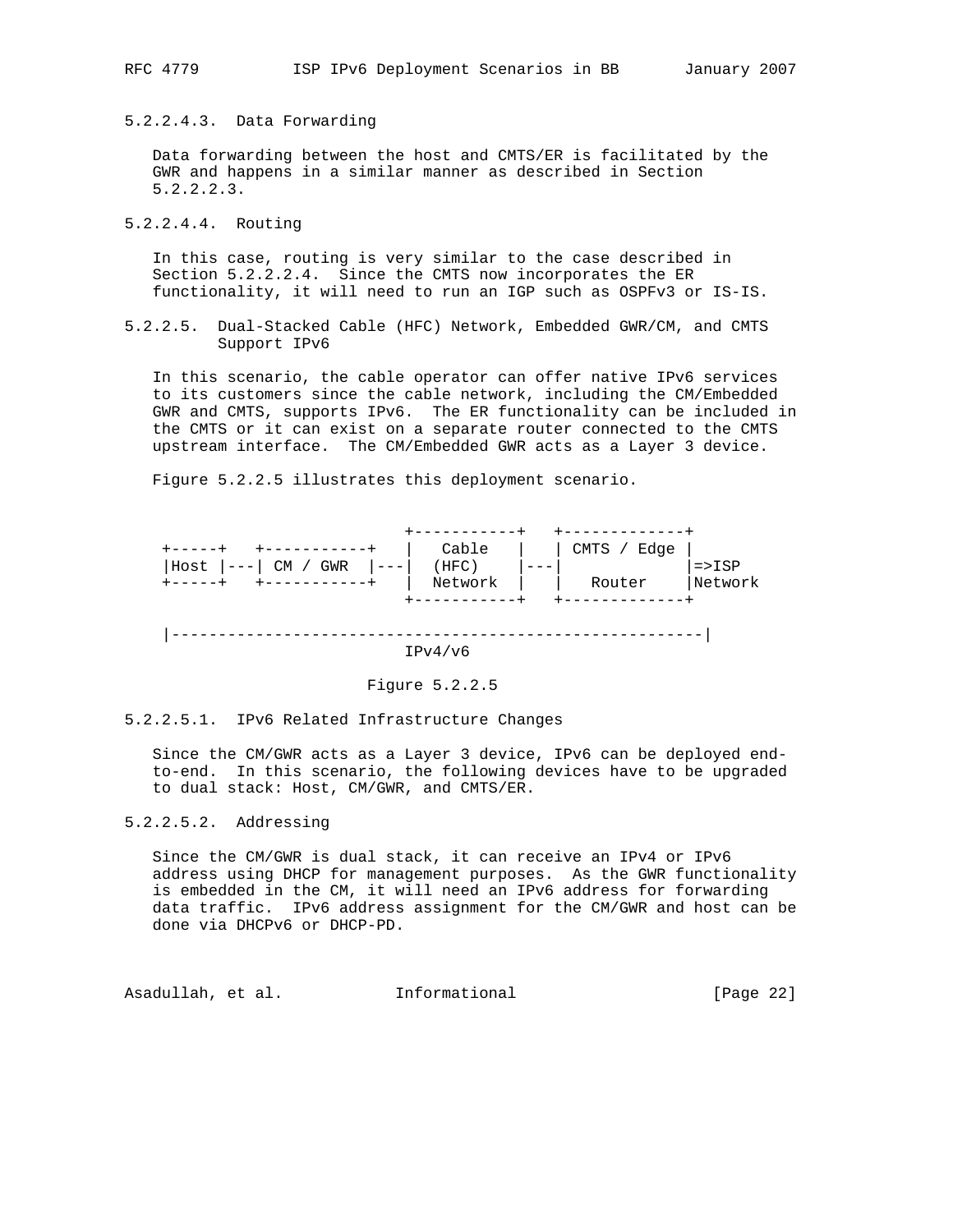If using DHCPv6, the CMTS will need to act as a DHCPv6 relay agent. The host and CM/GWR will receive IPv6 addresses from pools of /64 prefixes configured on the DHCPv6 server. The CMTS will need to glean pertinent information from the DHCP Offer messages, sent from the DHCP server to the DHCP clients (host and CM/GWR), much like it does today in DHCPv4. All CM/GWR connected to the same cable interface on the CMTS belong to the same management /64 prefix. The hosts connected to the same cable interface on the CMTS may belong to different /64 customer prefixes, as the CMTS may have multiple /64 prefixes configured under its cable interfaces.

 It is also possible to use DHCP-PD for an IPv6 address assignment. In this case, the CM/GWR will use stateless auto-configuration to assign an IPv6 address to its upstream interface using the /64 prefix sent by the CMTS/ER in an RA message. Once the CM/GWR assigns an IPv6 address to its upstream interface, it will request a /48 [RFC3177] prefix from the CMTS/ER and chop this /48 prefix into /64s for assigning IPv6 addresses to hosts. The uplink to the ISP network is configured with a /64 prefix as well.

### 5.2.2.5.3. Data Forwarding

 The host will use the CM/GWR as the Layer 3 next hop. The CM/GWR will forward all IPv6 traffic to/from the CMTS/ER and hosts. The CMTS/ER will forward IPv6 traffic to/from hosts based on the IP source/destination address.

## 5.2.2.5.4. Routing

 The CM/GWR can use a static default route pointing to the CMTS/ER or it can run a routing protocol such as RIPng or OSPFv3 between itself and the CMTS. Customer routes from behind the CM/GWR can be carried to the CMTS using routing updates.

 If DHCP-PD is used for address assignment, a static route is automatically installed on the CMTS/ER for each delegated /48 prefix. The static routes need to be redistributed into the IGP at the CMTS/ER so there is no need for a routing protocol between the CMTS/ER and the GWR.

 If the CMTS is also acting as an ER, it runs an IGP such as OSPFv3 or IS-IS.

## 5.2.3. IPv6 Multicast

 In order to support IPv6 multicast applications across DOCSIS cable networks, the CM and bridging CMTS will need to support IGMPv3/MLDv2 or v1 snooping. MLD is almost identical to IGMP in IPv4, only the

Asadullah, et al. 1nformational 1999 [Page 23]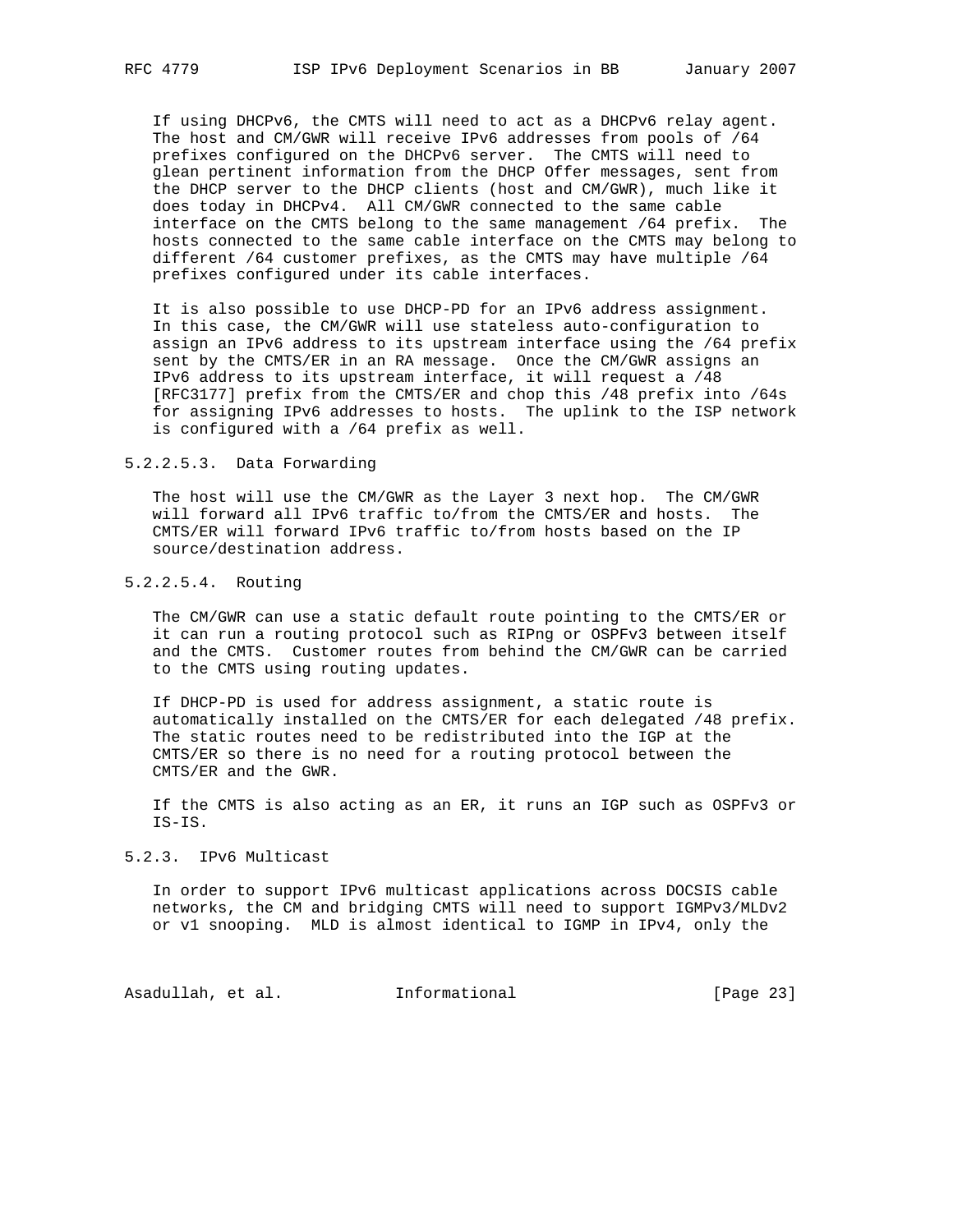name and numbers are changed. MLDv2 is almost identical to IGMPv3 and also supports ASM (Any-Source Multicast) and SSM (Source-Specific Multicast) service models.

 SSM is more suited for deployments where the SP intends to provide paid content to the users (video or audio). These types of services are expected to be of primary interest. Moreover, the simplicity of the SSM model often overrides the scalability issues that would be resolved in an ASM model. ASM is, however, an option that is discussed in Section 6.3.1. The Layer 3 CM, GWR, and Layer 3 routed CMTS/ER will need to be enabled with PIM-SSM, which requires the definition and support for IGMPv3/MLDv1 or v2 snooping, in order to track join/leave messages from the hosts. Another option would be for the Layer 3 CM or GWR to support MLD proxy routing. The Layer 3 next hop for the hosts needs to support MLD.

Refer to Section 6.3 for more IPv6 multicast details.

### 5.2.4. IPv6 QoS

 IPv6 will not change or add any queuing/scheduling functionality already existing in DOCSIS specifications. But the QoS mechanisms on the CMTS and CM would need to be IPv6 capable. This includes support for IPv6 classifiers, so that data traffic to/from host devices can be classified appropriately into different service flows and be assigned appropriate priority. Appropriate classification criteria would need to be implemented for unicast and multicast traffic.

 Traffic classification and marking should be done at the CM for upstream traffic and the CMTS/ER for downstream traffic, in order to support the various types of services: data, voice, and video. The same IPv4 QoS concepts and methodologies should be applied for IPv6 as well.

 It is important to note that when traffic is encrypted end-to-end, the traversed network devices will not have access to many of the packet fields used for classification purposes. In these cases, routers will most likely place the packets in the default classes. The QoS design should take into consideration this scenario and try to use mainly IP header fields for classification purposes.

## 5.2.5. IPv6 Security Considerations

 Security in a DOCSIS cable network is provided using Baseline Privacy Plus (BPI+). The only part that is dependent on IP addresses is encrypted multicast. Semantically, multicast encryption would work the same way in an IPv6 environment as in the IPv4 network. However,

Asadullah, et al. 1nformational 1999 [Page 24]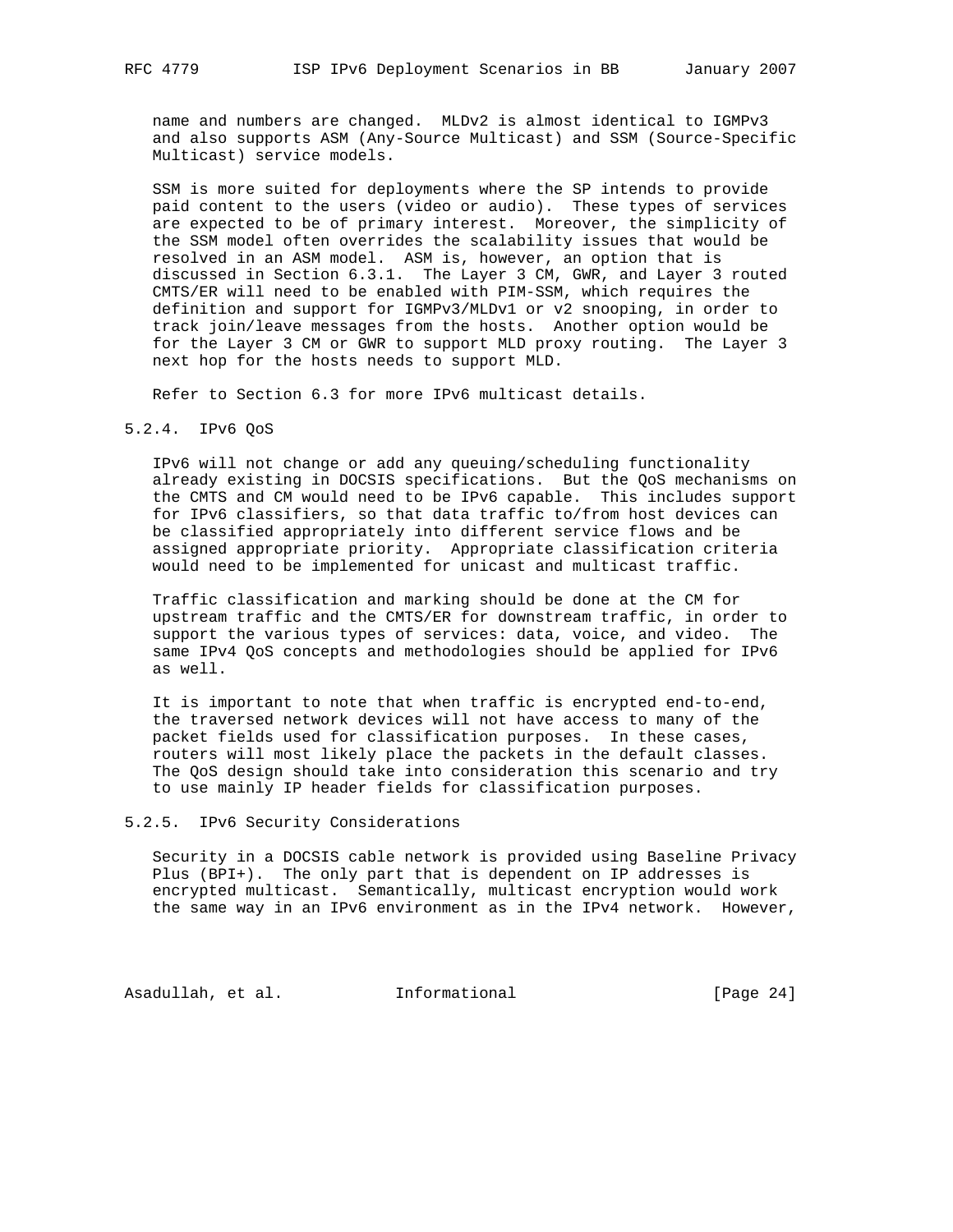appropriate enhancements will be needed in the DOCSIS specification to support encrypted IPv6 multicast.

 There are limited changes that have to be done for hosts in order to enhance security. The privacy extensions [RFC3041] for auto configuration should be used by the hosts. IPv6 firewall functions could be enabled, if available on the host or GWR.

 The ISP provides security against attacks that come from its own subscribers, but it could also implement security services that protect its subscribers from attacks sourced from the outside of its network. Such services do not apply at the access level of the network discussed here.

 The CMTS/ER should protect the ISP network and the other subscribers against attacks by one of its own customers. For this reason Unicast Reverse Path Forwarding (uRPF) [RFC3704] and Access Control Lists (ACLs) should be used on all interfaces facing subscribers. Filtering should be implemented with regard for the operational requirements of IPv6 [IPv6-Security].

 The CMTS/ER should protect its processing resources against floods of valid customer control traffic such as: Router and Neighbor Solicitations, and MLD Requests.

 All other security features used with the IPv4 service should be similarly applied to IPv6 as well.

5.2.6. IPv6 Network Management

 IPv6 can have many applications in cable networks. MSOs can initially implement IPv6 on the control plane and use it to manage the thousands of devices connected to the CMTS. This would be a good way to introduce IPv6 in a cable network. Later, the MSO can extend IPv6 to the data plane and use it to carry customer traffic as well as management traffic.

5.2.6.1. Using IPv6 for Management in Cable Networks

 IPv6 can be enabled in a cable network for management of devices like CM, CMTS, and ER. With the rollout of advanced services like VoIP and Video-over-IP, MSOs are looking for ways to manage the large number of devices connected to the CMTS. In IPv4, an RFC1918 address is assigned to these devices for management purposes. Since there is a finite number of RFC1918 addresses available, it is becoming difficult for MSOs to manage these devices.

Asadullah, et al. Informational [Page 25]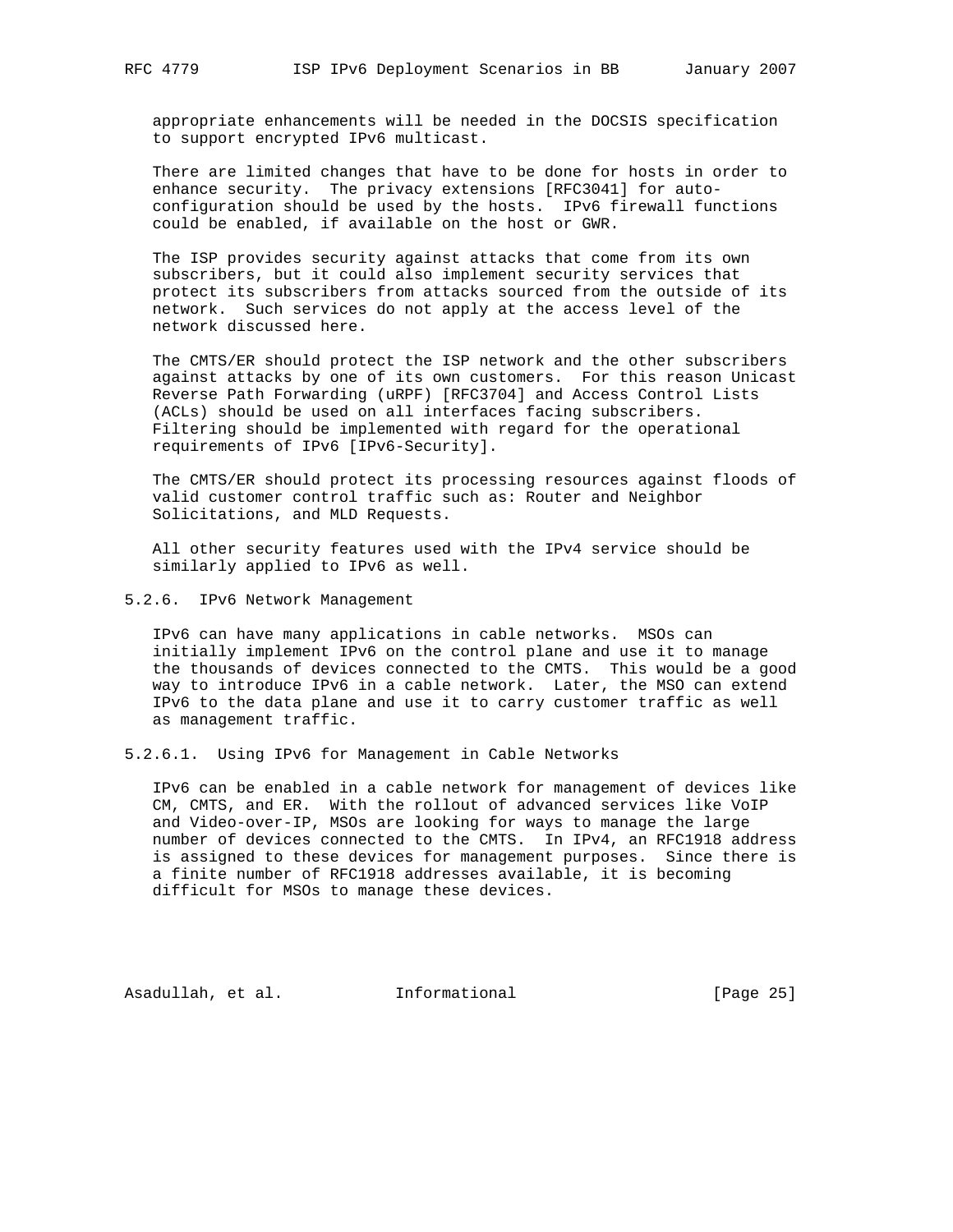By using IPv6 for management purposes, MSOs can scale their network management systems to meet their needs. The CMTS/ER can be configured with a /64 management prefix that is shared among all CMs connected to the CMTS cable interface. Addressing for the CMs can be done via stateless auto-configuration or DHCPv6. Once the CMs receive a /64 prefix, they can configure themselves with an IPv6 address.

 If there are devices behind the CM that need to be managed by the MSO, another /64 prefix can be defined on the CMTS/ER. These devices can also use stateless auto-configuration to assign themselves an IPv6 address.

 Traffic sourced from or destined to the management prefix should not cross the MSO's network boundaries.

 In this scenario, IPv6 will only be used for managing devices on the cable network. The CM will no longer require an IPv4 address for management as described in DOCSIS 3.0 [DOCSIS3.0-Reqs].

5.2.6.2. Updates to MIB Modules/Standards to Support IPv6

 The current DOCSIS, PacketCable, and CableHome MIB modules are already designed to support IPv6 objects. In this case, IPv6 will neither add nor change any of the functionality of these MIB modules. The Textual Convention used to represent Structure of Management Information Version 2 (SMIv2) objects representing IP addresses was updated [RFC4001] and a new Textual Convention InetAddressType was added to identify the type of the IP address used for IP address objects in MIB modules.

 There are some exceptions; the MIB modules that might need to add IPv6 support are defined in the DOCSIS 3.0 OSSI specification [DOCSIS3.0-OSSI].

6. Broadband DSL Networks

 This section describes the IPv6 deployment options in today's high speed DSL networks.

6.1. DSL Network Elements

 Digital Subscriber Line (DSL) broadband services provide users with IP connectivity over the existing twisted-pair telephone lines called the local-loop. A wide range of bandwidth offerings are available depending on the quality of the line and the distance between the Customer Premise Equipment and the DSL Access Multiplexer (DSLAM).

Asadullah, et al. 1nformational 1999 [Page 26]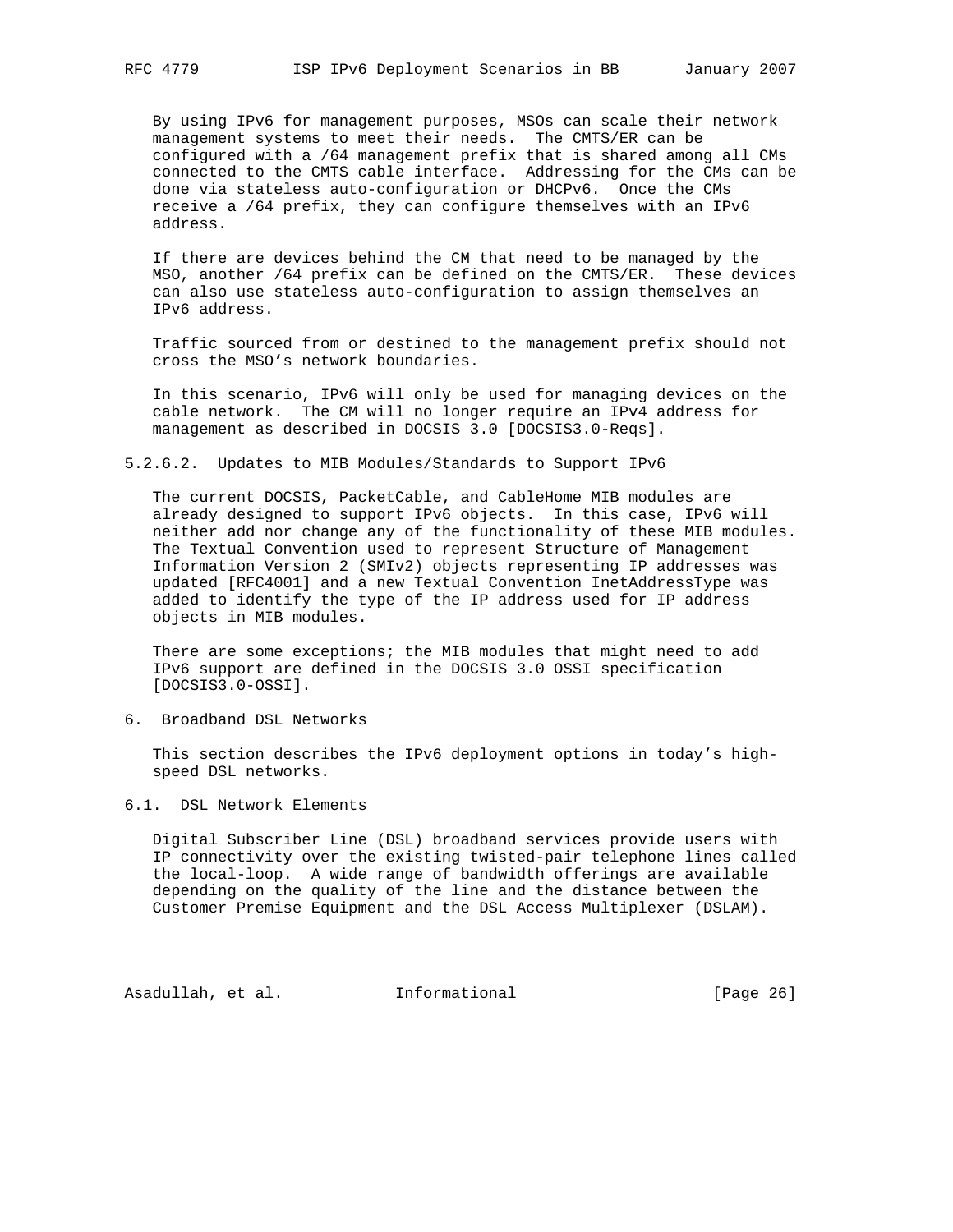The following network elements are typical of a DSL network:

 DSL Modem: It can be a stand-alone device, be incorporated in the host, incorporate router functionalities, and also have the capability to act as a CPE router.

 Customer Premise Router (CPR): It is used to provide Layer 3 services for customer premise networks. It is usually used to provide firewalling functions and segment broadcast domains for a small business.

 DSL Access Multiplexer (DSLAM): It terminates multiple twisted-pair telephone lines and provides aggregation to BRAS.

 Broadband Remote Access Server (BRAS): It aggregates or terminates multiple Permanent Virtual Circuits (PVCs) corresponding to the subscriber DSL circuits.

 Edge Router (ER): It provides the Layer 3 interface to the ISP network.

Figure 6.1 depicts all the network elements mentioned.



Figure 6.1

Asadullah, et al. Informational [Page 27]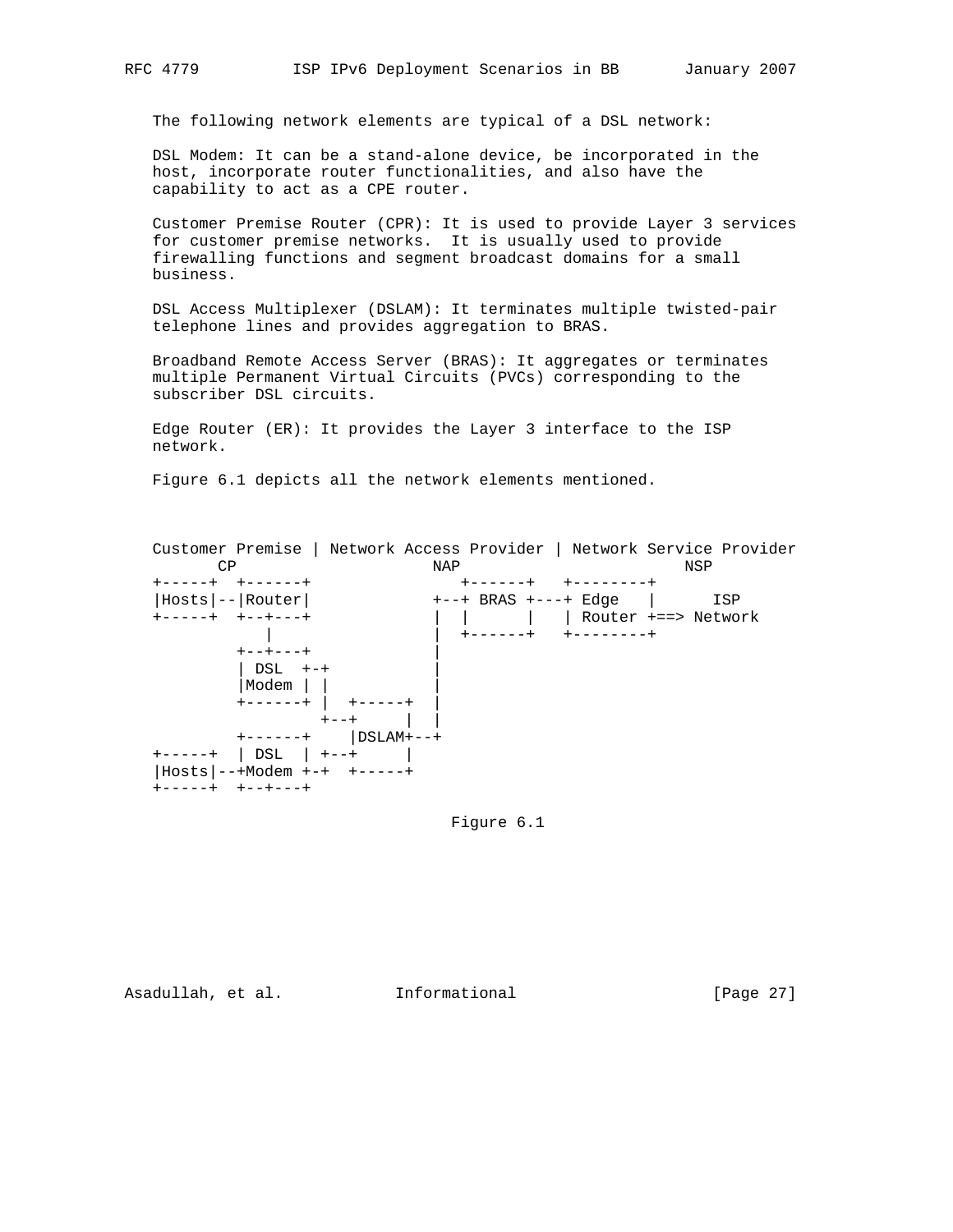6.2. Deploying IPv6 in IPv4 DSL Networks

 There are three main design approaches to providing IPv4 connectivity over a DSL infrastructure:

- 1. Point-to-Point Model: Each subscriber connects to the DSLAM over a twisted pair and is provided with a unique PVC that links it to the service provider. The PVCs can be terminated at the BRAS or at the Edge Router. This type of design is not very scalable if the PVCs are not terminated as close as possible to the DSLAM (at the BRAS). In this case, a large number of Layer 2 circuits has to be maintained over a significant portion of the network. The Layer 2 domains can be terminated at the ER in three ways:
	- A. In a common bridge group with a virtual interface that routes traffic out.
	- B. By enabling a Routed Bridged Encapsulation feature, all users could be part of the same subnet. This is the most common deployment approach of IPv4 over DSL but it might not be the best choice in IPv6 where address availability is not an issue.
	- C. By terminating the PVC at Layer 3, each PVC has its own prefix. This is the approach that seems more suitable for IPv6 and is presented in Section 6.2.1.

 None of these ways requires that the CPE (DSL modem) be upgraded.

- 2. PPP Terminated Aggregation (PTA) Model: PPP sessions are opened between each subscriber and the BRAS. The BRAS terminates the PPP sessions and provides Layer 3 connectivity between the subscriber and the ISP. This model is presented in Section 6.2.2.
- 3. Layer 2 Tunneling Protocol (L2TP) Access Aggregation (LAA) Model: PPP sessions are opened between each subscriber and the ISP Edge Router. The BRAS tunnels the subscriber PPP sessions to the ISP by encapsulating them into L2TPv2 [RFC2661] tunnels. This model is presented in Section 6.2.3.

 In aggregation models, the BRAS terminates the subscriber PVCs and aggregates their connections before providing access to the ISP.

 In order to maintain the deployment concepts and business models proven and used with existing revenue generating IPv4 services, the IPv6 deployment will match the IPv4 one. This approach is presented

Asadullah, et al. 1nformational 1999 [Page 28]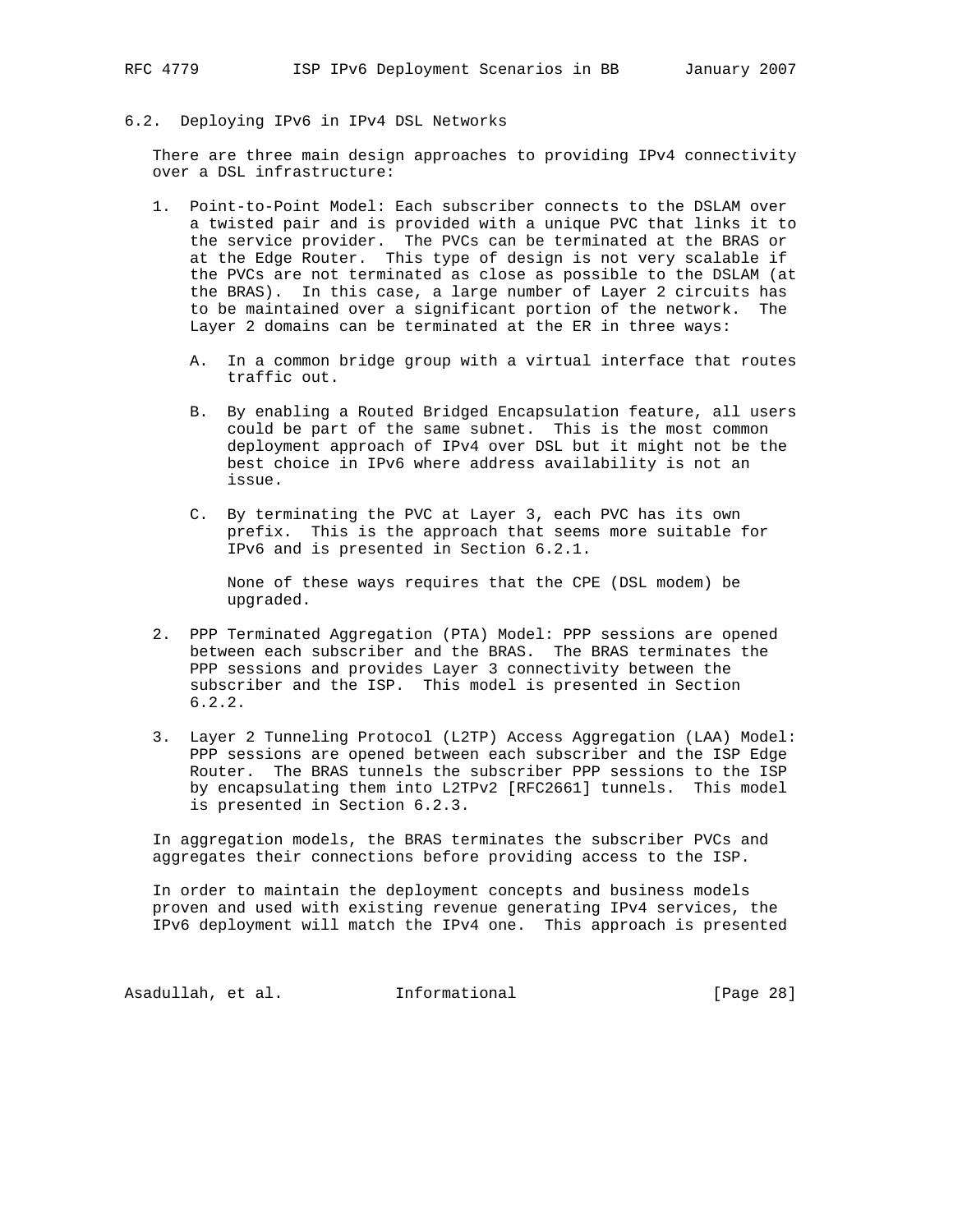in Sections 6.2.1 - 6.2.3 that describe current IPv4 over DSL broadband access deployments. Under certain circumstances where new service types or service needs justify it, IPv4 and IPv6 network logical architectures could be different as described in Section 6.2.4.

## 6.2.1. Point-to-Point Model

 In this scenario, the Ethernet frames from the Host or the Customer Premise Router are bridged over the PVC assigned to the subscriber.

Figure 6.2.1 describes the protocol architecture of this model.

 Customer Premise NAP NSP |-------------------------| |---------------| |------------------| +-----+ +-------+ +-----+ +--------+ +----------+ |Hosts|--+Router +--+ DSL +--+ DSLAM +--------+ Edge | ISP +-----+ +-------+ |Modem| +--------+ | Router +=>Network +-----+ +----------+ |----------------------------| ATM



## 6.2.1.1. IPv6 Related Infrastructure Changes

 In this scenario, the DSL modem and the entire NAP is Layer 3 unaware, so no changes are needed to support IPv6. The following devices have to be upgraded to dual stack: Host, Customer Router (if present), and Edge Router.

## 6.2.1.2. Addressing

 The Hosts or the Customer Routers have the Edge Router as their Layer 3 next hop.

 If there is no Customer Router, all the hosts on the subscriber site belong to the same /64 subnet that is statically configured on the Edge Router for that subscriber PVC. The hosts can use stateless auto-configuration or stateful DHCPv6-based configuration to acquire an address via the Edge Router.

 However, as manual configuration for each customer is a provisioning challenge, implementers are encouraged to develop mechanism(s) that automatically map the PVC (or some other customer-specific information) to an IPv6 subnet prefix, and advertise the customer specific prefix to all the customers with minimal configuration.

Asadullah, et al. 1nformational 1999 [Page 29]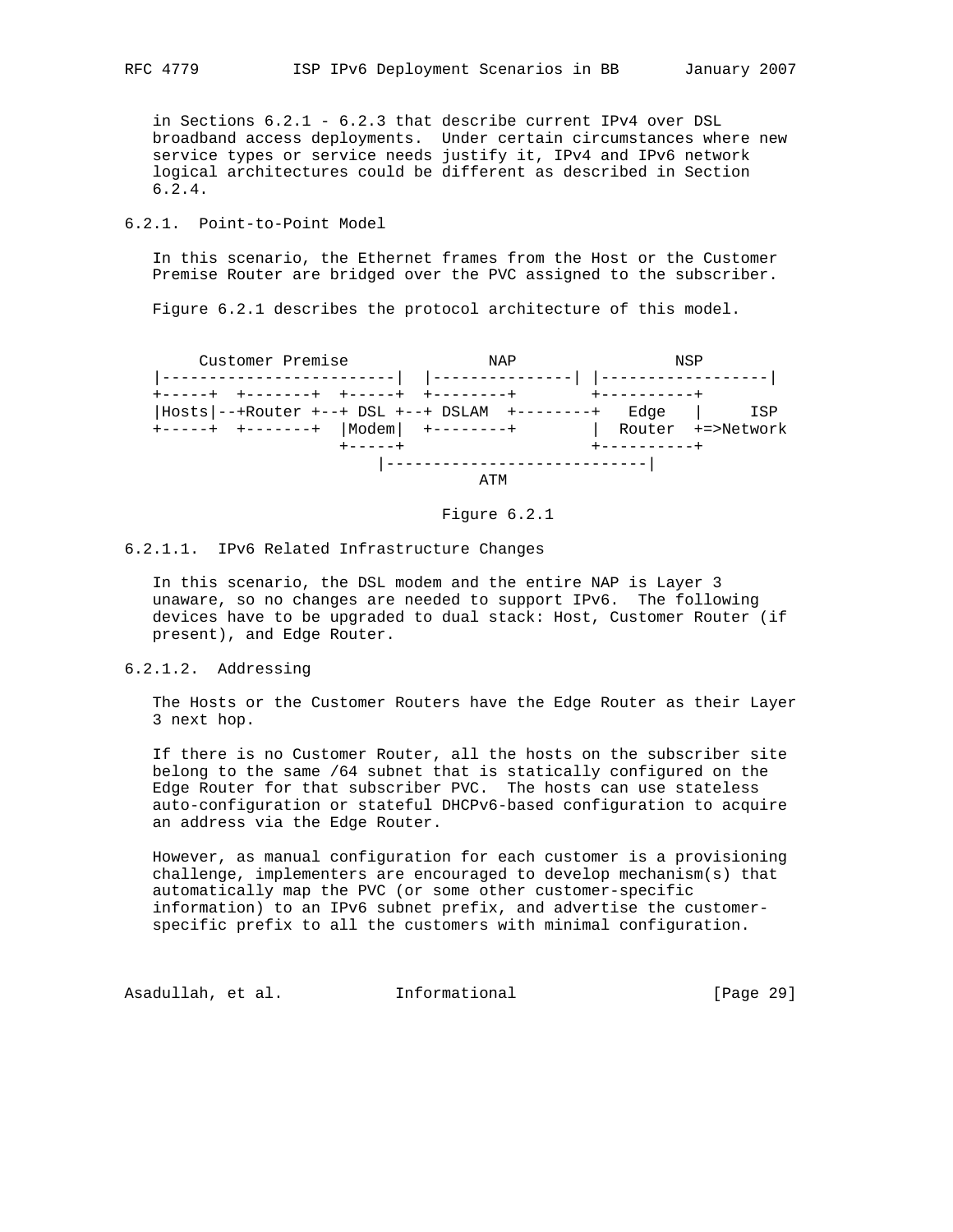- If a Customer Router is present:
- A. It is statically configured with an address on the /64 subnet between itself and the Edge Router, and with /64 prefixes on the interfaces connecting the hosts on the customer site. This is not a desired provisioning method being expensive and difficult to manage.
- B. It can use its link-local address to communicate with the ER. It can also dynamically acquire, through stateless auto configuration, the prefix for the link between itself and the ER. The later option allows it to contact a remote DHCPv6 server, if needed. This step is followed by a request via DHCP-PD for a prefix shorter than /64 that, in turn, is divided in /64s and assigned to its downstream interfaces.

 The Edge Router has a /64 prefix configured for each subscriber PVC. Each PVC should be enabled to relay DHCPv6 requests from the subscribers to DHCPv6 servers in the ISP network. The PVCs providing access for subscribers that use DHCP-PD as well, have to be enabled to support the feature. The uplink to the ISP network is configured with a /64 prefix as well.

 The prefixes used for subscriber links and the ones delegated via DHCP-PD should be planned in a manner that allows as much summarization as possible at the Edge Router.

 Other information of interest to the host, such as DNS, is provided through stateful DHCPv6 [RFC3315] and stateless DHCPv6 [RFC3736].

## 6.2.1.3. Routing

 The CPE devices are configured with a default route that points to the Edge Router. No routing protocols are needed on these devices, which generally have limited resources.

 The Edge Router runs the IPv6 IGP used in the NSP: OSPFv3 or IS-IS. The connected prefixes have to be redistributed. If DHCP-PD is used, with every delegated prefix a static route is installed by the Edge Router. For this reason, the static routes must also be redistributed. Prefix summarization should be done at the Edge Router.

6.2.2. PPP Terminated Aggregation (PTA) Model

 The PTA architecture relies on PPP-based protocols (PPPoA [RFC2364] and PPPoE [RFC2516]). The PPP sessions are initiated by Customer Premise Equipment and are terminated at the BRAS. The BRAS

Asadullah, et al. 1nformational [Page 30]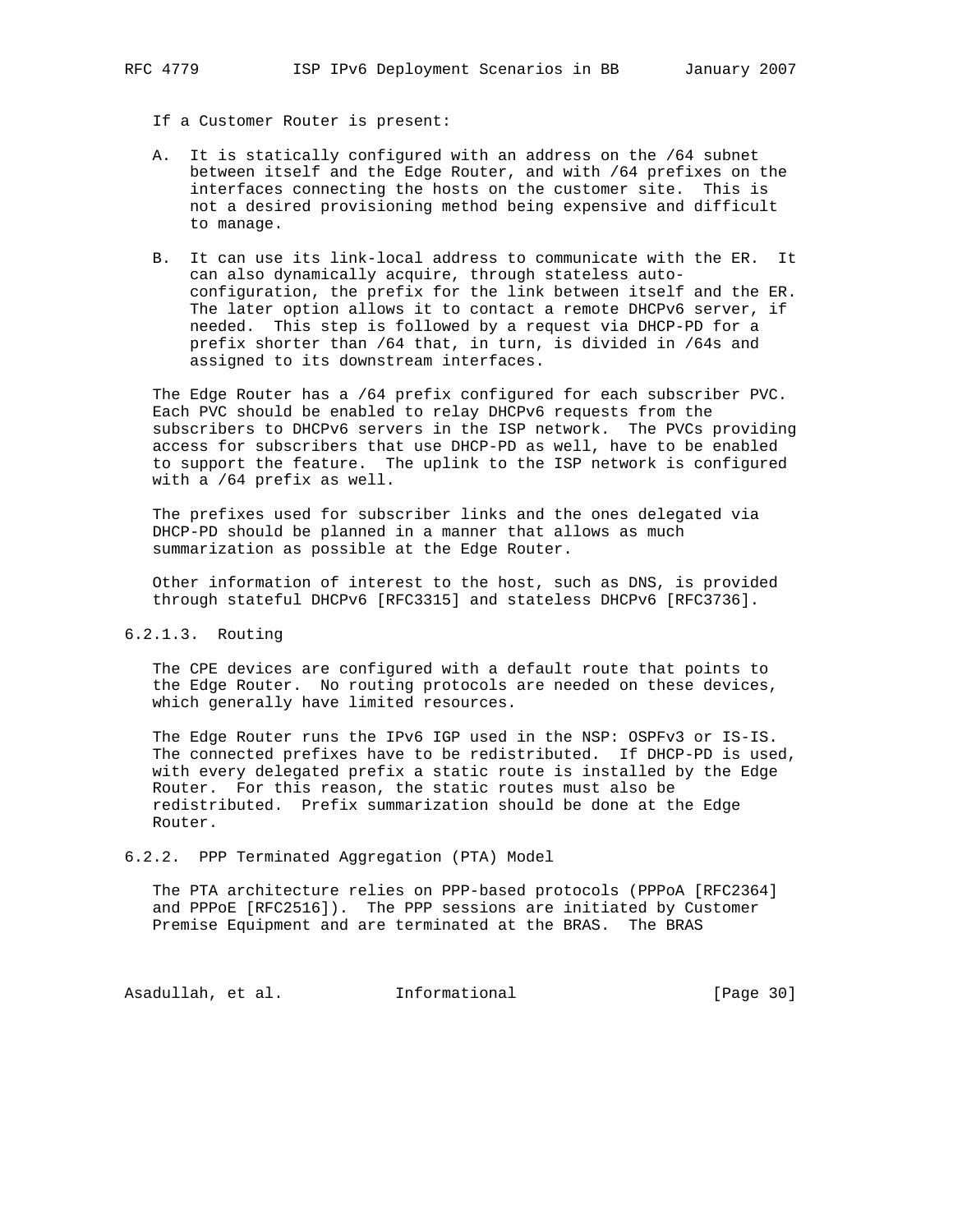authorizes the session, authenticates the subscriber, and provides an IP address on behalf of the ISP. The BRAS then does Layer 3 routing of the subscriber traffic to the NSP Edge Router.

 When the NSP is also the NAP, the BRAS and NSP Edge Router could be the same piece of equipment and provide the above mentioned functionality.

 There are two types of PPP encapsulations that can be leveraged with this model:

A. Connection using PPPoA



Figure 6.2.2.1

 The PPP sessions are initiated by the Customer Premise Equipment. The BRAS authenticates the subscriber against a local or a remote database. Once the session is established, the BRAS provides an address and maybe a DNS server to the user; this information is acquired from the subscriber profile or from a DHCP server.

 This solution scales better then the Point-to-Point, but since there is only one PPP session per ATM PVC, the subscriber can choose a single ISP service at a time.

Asadullah, et al. Informational [Page 31]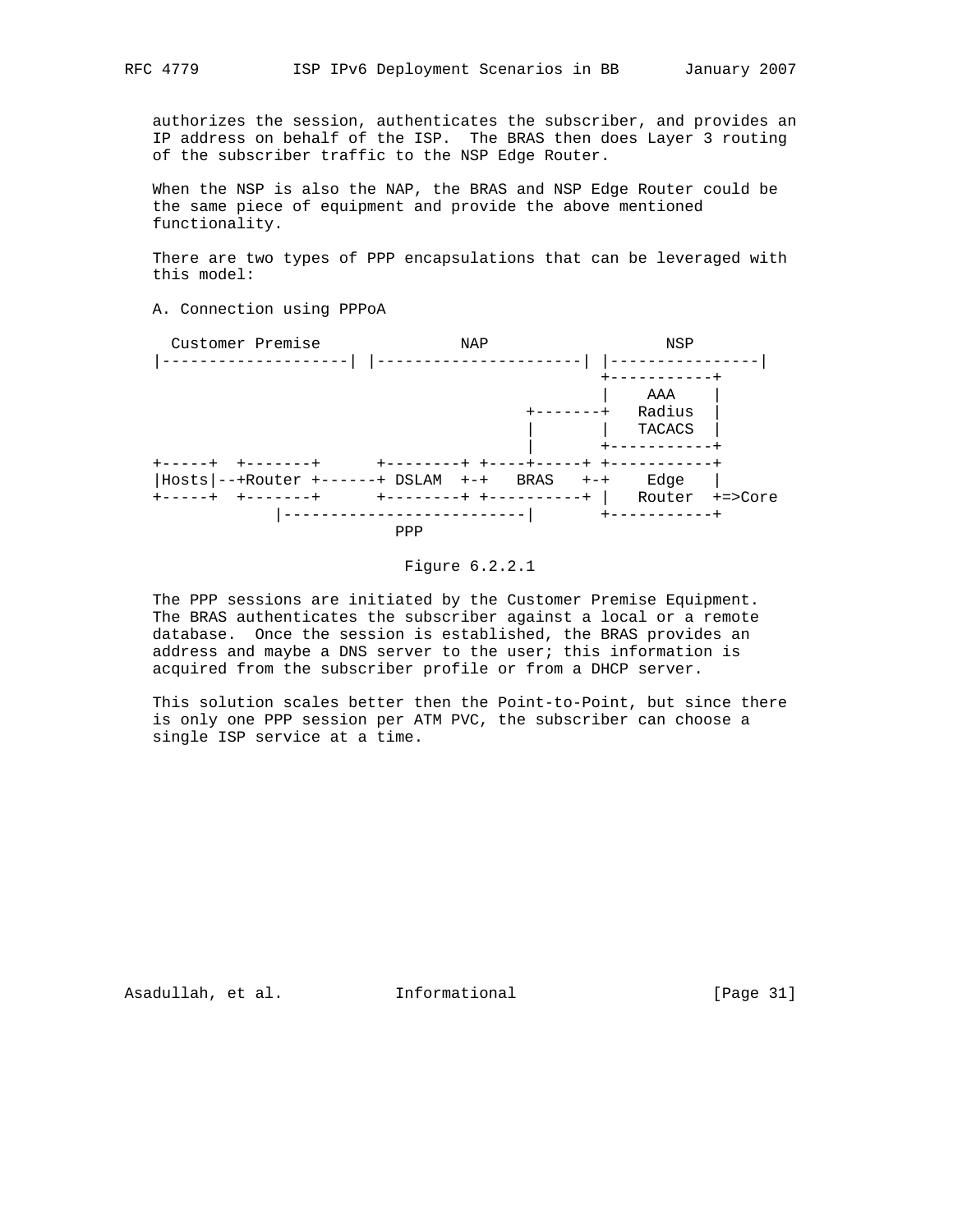## B. Connection using PPPoE



## Figure 6.2.2.2

 The operation of PPPoE is similar to PPPoA with the exception that with PPPoE multiple sessions can be supported over the same PVC, thus allowing the subscriber to connect to multiple services at the same time. The hosts can initiate the PPPoE sessions as well. It is important to remember that the PPPoE encapsulation reduces the IP MTU available for the customer traffic due to additional headers.

 The network design and operation of the PTA model is the same, regardless of the PPP encapsulation type used.

### 6.2.2.1. IPv6 Related Infrastructure Changes

 In this scenario the BRAS is Layer 3 aware and it has to be upgraded to support IPv6. Since the BRAS terminates the PPP sessions it has to support the implementation of these PPP protocols with IPv6. The following devices have to be upgraded to dual stack: Host, Customer Router (if present), BRAS, and Edge Router.

## 6.2.2.2. Addressing

 The BRAS terminates the PPP sessions and provides the subscriber with an IPv6 address from the defined pool for that profile. The subscriber profile for authorization and authentication can be located on the BRAS or on an Authentication, Authorization, and Accounting (AAA) server. The Hosts or the Customer Routers have the BRAS as their Layer 3 next hop.

Asadullah, et al. Informational [Page 32]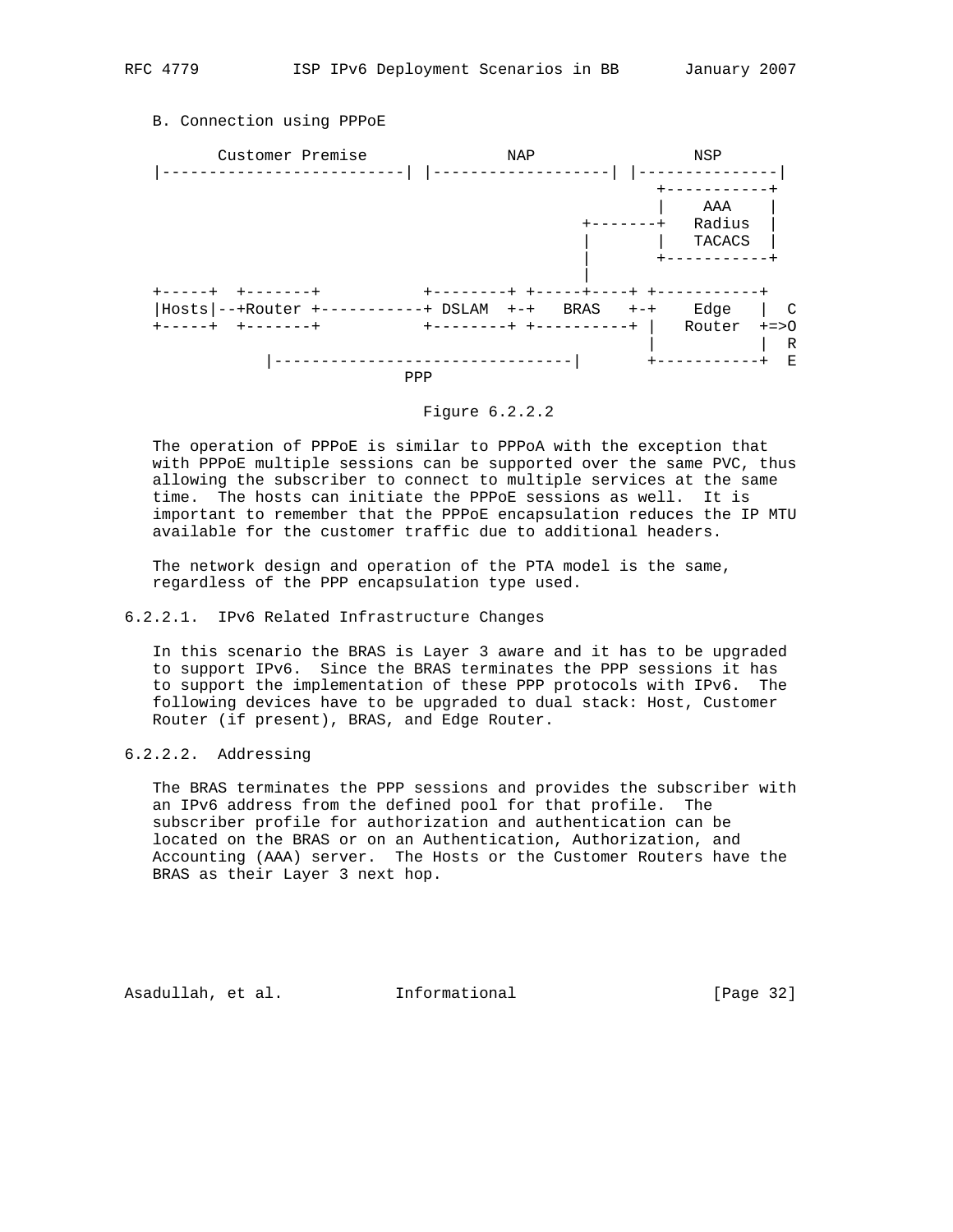The PPP session can be initiated by a host or by a Customer Router. In the latter case, once the session is established with the BRAS and an address is negotiated for the uplink to the BRAS, DHCP-PD can be used to acquire prefixes for the Customer Router other interfaces.

 The BRAS has to be enabled to support DHCP-PD and to relay the DHCPv6 requests of the hosts on the subscriber sites.

 The BRAS has /64 prefixes configured on the link to the Edge router. The Edge Router links are also configured with /64 prefixes to provide connectivity to the rest of the ISP network.

 The prefixes used for subscribers and the ones delegated via DHCP-PD should be planned in a manner that allows maximum summarization at the BRAS.

 Other information of interest to the host, such as DNS, is provided through stateful [RFC3315] and stateless [RFC3736] DHCPv6.

#### 6.2.2.3. Routing

 The CPE devices are configured with a default route that points to the BRAS router. No routing protocols are needed on these devices, which generally have limited resources.

 The BRAS runs an IGP to the Edge Router: OSPFv3 or IS-IS. Since the addresses assigned to the PPP sessions are represented as connected host routes, connected prefixes have to be redistributed. If DHCP-PD is used, with every delegated prefix a static route is installed by the Edge Router. For this reason, the static routes must also be redistributed. Prefix summarization should be done at the BRAS.

 The Edge Router is running the IGP used in the ISP network: OSPFv3 or IS-IS.

 A separation between the routing domains of the ISP and the Access Provider is recommended if they are managed independently. Controlled redistribution will be needed between the Access Provider IGP and the ISP IGP.

6.2.3. L2TPv2 Access Aggregation (LAA) Model

 In the LAA model, the BRAS forwards the CPE initiated session to the ISP over an L2TPv2 tunnel established between the BRAS and the Edge Router. In this case, the authentication, authorization, and subscriber configuration are performed by the ISP itself. There are two types of PPP encapsulations that can be leveraged with this model:

Asadullah, et al. 1nformational [Page 33]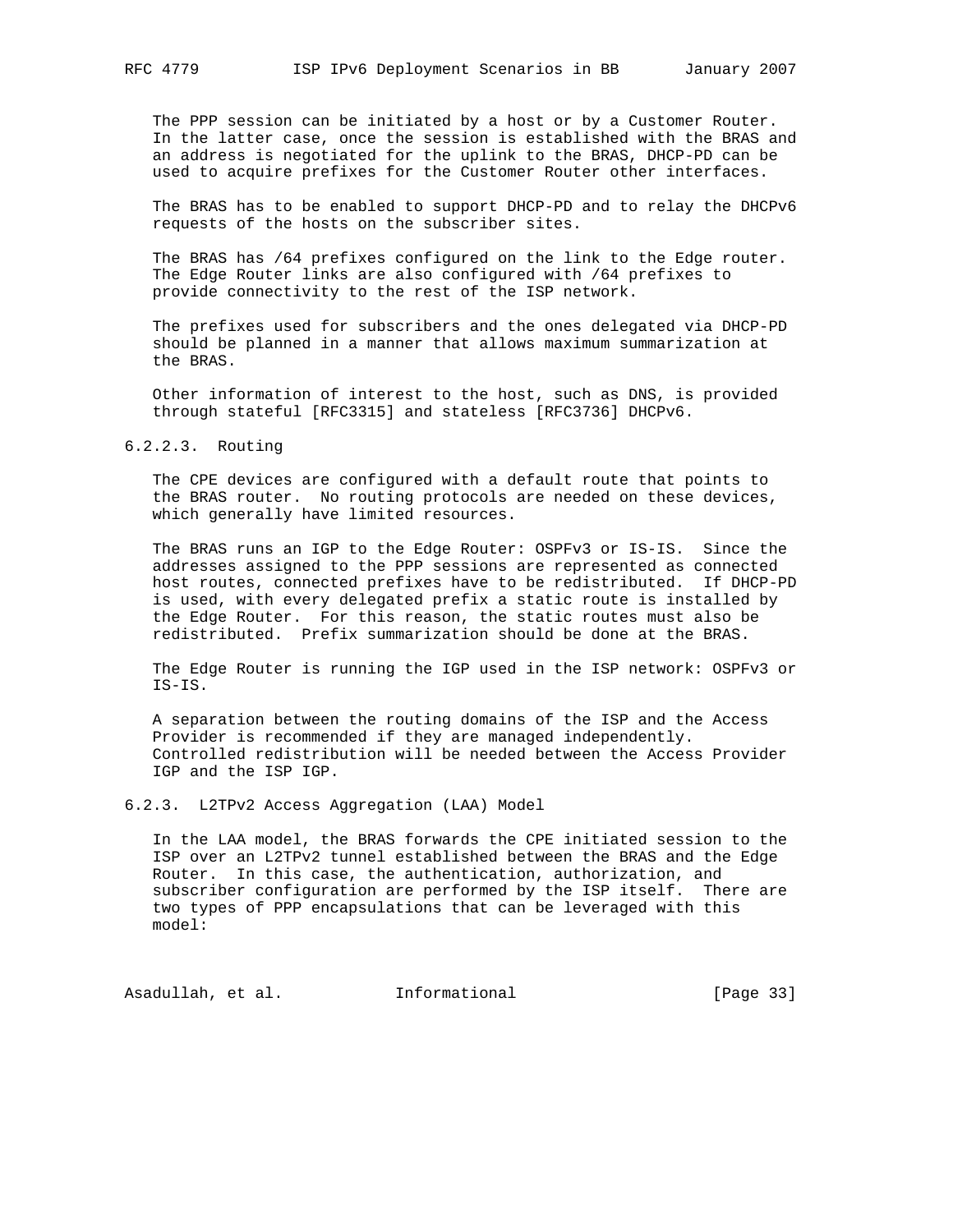

## A. Connection via PPPoA



Figure 6.2.3.1

## B. Connection via PPPoE



## Figure 6.2.3.2

 The network design and operation of the PTA model is the same, regardless of the PPP encapsulation type used.

Asadullah, et al. 1nformational [Page 34]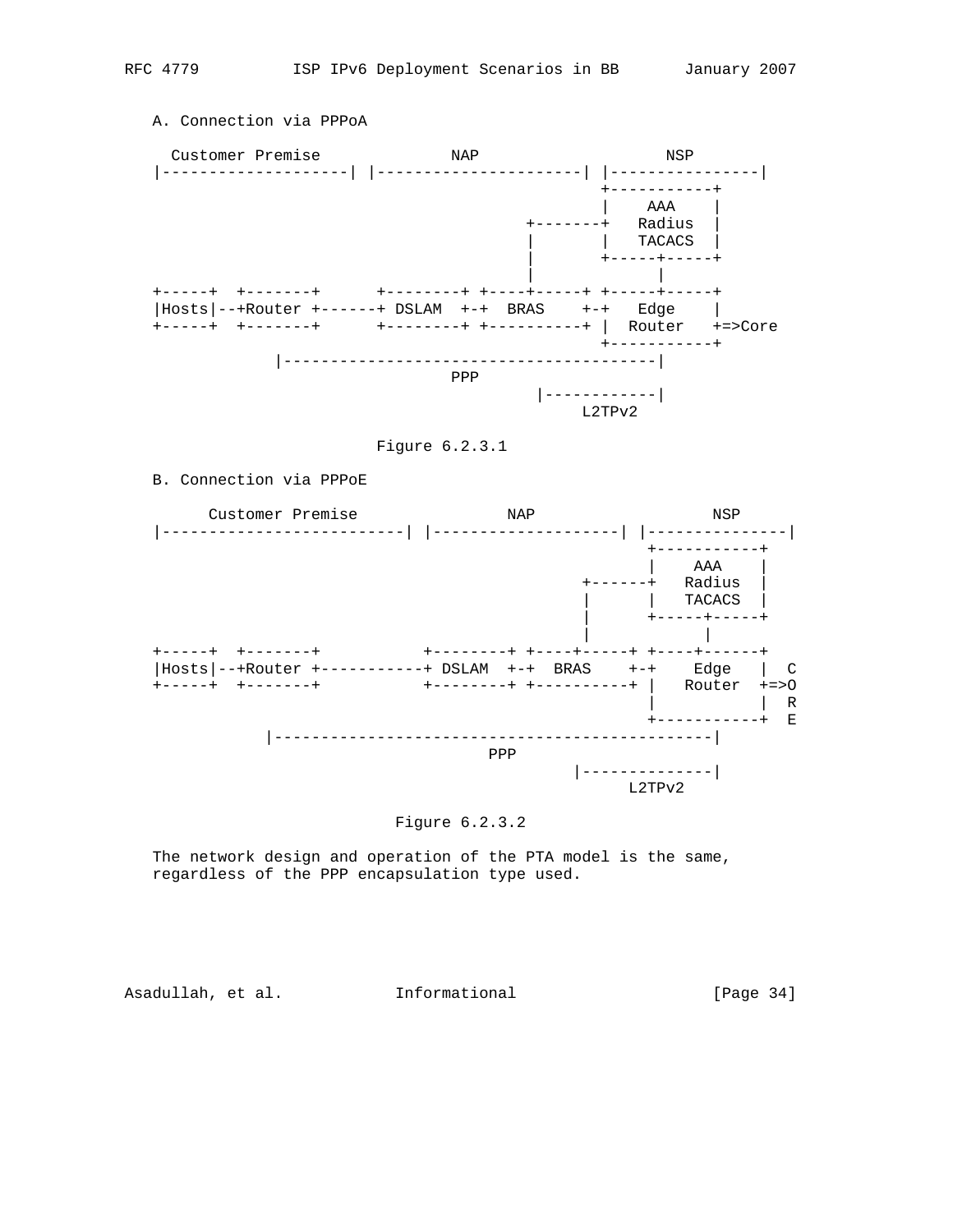## 6.2.3.1. IPv6 Related Infrastructure Changes

 In this scenario, the BRAS is forwarding the PPP sessions initiated by the subscriber over the L2TPv2 tunnel established to the L2TP Network Server (LNS), the aggregation point in the ISP network. The L2TPv2 tunnel between the L2TP Access Concentrator (LAC) and LNS can run over IPv6 or IPv4. These capabilities have to be supported on the BRAS. The following devices have to be upgraded to dual stack: Host, Customer Router, and Edge Router. If the tunnel is set up over IPv6, then the BRAS must be upgraded to dual stack.

## 6.2.3.2. Addressing

 The Edge Router terminates the PPP sessions and provides the subscriber with an IPv6 address from the defined pool for that profile. The subscriber profile for authorization and authentication can be located on the Edge Router or on an AAA server. The Hosts or the Customer Routers have the Edge Router as their Layer 3 next hop.

 The PPP session can be initiated by a host or by a Customer Router. In the latter case, once the session is established with the Edge Router, DHCP-PD can be used to acquire prefixes for the Customer Router interfaces. The Edge Router has to be enabled to support DHCP-PD and to relay the DHCPv6 requests generated by the hosts on the subscriber sites.

 The BRAS has a /64 prefix configured on the link to the Edge Router. The Edge Router links are also configured with /64 prefixes to provide connectivity to the rest of the ISP network. Other information of interest to the host, such as DNS, is provided through stateful [RFC3315] and stateless [RFC3736] DHCPv6.

 It is important to note here a significant difference between this deployment for IPv6 versus IPv4. In the case of IPv4, the customer router or CPE can end up on any Edge Router (acting as LNS), where the assumption is that there are at least two of them for redundancy purposes. Once authenticated, the customer will be given an address from the IP pool of the ER (LNS) it connected to. This allows the ERs (LNSs) to aggregate the addresses handed out to the customers. In the case of IPv6, an important constraint that likely will be enforced is that the customer should keep its own address, regardless of the ER (LNS) it connects to. This could significantly reduce the prefix aggregation capabilities of the ER (LNS). This is different than the current IPv4 deployment where addressing is dynamic in nature, and the same user can get different addresses depending on the LNS it ends up connecting to.

Asadullah, et al. Informational [Page 35]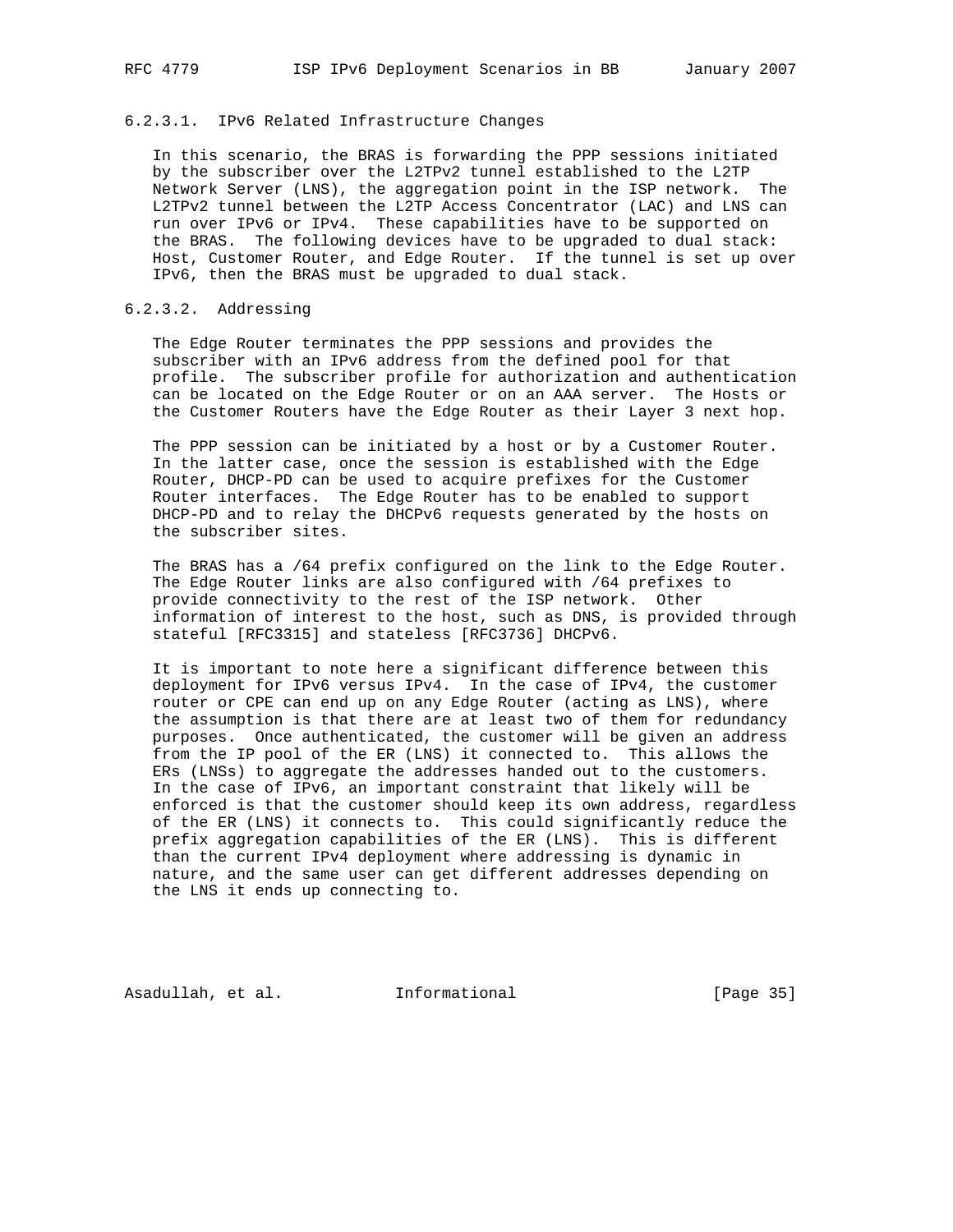One possible solution is to ensure that a given BRAS will always connect to the same ER (LNS) unless that LNS is down. This means that customers from a given prefix range will always be connected to the same ER (primary, if up, or secondary, if not). Each ER (LNS) can carry summary statements in their routing protocol configuration for the prefixes for which they are the primary ER (LNS), as well as for the ones for which they are the secondary. This way the prefixes will be summarized any time they become "active" on the ER (LNS).

### 6.2.3.3. Routing

 The CPE devices are configured with a default route that points to the Edge Router that terminates the PPP sessions. No routing protocols are needed on these devices, which generally have limited resources.

 The BRAS runs an IPv6 IGP to the Edge Router: OSPFv3 or IS-IS. Different processes should be used if the NAP and the NSP are managed by different organizations. In this case, controlled redistribution should be enabled between the two domains.

 The Edge Router is running the IPv6 IGP used in the ISP network: OSPFv3 or IS-IS.

### 6.2.4. Hybrid Model for IPv4 and IPv6 Service

 It was recommended throughout this section that the IPv6 service implementation should map the existing IPv4 one. This approach simplifies manageability and minimizes training needed for personnel operating the network. In certain circumstances such mapping is not feasible. This typically becomes the case when a Service Provider plans to expand its service offering with the new IPv6 deployed infrastructure. If this new service is not well supported in a network design such as the one used for IPv4, then a different design might be used for IPv6.

 An example of such circumstances is that of a provider using an LAA design for its IPv4 services. In this case all the PPP sessions are bundled and tunneled across the entire NAP infrastructure which is made of multiple BRAS routers, aggregation routers etc. The end point of these tunnels is the ISP Edge Router. If the provider decides to offer multicast services over such a design, it will face the problem of NAP resources being over utilized. The multicast traffic can be replicated only at the end of the tunnels by the Edge Router and the copies for all the subscribers are carried over the entire NAP.

Asadullah, et al. Informational [Page 36]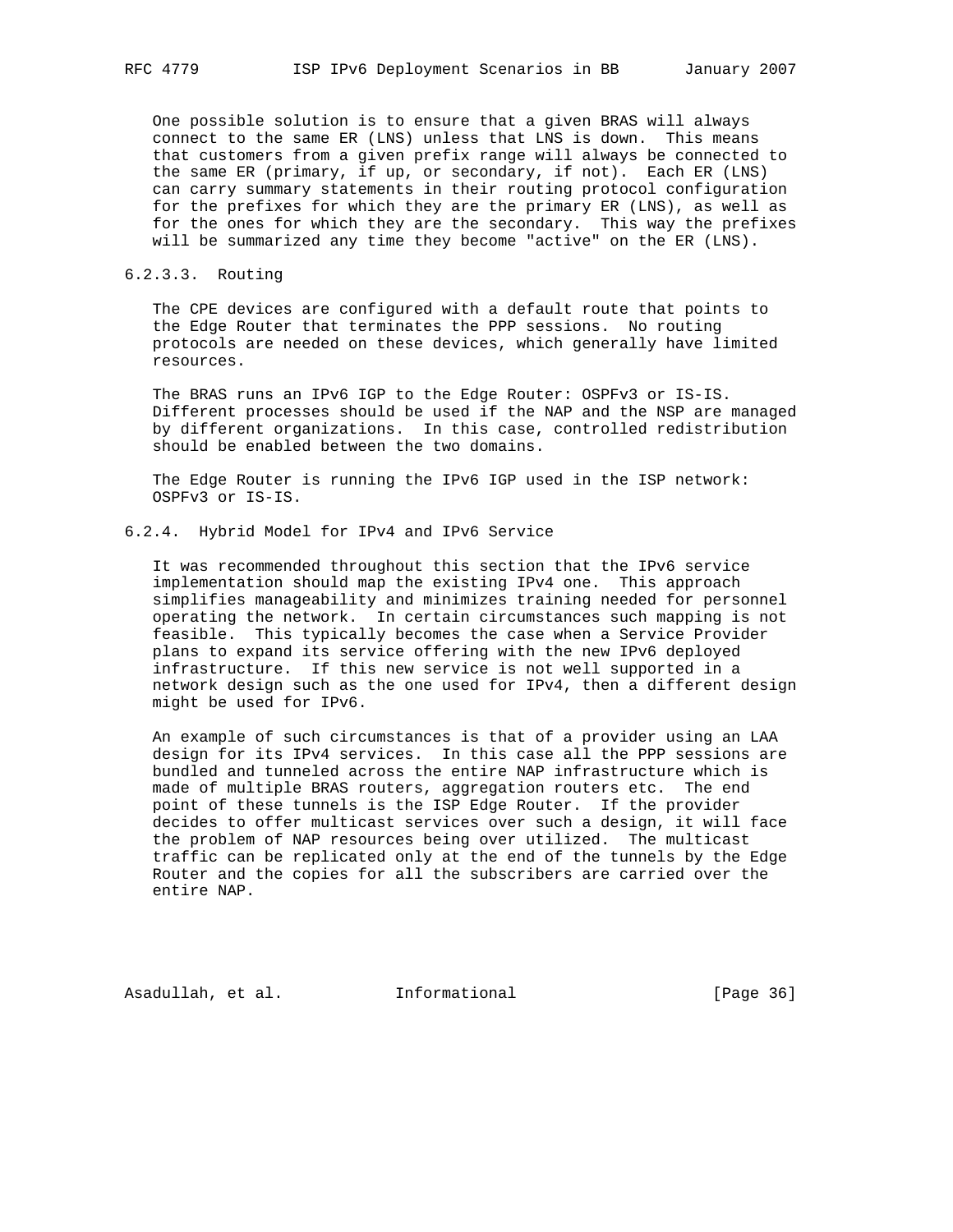A Modified Point-to-Point (as described in Section 6.2.4.2) or PTA model is more suitable to support multicast services because the packet replication can be done closer to the destination at the BRAS. Such topology saves NAP resources.

 In this sense, IPv6 deployment can be viewed as an opportunity to build an infrastructure that might better support the expansion of services. In this case, an SP using the LAA design for its IPv4 services might choose a modified Point-to-Point or PTA design for IPv6.

## 6.2.4.1. IPv4 in LAA Model and IPv6 in PTA Model

 The coexistence of the two PPP-based models, PTA and LAA, is relatively straightforward. The PPP sessions are terminated on different network devices for the IPv4 and IPv6 services. The PPP sessions for the existing IPv4 service deployed in an LAA model are terminated on the Edge Router. The PPP sessions for the new IPv6 service deployed in a PTA model are terminated on the BRAS.

 The logical design for IPv6 and IPv4 in this hybrid model is presented in Figure 6.2.4.1.



#### Figure 6.2.4.1

6.2.4.2. IPv4 in LAA Model and IPv6 in Modified Point-to-Point Model

 In this particular scenario the Point-to-Point model used for the IPv6 service is a modified version of the model described in section 6.2.1.

Asadullah, et al. Informational [Page 37]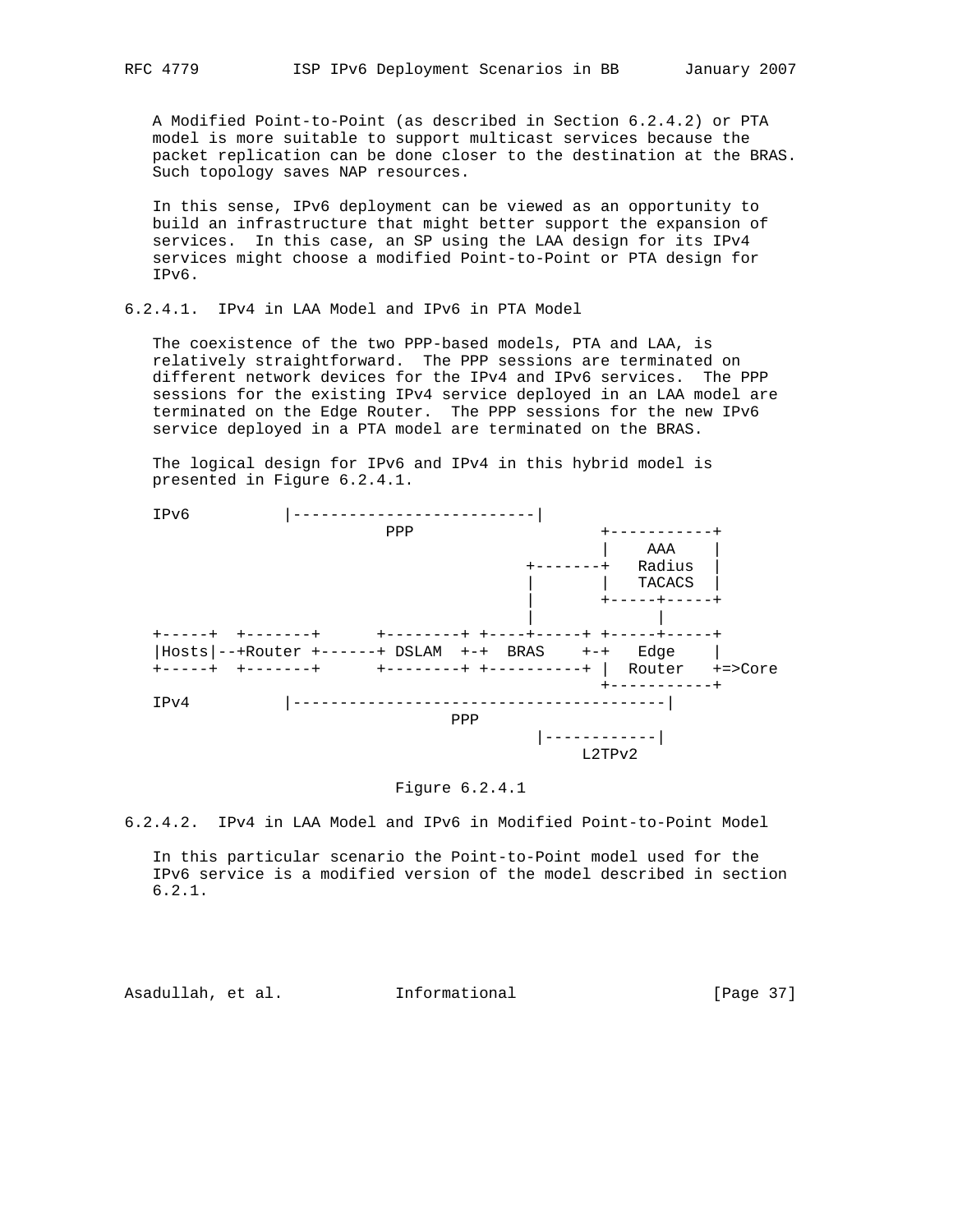For the IPv4 service in the LAA model, the PVCs are terminated on the BRAS and PPP sessions are terminated on the Edge Router (LNS). For IPv6 service in the Point-to-Point model, the PVCs are terminated at the Edge Router as described in Section 6.2.1. In this hybrid model, the Point-to-Point link could be terminated on the BRAS, a NAP-owned device. The IPv6 traffic is then routed through the NAP network to the NSP. In order to have this hybrid model, the BRAS has to be upgraded to a dual-stack router. The functionalities of the Edge Router, as described in Section 6.2.1, are now implemented on the BRAS.

 The other aspect of this deployment model is the fact that the BRAS has to be capable of distinguishing between the IPv4 PPP traffic that has to be bridged across the L2TPv2 tunnel and the IPv6 packets that have to be routed to the NSP. The IPv6 Routing and Bridging Encapsulation (RBE) has to be enabled on all interfaces with PVCs supporting both IPv4 and IPv6 services in this hybrid design.

 The logical design for IPv6 and IPv4 in this hybrid model is presented in Figure 6.2.4.2.



Figure 6.2.4.2

#### 6.3. IPv6 Multicast

 The deployment of IPv6 multicast services relies on MLD, identical to IGMP in IPv4 and on PIM for routing. ASM (Any Source Multicast) and SSM (Single Source Multicast) service models operate almost the same as in IPv4. Both have the same benefits and disadvantages as in IPv4. Nevertheless, the larger address space and the scoped address architecture provide major benefits for multicast IPv6. Through RFC 3306, the large address space provides the means to assign global

Asadullah, et al. 1nformational 1999 [Page 38]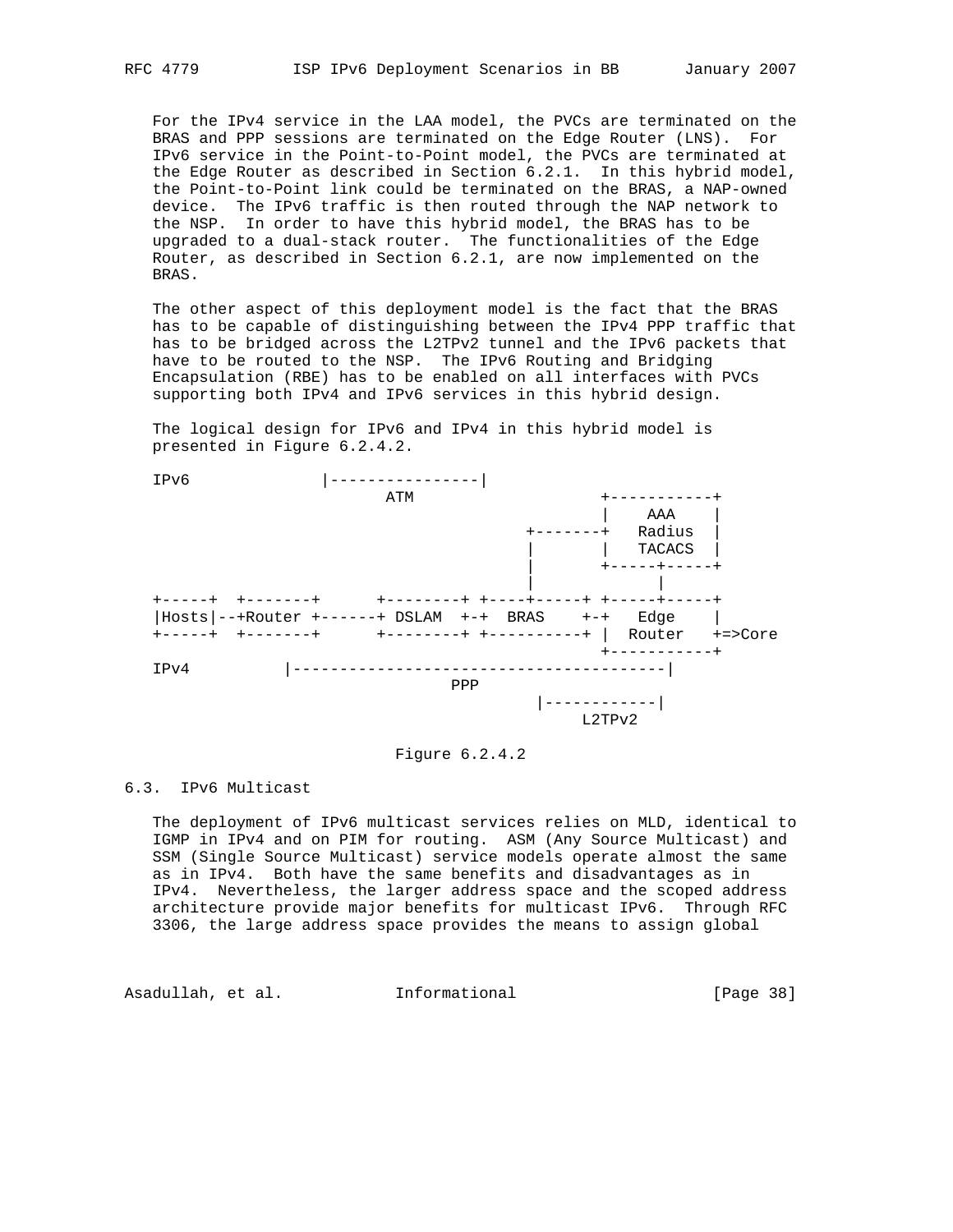multicast group addresses to organizations or users that were assigned unicast prefixes. It is a significant improvement with respect to the IPv4 GLOP mechanism [RFC3180].

 This facilitates the deployment of multicast services. The discussion of this section applies to all the multicast sections in the document.

### 6.3.1. ASM-Based Deployments

 Any Source Multicast (ASM) is useful for Service Providers that intend to support the forwarding of multicast traffic of their customers. It is based on the Protocol Independent Multicast - Sparse Mode (PIM-SM) protocol and it is more complex to manage because of the use of Rendezvous Points (RPs). With IPv6, static RP and Bootstrap Router [BSR] can be used for RP-to-group mapping similar to IPv4. Additionally, the larger IPv6 address space allows for building up of group addresses that incorporate the address of the RP. This RP-to-group mapping mechanism is called Embedded RP and is specific to IPv6.

 In inter-domain deployments, Multicast Source Discovery Protocol (MSDP) [RFC3618] is an important element of IPv4 PIM-SM deployments. MSDP is meant to be a solution for the exchange of source registration information between RPs in different domains. This solution was intended to be temporary. This is one of the reasons why it was decided not to implement MSDP in IPv6 [IPv6-Multicast].

 For multicast reachability across domains, Embedded RP can be used. As Embedded RP provides roughly the same capabilities as MSDP, but in a slightly different way, the best management practices for ASM multicast with embedded RP still remain to be developed.

### 6.3.2. SSM-Based Deployments

 Based on PIM-SSM, the Source-Specific Multicast deployments do not need an RP or related protocols (such as BSR or MSDP), but rely on the listeners to know the source of the multicast traffic they plan to receive. The lack of RP makes SSM not only simpler to operate, but also robust; it is not impacted by RP failures or inter-domain constraints. It also has a higher level of security (no RP to be targeted by attacks). For more discussions on the topic of IPv6 multicast, see [IPv6-Multicast].

 The typical multicast service offered for residential and very small businesses is video/audio streaming, where the subscriber joins a multicast group and receives the content. This type of service model is well supported through PIM-SSM which is very simple and easy to

Asadullah, et al. 1nformational 1999 [Page 39]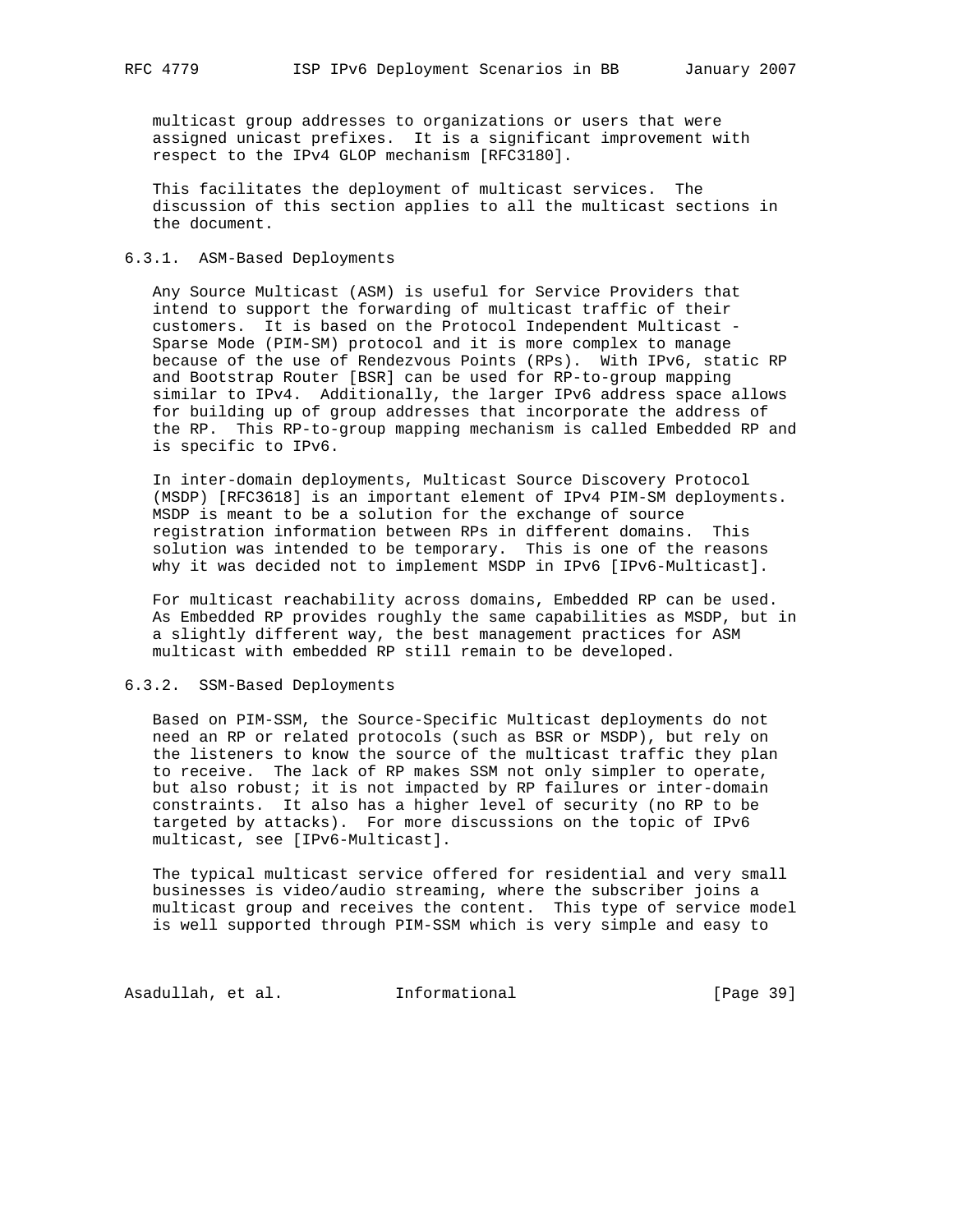manage. PIM-SSM has to be enabled throughout the SP network. MLDv2 is required for PIM-SSM support. Vendors can choose to implement features that allow routers to map MLDv1 group joins to predefined sources.

 Subscribers might use a set-top box that is responsible for the control piece of the multicast service (does group joins/leaves). The subscriber hosts can also join desired multicast groups as long as they are enabled to support MLDv1 or MLDv2. If a customer premise router is used, then it has to be enabled to support MLDv1 and MLDv2 in order to process the requests of the hosts. It has to be enabled to support PIM-SSM in order to send PIM joins/leaves up to its Layer 3 next hop whether it is the BRAS or the Edge Router. When enabling this functionality on a CPR, its limited resources should be taken into consideration. Another option would be for the CPR to support MLD proxy routing.

 The router that is the Layer 3 next hop for the subscriber (BRAS in the PTA model or the Edge Router in the LAA and Point-to-Point model) has to be enabled to support MLDv1 and MLDv2 in order to process the requests coming from subscribers without CPRs. It has to be enabled for PIM-SSM in order to receive joins/leaves from customer routers and send joins/leaves to the next hop towards the multicast source (Edge Router or the NSP core).

 MLD authentication, authorization and accounting are usually configured on the Edge Router in order to enable the ISP to control the subscriber access of the service and do billing for the content provided. Alternative mechanisms that would support these functions should be investigated further.

### 6.4. IPv6 QoS

 The QoS configuration is particularly relevant on the router that represents the Layer 3 next hop for the subscriber (BRAS in the PTA model or the Edge Router in the LAA and Point-to-Point model) in order to manage resources shared amongst multiple subscribers, possibly with various service level agreements.

 In the DSL infrastructure, it is expected that there is already a level of traffic policing and shaping implemented for IPv4 connectivity. This is implemented throughout the NAP and is beyond the scope of this document.

 On the BRAS or the Edge Router, the subscriber-facing interfaces have to be configured to police the inbound customer traffic and shape the traffic outbound to the customer based on the service level agreements (SLAs). Traffic classification and marking should also be

Asadullah, et al. 1nformational 1999 [Page 40]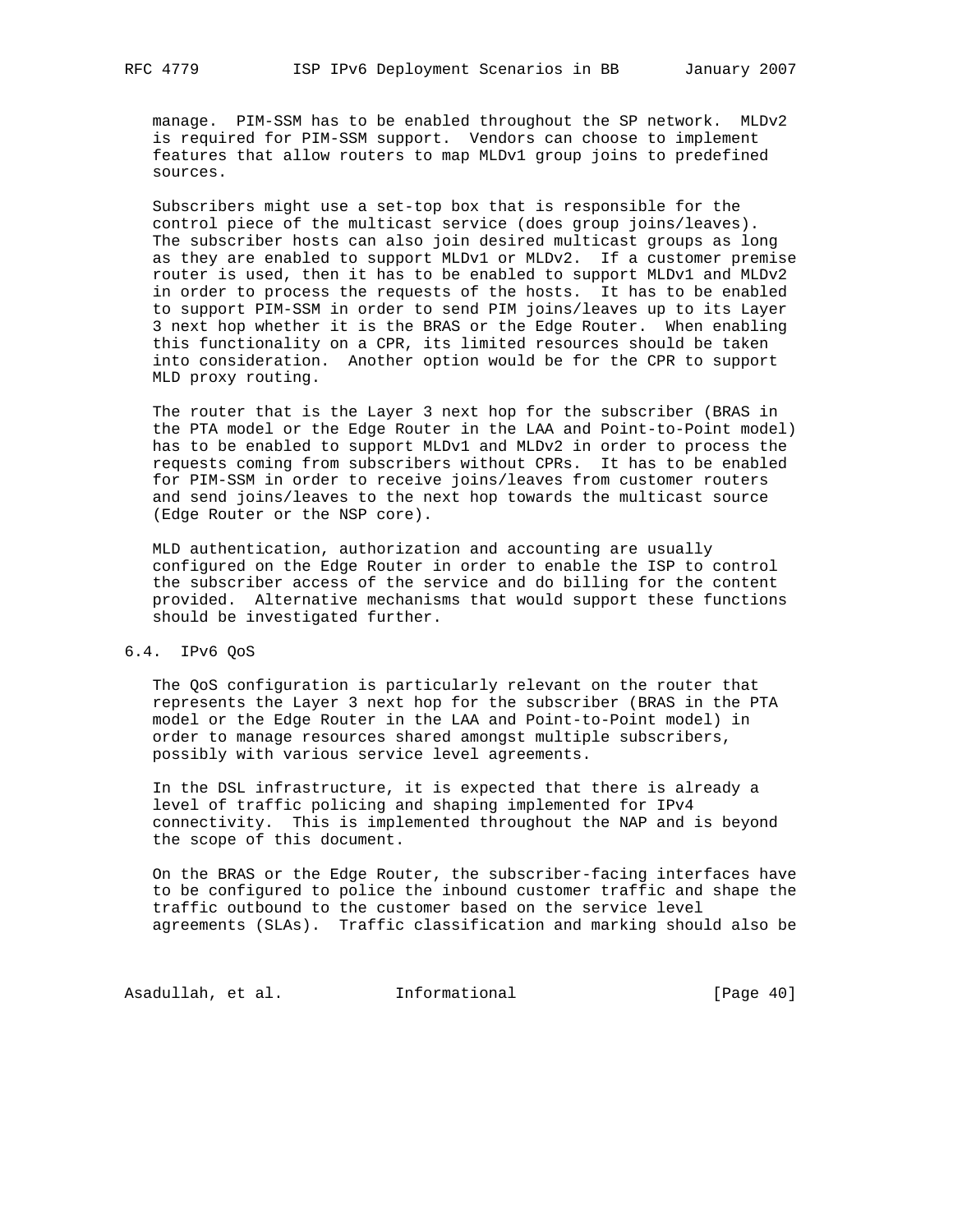done on the router closest (at Layer 3) to the subscriber in order to support the various types of customer traffic (data, voice, and video) and to optimally use the infrastructure resources. Each provider (NAP, NSP) could implement their own QoS policies and services so that reclassification and marking might be performed at the boundary between the NAP and the NSP, in order to make sure the traffic is properly handled by the ISP. The same IPv4 QoS concepts and methodologies should be applied with IPv6 as well.

 It is important to note that when traffic is encrypted end-to-end, the traversed network devices will not have access to many of the packet fields used for classification purposes. In these cases, routers will most likely place the packets in the default classes. The QoS design should take into consideration this scenario and try to use mainly IP header fields for classification purposes.

#### 6.5. IPv6 Security Considerations

 There are limited changes that have to be done for CPEs in order to enhance security. The privacy extensions for auto-configuration [RFC3041] should be used by the hosts. ISPs can track the prefixes it assigns to subscribers relatively easily. If, however, the ISPs are required by regulations to track their users at a /128 address level, the privacy extensions may be implemented in parallel with network management tools that could provide traceability of the hosts. IPv6 firewall functions should be enabled on the hosts or CPR, if present.

 The ISP provides security against attacks that come from its own subscribers but it could also implement security services that protect its subscribers from attacks sourced from the outside of its network. Such services do not apply at the access level of the network discussed here.

 The device that is the Layer 3 next hop for the subscribers (BRAS or Edge Router) should protect the network and the other subscribers against attacks by one of the provider customers. For this reason, uRPF and ACLs should be used on all interfaces facing subscribers. Filtering should be implemented with regard for the operational requirements of IPv6 [IPv6-Security].

 The BRAS and the Edge Router should protect their processing resources against floods of valid customer control traffic such as: Router and Neighbor Solicitations, and MLD Requests. Rate limiting should be implemented on all subscriber-facing interfaces. The emphasis should be placed on multicast-type traffic, as it is most often used by the IPv6 control plane.

Asadullah, et al. 1nformational 1999 [Page 41]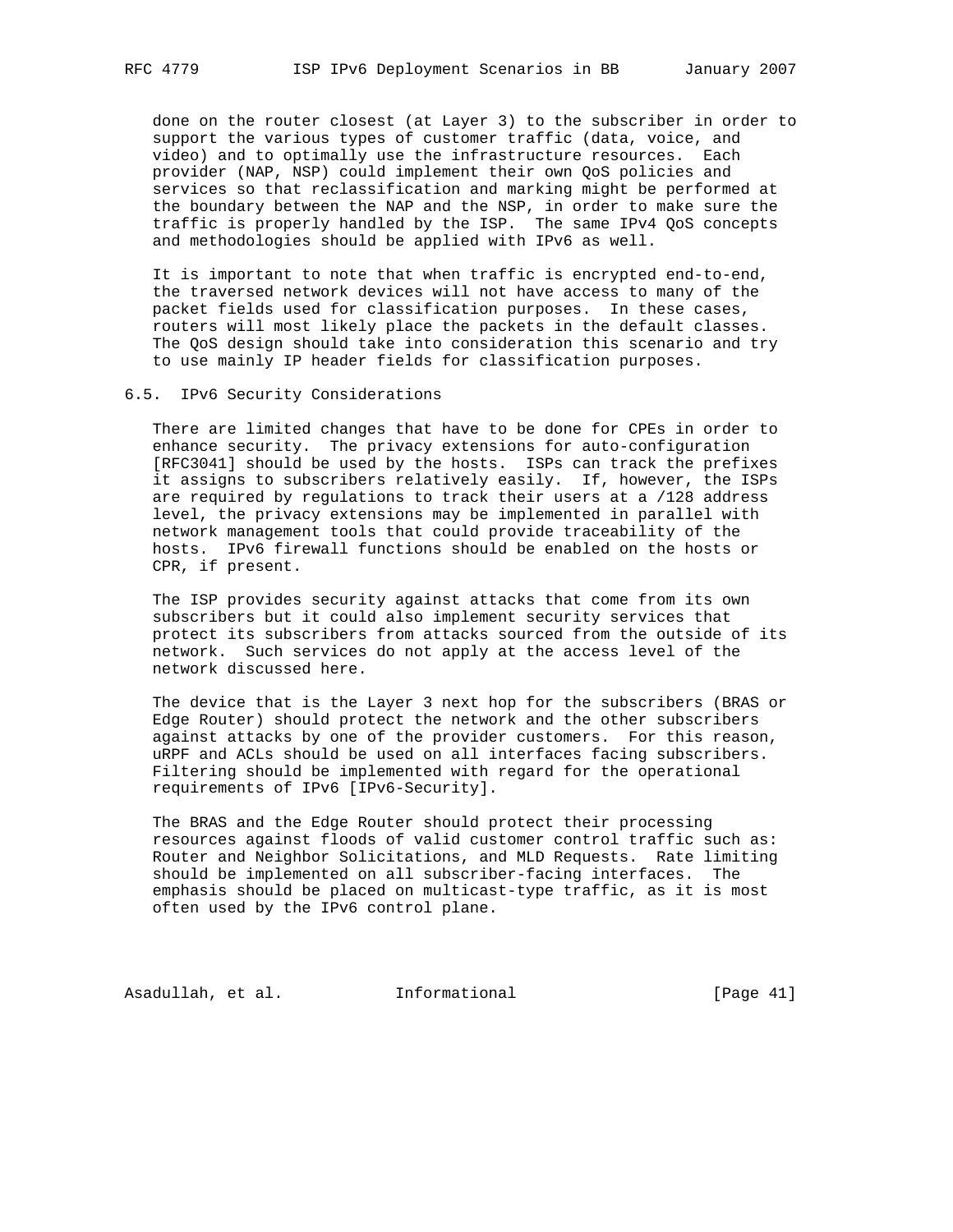All other security features used with the IPv4 service should be similarly applied to IPv6 as well.

6.6. IPv6 Network Management

 The necessary instrumentation (such as MIB modules, NetFlow Records, etc.) should be available for IPv6.

 Usually, NSPs manage the edge routers by SNMP. The SNMP transport can be done over IPv4 if all managed devices have connectivity over both IPv4 and IPv6. This would imply the smallest changes to the existing network management practices and processes. Transport over IPv6 could also be implemented, and it might become necessary if IPv6 only islands are present in the network. The management applications may be running on hosts belonging to the NSP core network domain. Network Management Applications should handle IPv6 in a similar fashion to IPv4; however, they should also support features specific to IPv6 (such as neighbor monitoring).

 In some cases, service providers manage equipment located on customers' LANs. The management of equipment at customers' LANs is out of scope of this memo.

7. Broadband Ethernet Networks

 This section describes the IPv6 deployment options in currently deployed Broadband Ethernet Access Networks.

7.1. Ethernet Access Network Elements

 In environments that support the infrastructure deploying RJ-45 or fiber (Fiber to the Home (FTTH) service) to subscribers, 10/100 Mbps Ethernet broadband services can be provided. Such services are generally available in metropolitan areas in multi-tenant buildings where an Ethernet infrastructure can be deployed in a cost-effective manner. In such environments, Metro-Ethernet services can be used to provide aggregation and uplink to a Service Provider.

The following network elements are typical of an Ethernet network:

Access Switch: It is used as a Layer 2 access device for subscribers.

 Customer Premise Router: It is used to provide Layer 3 services for customer premise networks.

Aggregation Ethernet Switches: Aggregates multiple subscribers.

Broadband Remote Access Server (BRAS)

Asadullah, et al. 1nformational [Page 42]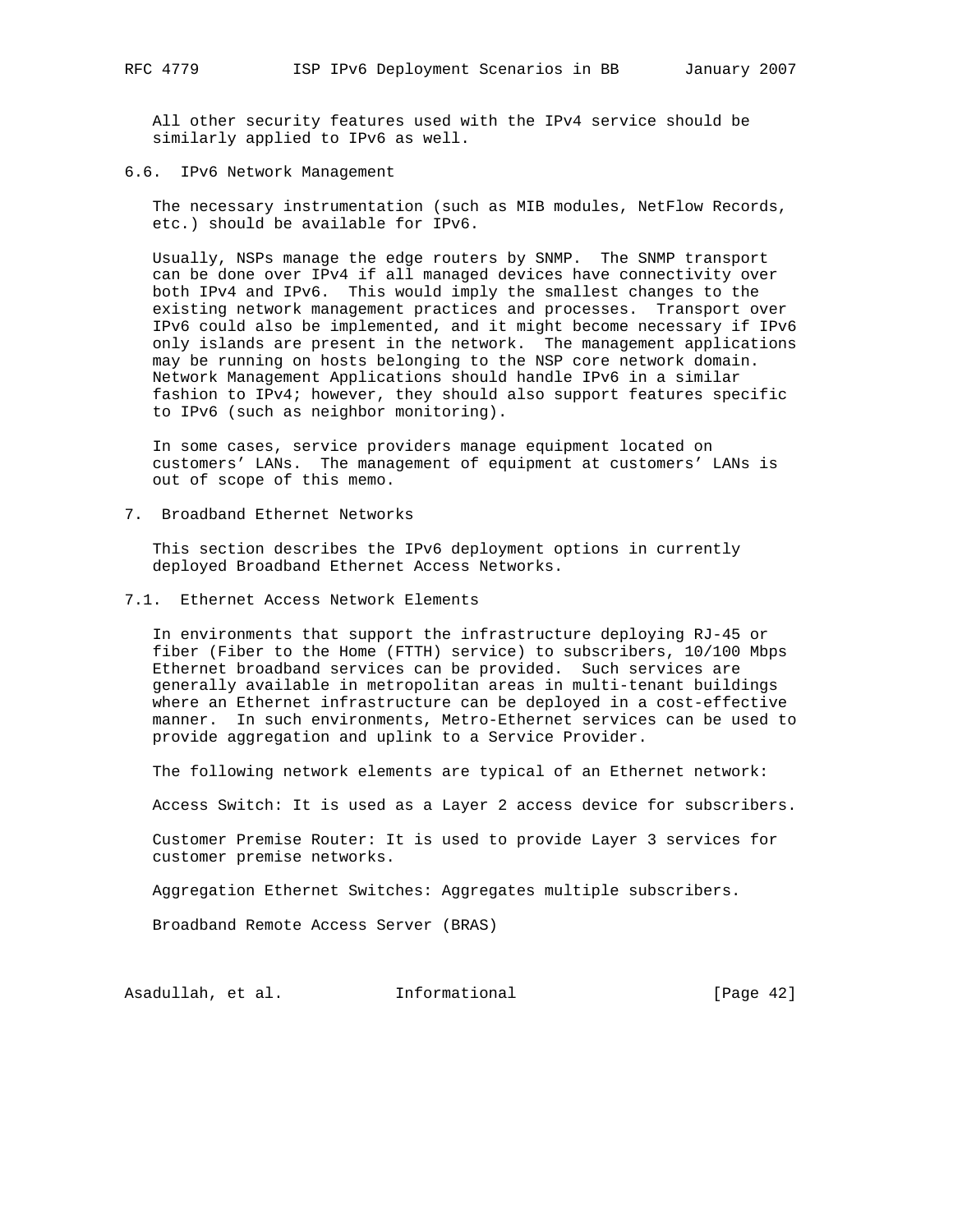Edge Router (ER) Figure 7.1 depicts all the network elements mentioned. Customer Premise | Network Access Provider | Network Service Provider CP NAP NSP +-----+ +------+ +------+ +--------+ |Hosts|--|Router| +-+ BRAS +--+ Edge | ISP +-----+ +--+---+ | | | | Router +===> Network | +-------+ +--------+  $+ - + - - - - +$  |  $|$ Access  $++$ |Switch | | |

 The logical topology and design of Broadband Ethernet Networks are very similar to DSL Broadband Networks discussed in Section 6. It is worth noting that the general operation, concepts and

Figure 7.1

 recommendations described in this section apply similarly to a HomePNA-based network environment. In such an environment, some of the network elements might be differently named.

7.2. Deploying IPv6 in IPv4 Broadband Ethernet Networks

 +-------+ | +------+ |  $+--+{\rm Agg}$  E  $\|$   $\|$  +-------+ |Switch+-+ +-----+ |Access | +--+ | |Hosts|--+Switch +-+ +------+

+-----+ +-------+

 There are three main design approaches to providing IPv4 connectivity over an Ethernet infrastructure:

 A. Point-to-Point Model: Each subscriber connects to the network Access switch over RJ-45 or fiber links. Each subscriber is assigned a unique VLAN on the access switch. The VLAN can be terminated at the BRAS or at the Edge Router. The VLANs are 802.1Q trunked to the Layer 3 device (BRAS or Edge Router).

This model is presented in Section 7.2.1.

Asadullah, et al. 1nformational [Page 43]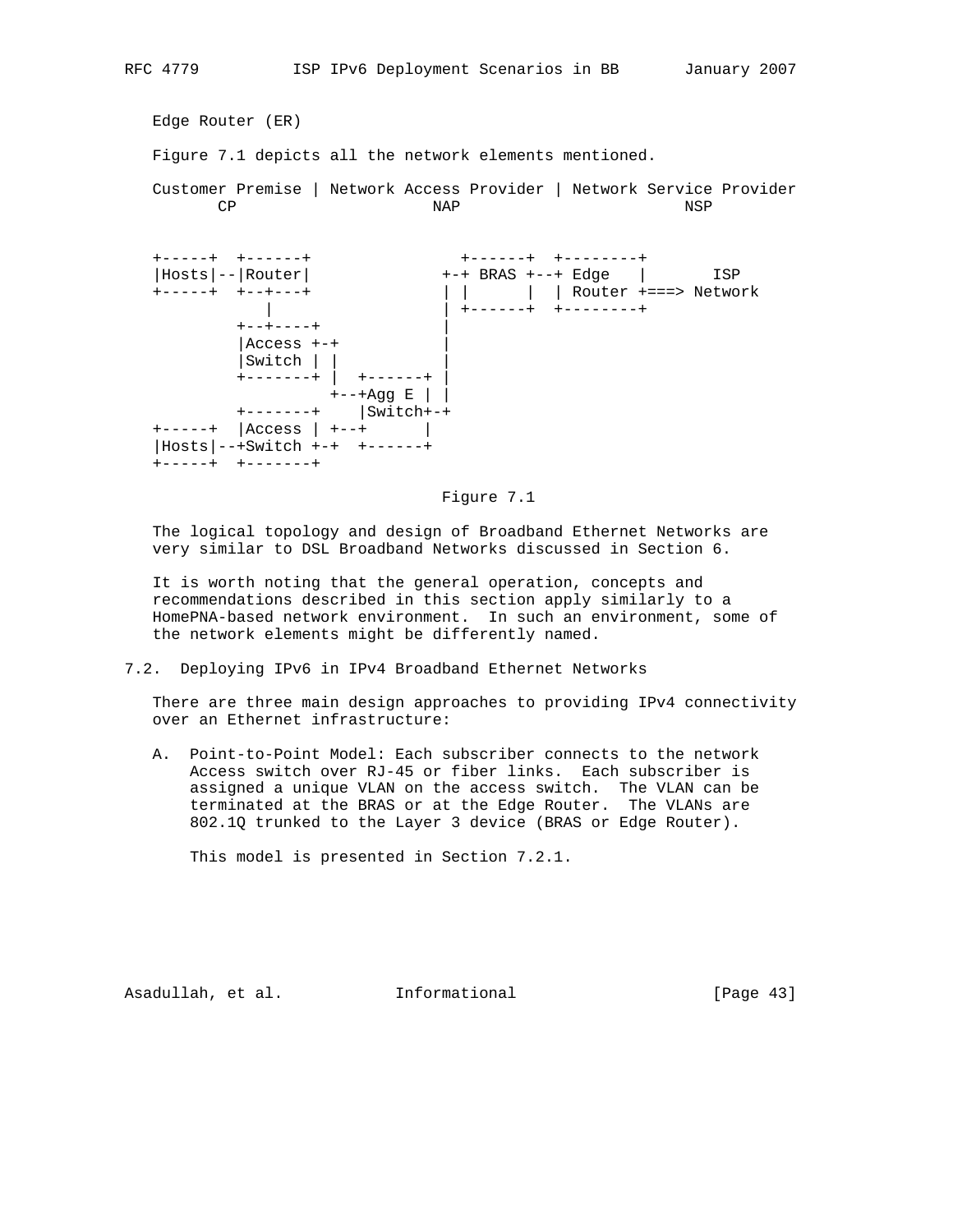B. PPP Terminated Aggregation (PTA) Model: PPP sessions are opened between each subscriber and the BRAS. The BRAS terminates the PPP sessions and provides Layer 3 connectivity between the subscriber and the ISP.

This model is presented in Section 7.2.2.

 C. L2TPv2 Access Aggregation (LAA) Model: PPP sessions are opened between each subscriber and the ISP termination devices. The BRAS tunnels the subscriber PPP sessions to the ISP by encapsulating them into L2TPv2 tunnels.

This model is presented in Section 7.2.3.

 In aggregation models the BRAS terminates the subscriber VLANs and aggregates their connections before providing access to the ISP.

 In order to maintain the deployment concepts and business models proven and used with existing revenue generating IPv4 services, the IPv6 deployment will match the IPv4 one. This approach is presented in Sections 7.2.1 - 7.2.3 that describe currently deployed IPv4 over Ethernet broadband access deployments. Under certain circumstances where new service types or service needs justify it, IPv4 and IPv6 network architectures could be different as described in Section 7.2.4.

7.2.1. Point-to-Point Model

 In this scenario, the Ethernet frames from the Host or the Customer Premise Router are bridged over the VLAN assigned to the subscriber.

Figure 7.2.1 describes the protocol architecture of this model.

| Customer Premise                                                                                                                                                         |                 | NAP                        | <b>Contract Contract State</b> | NSP          |  |
|--------------------------------------------------------------------------------------------------------------------------------------------------------------------------|-----------------|----------------------------|--------------------------------|--------------|--|
| +------+ +------+ +------+ +--------+<br>$Hosts$ --+Router+--+Access+--+ Switch +--------+ Edge   ISP<br>+-----+ +------+  Switch  +--------+ 802.10   Router +=>Network |                 |                            | +----------+                   |              |  |
|                                                                                                                                                                          | $+ - - - - - +$ |                            |                                | +----------+ |  |
|                                                                                                                                                                          |                 | -------------------------- |                                |              |  |

Ethernet/VLANs

Figure 7.2.1

Asadullah, et al. Informational [Page 44]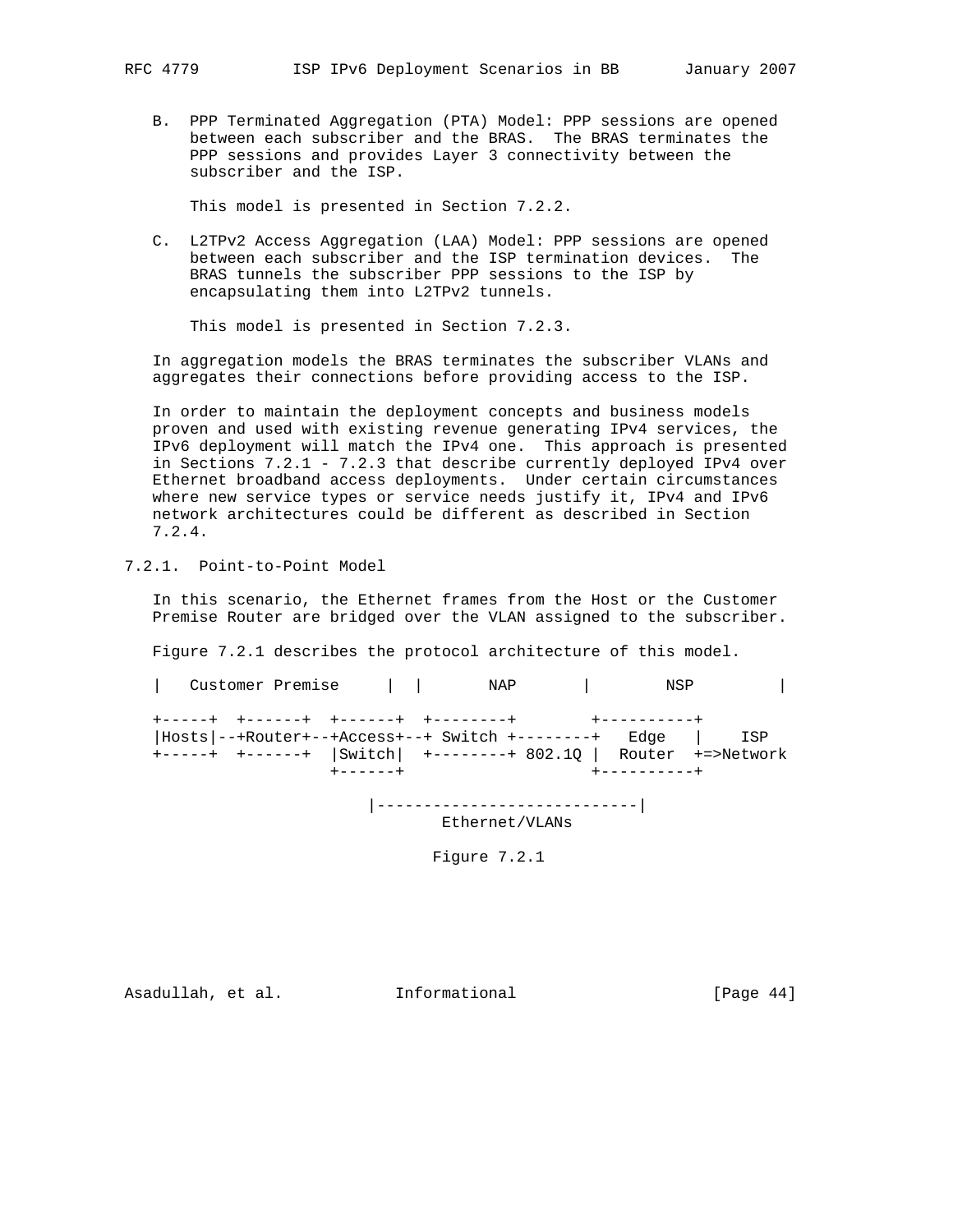### 7.2.1.1. IPv6 Related Infrastructure Changes

 In this scenario, the Access Switch is on the customer site and the entire NAP is Layer 3 unaware, so no changes are needed to support IPv6. The following devices have to be upgraded to dual stack: Host, Customer Router, and Edge Router.

 The Access switches might need upgrades to support certain IPv6 related features such as MLD Snooping.

### 7.2.1.2. Addressing

 The Hosts or the Customer Routers have the Edge Router as their Layer 3 next hop. If there is no Customer Router all the hosts on the subscriber site belong to the same /64 subnet that is statically configured on the Edge Router for that subscriber VLAN. The hosts can use stateless auto-configuration or stateful DHCPv6-based configuration to acquire an address via the Edge Router.

 However, as manual configuration for each customer is a provisioning challenge, implementations are encouraged to develop mechanism(s) that automatically map the VLAN (or some other customer-specific information) to an IPv6 subnet prefix, and advertise the customer specific prefix to all the customers with minimal configuration.

- If a Customer Router is present:
- A. It is statically configured with an address on the /64 subnet between itself and the Edge Router, and with /64 prefixes on the interfaces connecting the hosts on the customer site. This is not a desired provisioning method, being expensive and difficult to manage.
- B. It can use its link-local address to communicate with the ER. It can also dynamically acquire, through stateless auto configuration, the address for the link between itself and the ER. This step is followed by a request via DHCP-PD for a prefix shorter than /64 that in turn is divided in /64s and assigned to its interfaces connecting the hosts on the customer site.

 The Edge Router has a /64 prefix configured for each subscriber VLAN. Each VLAN should be enabled to relay DHCPv6 requests from the subscribers to DHCPv6 servers in the ISP network. The VLANs providing access for subscribers that use DHCP-PD have to be enabled to support the feature. The uplink to the ISP network is configured with a /64 prefix as well.

Asadullah, et al. Informational [Page 45]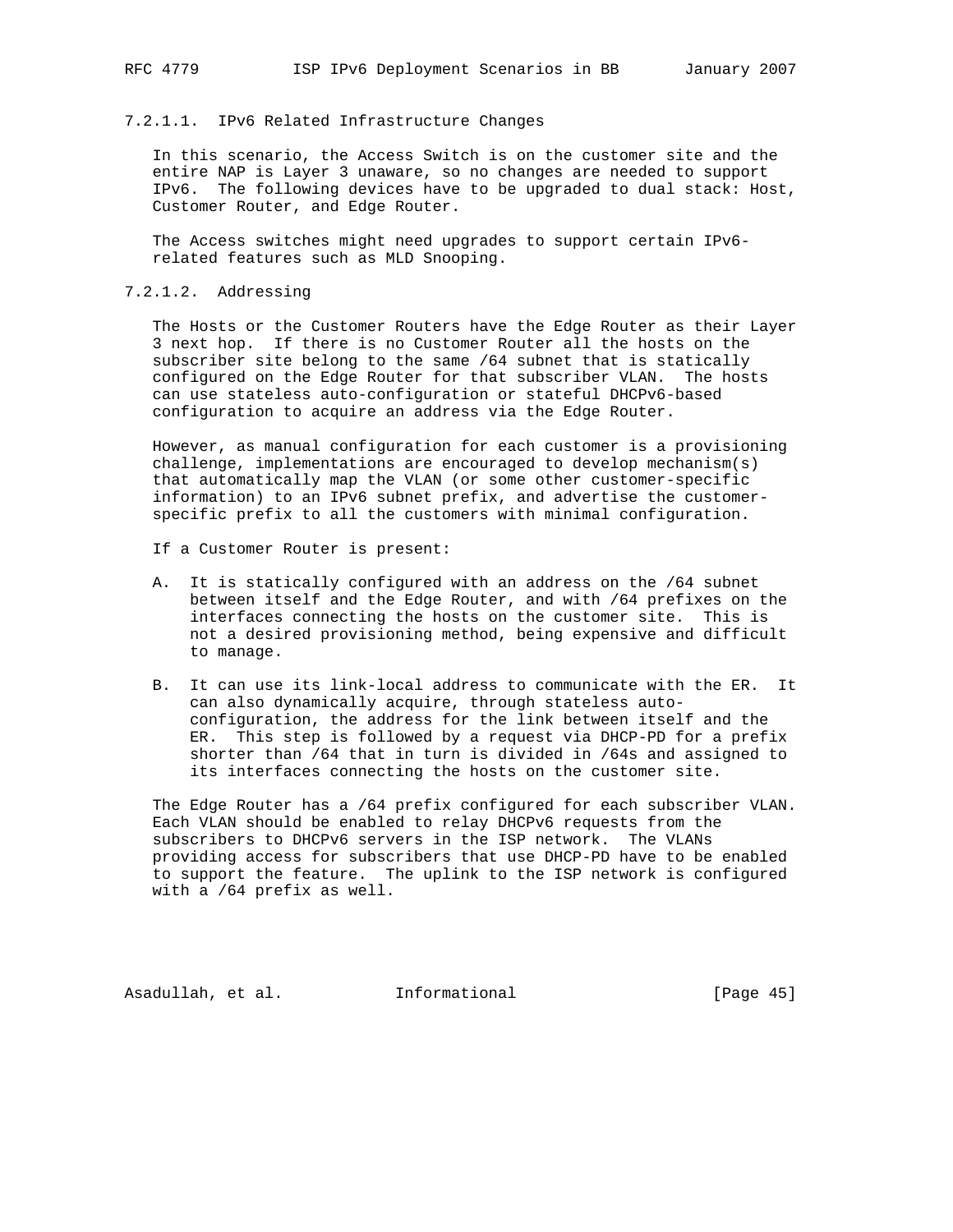The prefixes used for subscriber links and the ones delegated via DHCP-PD should be planned in a manner that allows as much summarization as possible at the Edge Router.

 Other information of interest to the host, such as DNS, is provided through stateful [RFC3315] and stateless [RFC3736] DHCPv6.

### 7.2.1.3. Routing

 The CPE devices are configured with a default route that points to the Edge Router. No routing protocols are needed on these devices, which generally have limited resources.

 The Edge Router runs the IPv6 IGP used in the NSP: OSPFv3 or IS-IS. The connected prefixes have to be redistributed. If DHCP-PD is used, with every delegated prefix a static route is installed by the Edge Router. For this reason, the static routes must also be redistributed. Prefix summarization should be done at the Edge Router.

7.2.2. PPP Terminated Aggregation (PTA) Model

 The PTA architecture relies on PPP-based protocols (PPPoE). The PPP sessions are initiated by Customer Premise Equipment and are terminated at the BRAS. The BRAS authorizes the session, authenticates the subscriber, and provides an IP address on behalf of the ISP. The BRAS then does Layer 3 routing of the subscriber traffic to the NSP Edge Router.

 When the NSP is also the NAP, the BRAS and NSP Edge Router could be the same piece of equipment and provide the above mentioned functionality.

 The PPPoE logical diagram in an Ethernet Broadband Network is shown in Fig 7.2.2.1.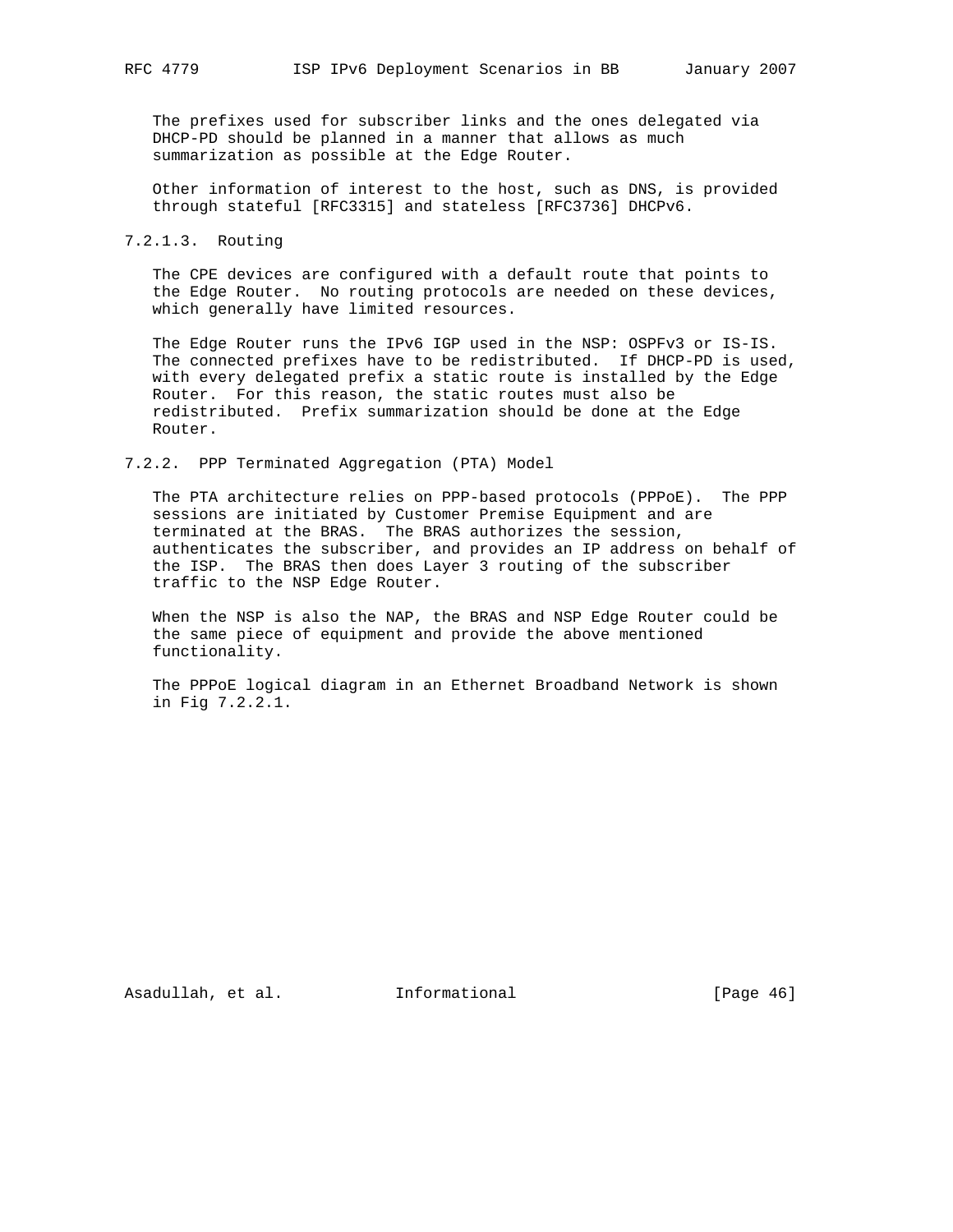+-----------+ E



Figure 7.2.2.1

|---------------- PPP ----------------| | | R

 The PPP sessions are initiated by the Customer Premise Equipment (Host or Router). The BRAS authenticates the subscriber against a local or remote database. Once the session is established, the BRAS provides an address and maybe a DNS server to the user; this information is acquired from the subscriber profile or a DHCP server.

 This model allows for multiple PPPoE sessions to be supported over the same VLAN, thus allowing the subscriber to connect to multiple services at the same time. The hosts can initiate the PPPoE sessions as well. It is important to remember that the PPPoE encapsulation reduces the IP MTU available for the customer traffic.

#### 7.2.2.1. IPv6 Related Infrastructure Changes

 In this scenario, the BRAS is Layer 3 aware and has to be upgraded to support IPv6. Since the BRAS terminates the PPP sessions, it has to support PPPoE with IPv6. The following devices have to be upgraded to dual stack: Host, Customer Router (if present), BRAS and Edge Router.

## 7.2.2.2. Addressing

 The BRAS terminates the PPP sessions and provides the subscriber with an IPv6 address from the defined pool for that profile. The subscriber profile for authorization and authentication can be located on the BRAS, or on an AAA server. The Hosts or the Customer Routers have the BRAS as their Layer 3 next hop.

 The PPP session can be initiated by a host or by a Customer Router. In the latter case, once the session is established with the BRAS, DHCP-PD can be used to acquire prefixes for the Customer Router interfaces. The BRAS has to be enabled to support DHCP-PD and to relay the DHCPv6 requests of the hosts on the subscriber sites.

Asadullah, et al. 1nformational [Page 47]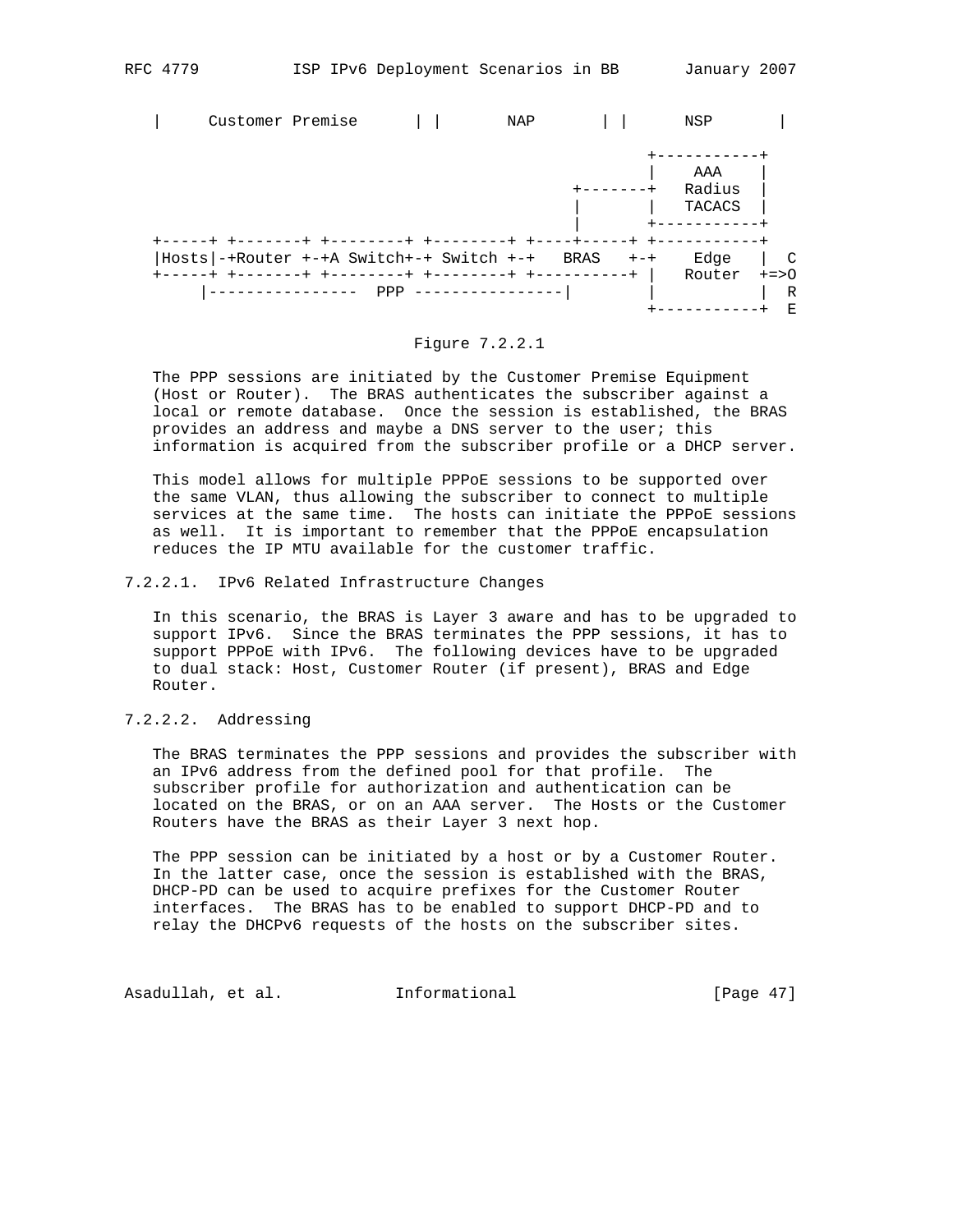The BRAS has a /64 prefix configured on the link facing the Edge router. The Edge Router links are also configured with /64 prefixes to provide connectivity to the rest of the ISP network.

 The prefixes used for subscribers and the ones delegated via DHCP-PD should be planned in a manner that allows maximum summarization at the BRAS.

 Other information of interest to the host, such as DNS, is provided through stateful [RFC3315] and stateless [RFC3736] DHCPv6.

7.2.2.3. Routing

 The CPE devices are configured with a default route that points to the BRAS router. No routing protocols are needed on these devices, which generally have limited resources.

 The BRAS runs an IGP to the Edge Router: OSPFv3 or IS-IS. Since the addresses assigned to the PPP sessions are represented as connected host routes, connected prefixes have to be redistributed. If DHCP-PD is used, with every delegated prefix a static route is installed by the BRAS. For this reason, the static routes must also be redistributed. Prefix summarization should be done at the BRAS.

 The Edge Router is running the IGP used in the ISP network: OSPFv3 or IS-IS. A separation between the routing domains of the ISP and the Access Provider is recommended if they are managed independently. Controlled redistribution will be needed between the Access Provider IGP and the ISP IGP.

7.2.3. L2TPv2 Access Aggregation (LAA) Model

 In the LAA model, the BRAS forwards the CPE initiated session to the ISP over an L2TPv2 tunnel established between the BRAS and the Edge Router. In this case, the authentication, authorization, and subscriber configuration are performed by the ISP itself.

Asadullah, et al. Informational [Page 48]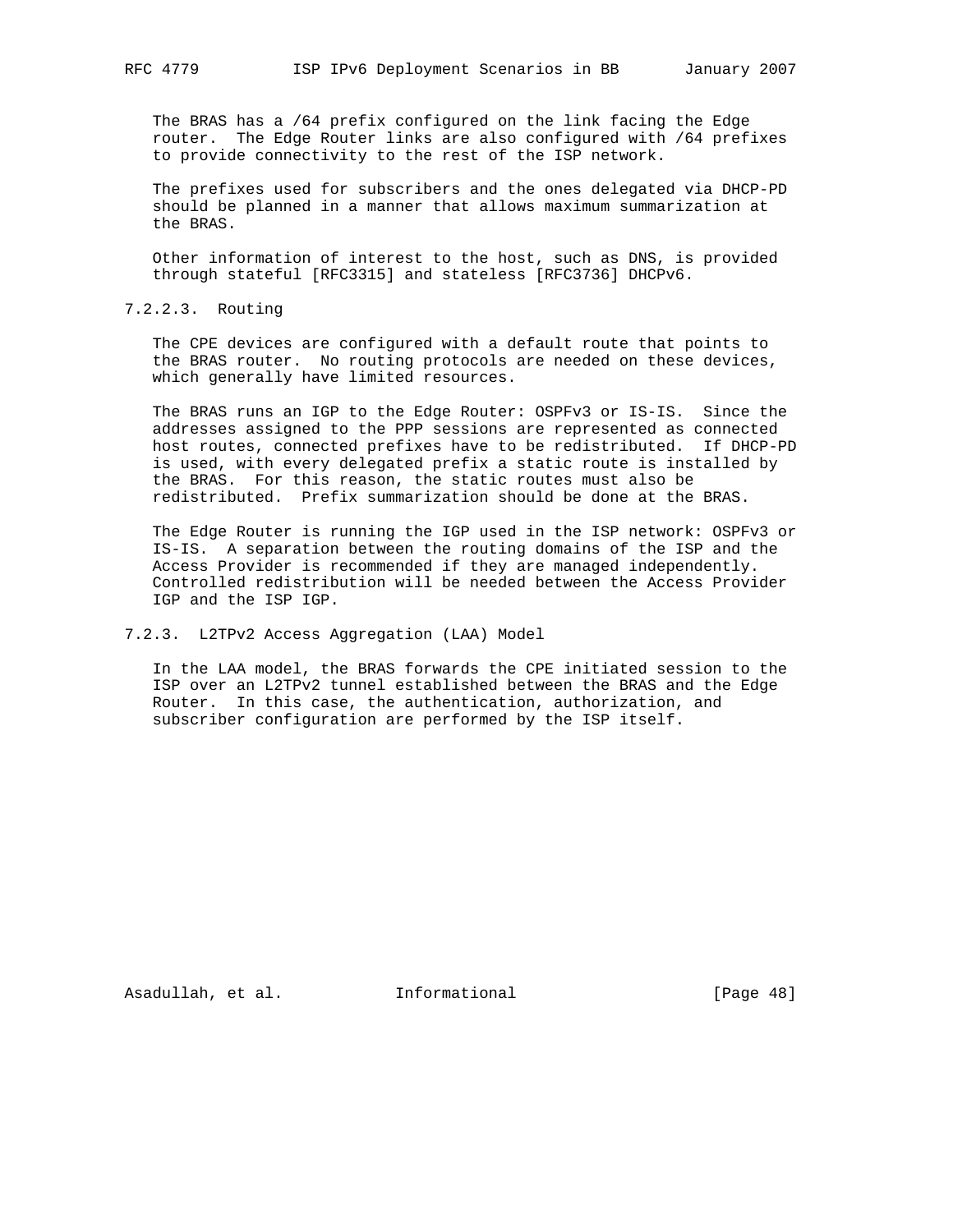

# 7.2.3.1. IPv6 Related Infrastructure Changes

 In this scenario, the BRAS is Layer 3 aware and has to be upgraded to support IPv6. The PPP sessions initiated by the subscriber are forwarded over the L2TPv2 tunnel to the aggregation point in the ISP network. The BRAS (LAC) can aggregate IPv6 PPP sessions and tunnel them to the LNS using L2TPv2. The L2TPv2 tunnel between the LAC and LNS could run over IPv6 or IPv4. These capabilities have to be supported on the BRAS. The following devices have to be upgraded to dual stack: Host, Customer Router (if present), BRAS and Edge Router.

## 7.2.3.2. Addressing

 The Edge Router terminates the PPP sessions and provides the subscriber with an IPv6 address from the defined pool for that profile. The subscriber profile for authorization and authentication can be located on the Edge Router or on an AAA server. The Hosts or the Customer Routers have the Edge Router as their Layer 3 next hop.

 The PPP session can be initiated by a host or by a Customer Router. In the latter case, once the session is established with the Edge Router and an IPv6 address is assigned to the Customer Router by the Edge Router, DHCP-PD can be used to acquire prefixes for the Customer Router other interfaces. The Edge Router has to be enabled to support DHCP-PD and to relay the DHCPv6 requests of the hosts on the subscriber sites. The uplink to the ISP network is configured with a /64 prefix as well.

Asadullah, et al. Informational [Page 49]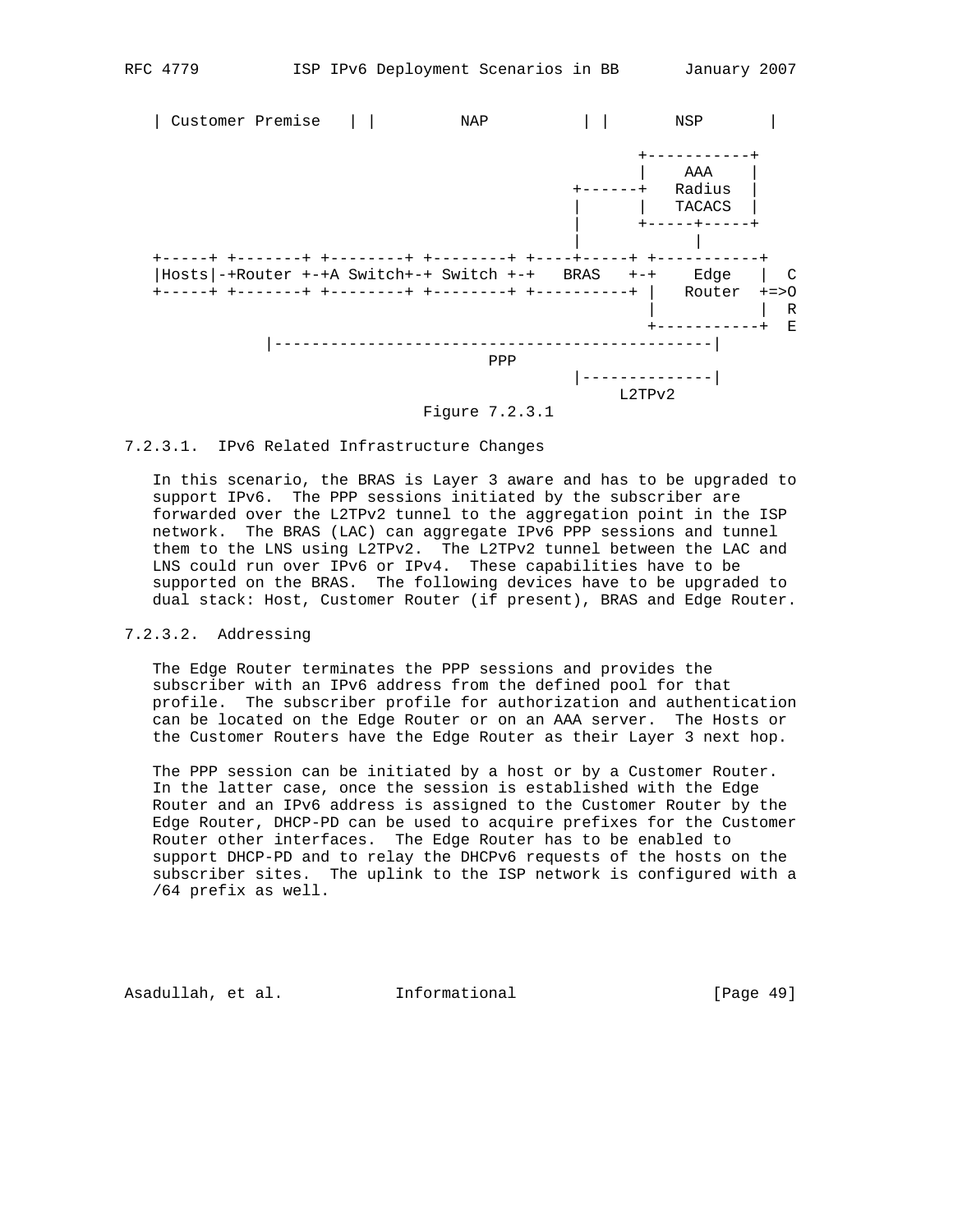The BRAS has a /64 prefix configured on the link to the Edge Router. The Edge Router links are also configured with /64 prefixes to provide connectivity to the rest of the ISP network.

 Other information of interest to the host, such as DNS, is provided through stateful [RFC3315] and stateless [RFC3736] DHCPv6.

 The address assignment and prefix summarization issues discussed in Section 6.2.3.2 are relevant in the same way for this media access type as well.

7.2.3.3. Routing

 The CPE devices are configured with a default route that points to the Edge Router that terminates the PPP sessions. No routing protocols are needed on these devices, which have limited resources.

 The BRAS runs an IPv6 IGP to the Edge Router: OSPFv3 or IS-IS. Different processes should be used if the NAP and the NSP are managed by different organizations. In this case, controlled redistribution should be enabled between the two domains.

 The Edge Router is running the IPv6 IGP used in the ISP network: OSPFv3 or IS-IS.

7.2.4. Hybrid Model for IPv4 and IPv6 Service

 It was recommended throughout this section that the IPv6 service implementation should map the existing IPv4 one. This approach simplifies manageability and minimizes training needed for personnel operating the network. In certain circumstances, such mapping is not feasible. This typically becomes the case when a Service Provider plans to expand its service offering with the new IPv6 deployed infrastructure. If this new service is not well supported in a network design such as the one used for IPv4, then a different design might be used for IPv6.

 An example of such circumstances is that of a provider using an LAA design for its IPv4 services. In this case, all the PPP sessions are bundled and tunneled across the entire NAP infrastructure, which is made of multiple BRAS routers, aggregation routers, etc. The end point of these tunnels is the ISP Edge Router. If the SP decides to offer multicast services over such a design, it will face the problem of NAP resources being over-utilized. The multicast traffic can be replicated only at the end of the tunnels by the Edge Router, and the copies for all the subscribers are carried over the entire NAP.

Asadullah, et al. Informational [Page 50]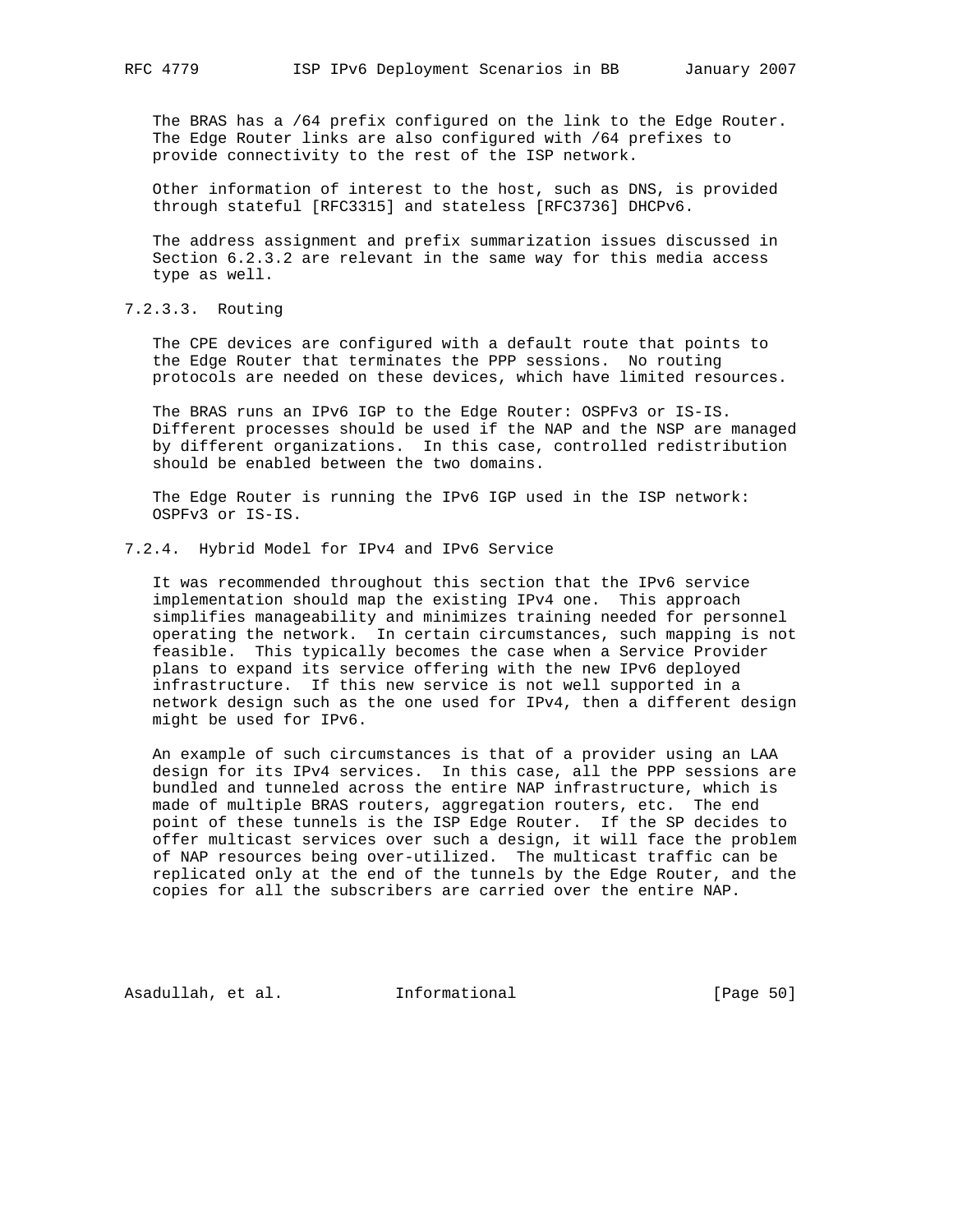A Modified Point-to-Point (see Section 7.2.4.2) or a PTA model is more suitable to support multicast services because the packet replication can be done closer to the destination at the BRAS. Such a topology saves NAP resources.

 In this sense, IPv6 deployments can be viewed as an opportunity to build an infrastructure that can better support the expansion of services. In this case, an SP using the LAA design for its IPv4 services might choose a modified Point-to-Point or PTA design for IPv6.

7.2.4.1. IPv4 in LAA Model and IPv6 in PTA Model

 The coexistence of the two PPP-based models, PTA and LAA, is relatively straightforward. It is a straightforward overlap of the two deployment models. The PPP sessions are terminated on different network devices for the IPv4 and IPv6 services. The PPP sessions for the existing IPv4 service deployed in an LAA model are terminated on the Edge Router. The PPP sessions for the new IPv6 service deployed in a PTA model are terminated on the BRAS.

 The logical design for IPv6 and IPv4 in this hybrid model is presented in Figure 7.2.4.1.



Figure 7.2.4.1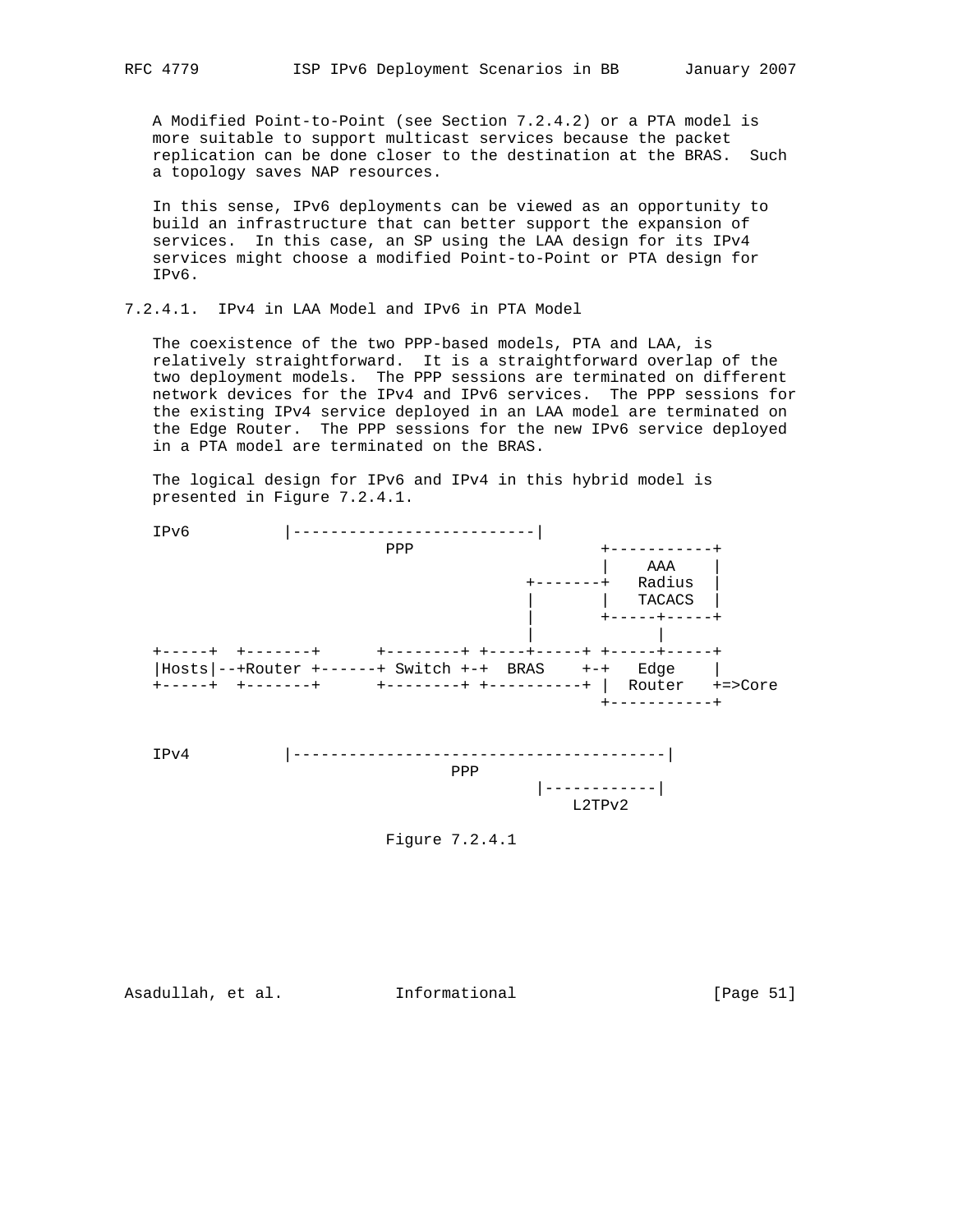7.2.4.2. IPv4 in LAA Model and IPv6 in Modified Point-to-Point Model

 The coexistence of the modified Point-to-Point and the LAA models implies a few specific changes.

 For the IPv4 service in LAA model, the VLANs are terminated on the BRAS, and PPP sessions are terminated on the Edge Router (LNS). For the IPv6 service in the Point-to-Point model, the VLANs are terminated at the Edge Router as described in Section 6.2.1. In this hybrid model, the Point-to-Point link could be terminated on the BRAS, a NAP-owned device. The IPv6 traffic is then routed through the NAP network to the NSP. In order to have this hybrid model, the BRAS has to be upgraded to a dual-stack router. The functionalities of the Edge Router, as described in Section 6.2.1, are now implemented on the BRAS.

 The logical design for IPv6 and IPv4 in this hybrid model is in Figure 7.2.4.2.



Figure 7.2.4.2

### 7.3. IPv6 Multicast

 The typical multicast services offered for residential and very small businesses are video/audio streaming where the subscriber joins a multicast group and receives the content. This type of service model is well supported through PIM-SSM, which is very simple and easy to manage. PIM-SSM has to be enabled throughout the ISP network. MLDv2 is required for PIM-SSM support. Vendors can choose to implement features that allow routers to map MLDv1 group joins to predefined sources.

Asadullah, et al. Informational [Page 52]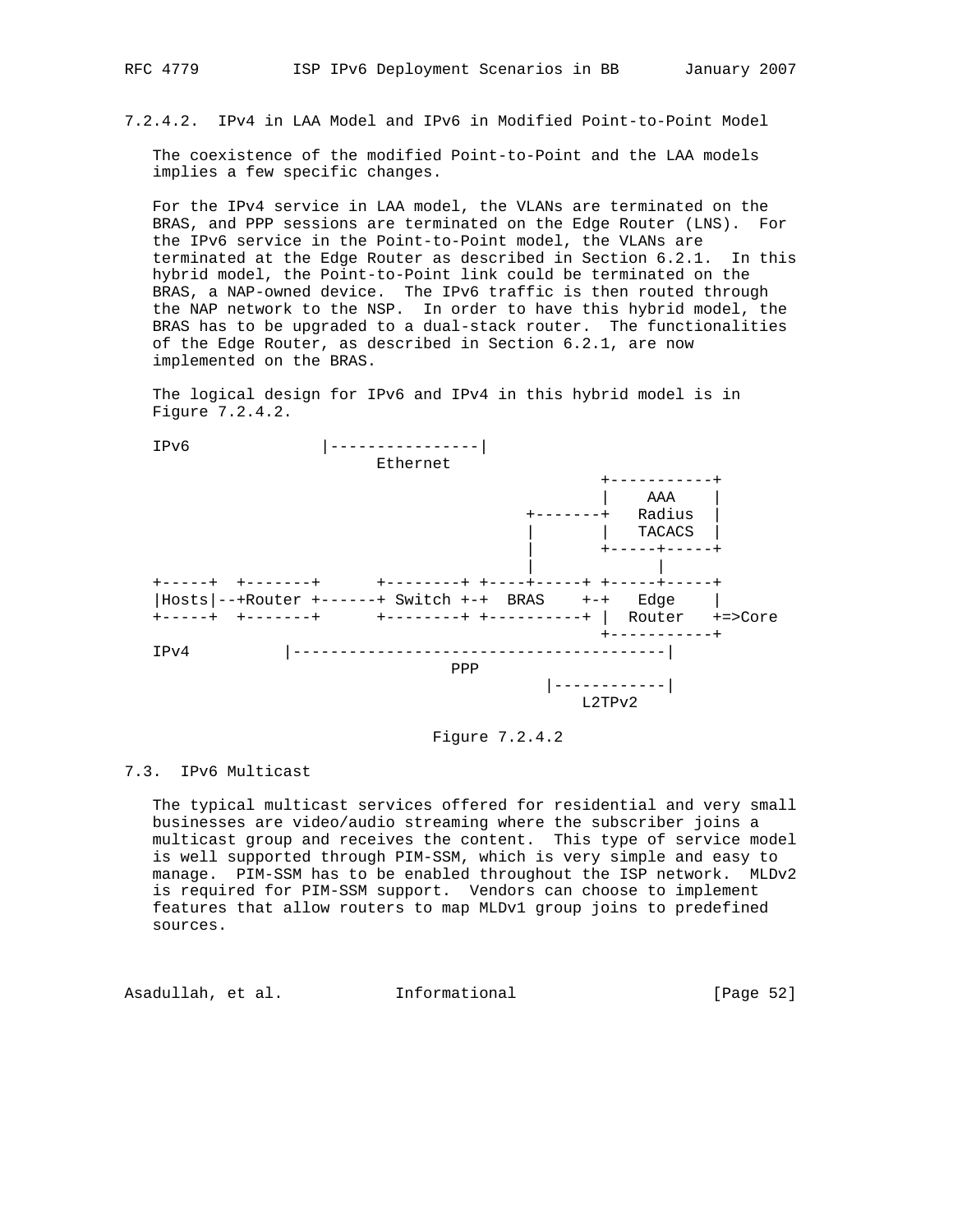Subscribers might use a set-top box that is responsible for the control piece of the multicast service (does group joins/leaves). The subscriber hosts can also join desired multicast groups as long as they are enabled to support MLDv1 or MLDv2. If a CPR is used, then it has to be enabled to support MLDv1 and MLDv2 in order to process the requests of the hosts. It has to be enabled to support PIM-SSM in order to send PIM joins/leaves up to its Layer 3 next hop whether it is the BRAS or the Edge Router. When enabling this functionality on a CPR, its limited resources should be taken into consideration. Another option would be for the CPR to support MLD proxy routing. MLD snooping or similar Layer 2 multicast-related protocols could be enabled on the NAP switches.

 The router that is the Layer 3 next hop for the subscriber (BRAS in the PTA model or the Edge Router in the LAA and Point-to-Point model) has to be enabled to support MLDv1 and MLDv2 in order to process the requests coming from subscribers without CPRs. It has to be enabled for PIM-SSM in order to receive joins/leaves from customer routers and send joins/leaves to the next hop towards the multicast source (Edge Router or the NSP core).

 MLD authentication, authorization, and accounting are usually configured on the edge router in order to enable the ISP to control the subscriber access of the service and do billing for the content provided. Alternative mechanisms that would support these functions should be investigated further.

Please refer to section 6.3 for more IPv6 multicast details.

## 7.4. IPv6 QoS

 The QoS configuration is particularly relevant on the router that represents the Layer 3 next hop for the subscriber (BRAS in the PTA model or the Edge Router in the LAA and Point-to-Point model) in order to manage resources shared amongst multiple subscribers, possibly with various service level agreements.

 On the BRAS or the Edge Router, the subscriber-facing interfaces have to be configured to police the inbound customer traffic and shape the traffic outbound to the customer based on the SLAs. Traffic classification and marking should also be done on the router closest (at Layer 3) to the subscriber in order to support the various types of customer traffic: data, voice, video, and to optimally use the network resources. This infrastructure offers a very good opportunity to leverage the QoS capabilities of Layer 2 devices. Diffserv-based QoS used for IPv4 should be expanded to IPv6.

Asadullah, et al. Informational [Page 53]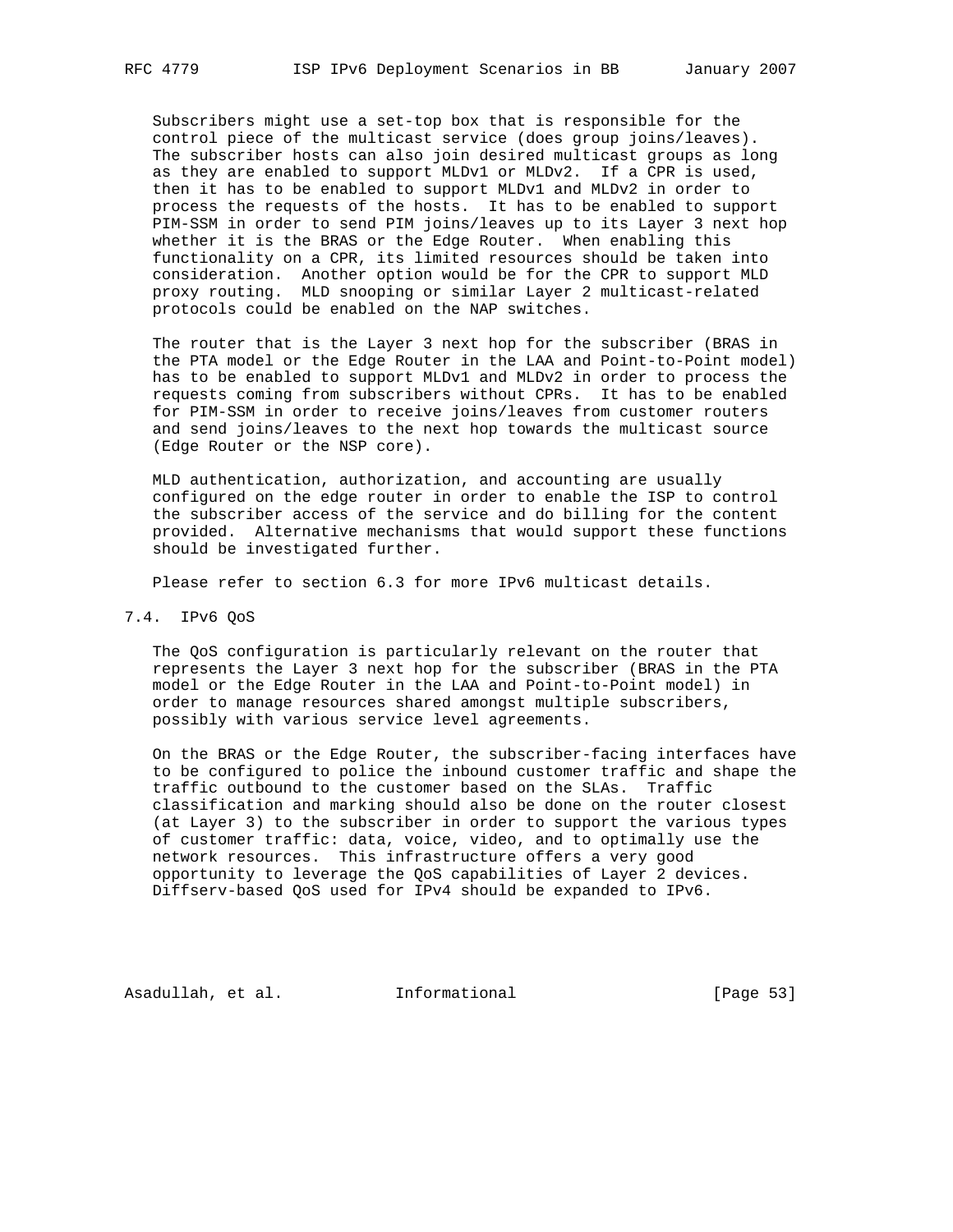Each provider (NAP, NSP) could implement their own QoS policies and services so that reclassification and marking might be performed at the boundary between the NAP and the NSP, in order to make sure the traffic is properly handled by the ISP. The same IPv4 QoS concepts and methodologies should be applied for the IPv6 as well.

 It is important to note that when traffic is encrypted end-to-end, the traversed network devices will not have access to many of the packet fields used for classification purposes. In these cases, routers will most likely place the packets in the default classes. The QoS design should take into consideration this scenario and try to use mainly IP header fields for classification purposes.

#### 7.5. IPv6 Security Considerations

 There are limited changes that have to be done for CPEs in order to enhance security. The privacy extensions [RFC3041] for auto configuration should be used by the hosts with the same considerations for host traceability as discussed in Section 6.5. IPv6 firewall functions should be enabled on the hosts or Customer Premise Router, if present.

 The ISP provides security against attacks that come from its own subscribers, but it could also implement security services that protect its subscribers from attacks sourced from outside its network. Such services do not apply at the access level of the network discussed here.

 If any Layer 2 filters for Ethertypes are in place, the NAP must permit the IPv6 Ethertype (0X86DD).

 The device that is the Layer 3 next hop for the subscribers (BRAS Edge Router) should protect the network and the other subscribers against attacks by one of the provider customers. For this reason uRPF and ACLs should be used on all interfaces facing subscribers. Filtering should be implemented with regard for the operational requirements of IPv6 [IPv6-Security].

 The BRAS and the Edge Router should protect their processing resources against floods of valid customer control traffic such as: Router and Neighbor Solicitations, and MLD Requests. Rate limiting should be implemented on all subscriber-facing interfaces. The emphasis should be placed on multicast-type traffic, as it is most often used by the IPv6 control plane.

 All other security features used with the IPv4 service should be similarly applied to IPv6 as well.

Asadullah, et al. 1nformational [Page 54]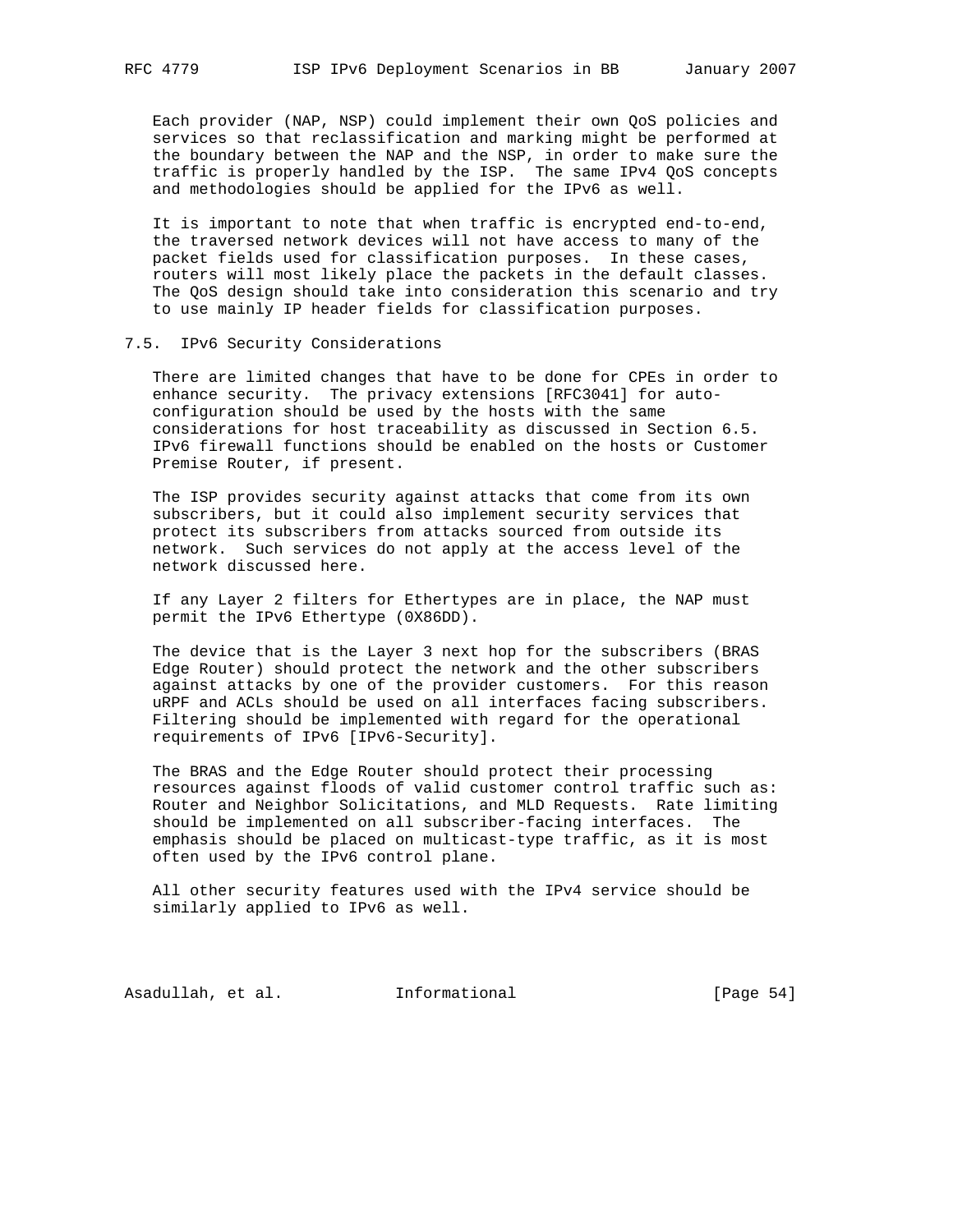### 7.6. IPv6 Network Management

 The necessary instrumentation (such as MIB modules, NetFlow Records, etc.) should be available for IPv6.

 Usually, NSPs manage the edge routers by SNMP. The SNMP transport can be done over IPv4 if all managed devices have connectivity over both IPv4 and IPv6. This would imply the smallest changes to the existing network management practices and processes. Transport over IPv6 could also be implemented and it might become necessary if IPv6 only islands are present in the network. The management applications may be running on hosts belonging to the NSP core network domain. Network Management Applications should handle IPv6 in a similar fashion to IPv4; however, they should also support features specific to IPv6 such as neighbor monitoring.

 In some cases, service providers manage equipment located on customers' LANs.

8. Wireless LAN

 This section provides a detailed description of IPv6 deployment and integration methods in currently deployed wireless LAN (WLAN) infrastructure.

8.1. WLAN Deployment Scenarios

 WLAN enables subscribers to connect to the Internet from various locations without the restriction of staying indoors. WLAN is standardized by IEEE 802.11a/b/g.

Figure 8.1 describes the current WLAN architecture.



Figure 8.1

Asadullah, et al. Informational [Page 55]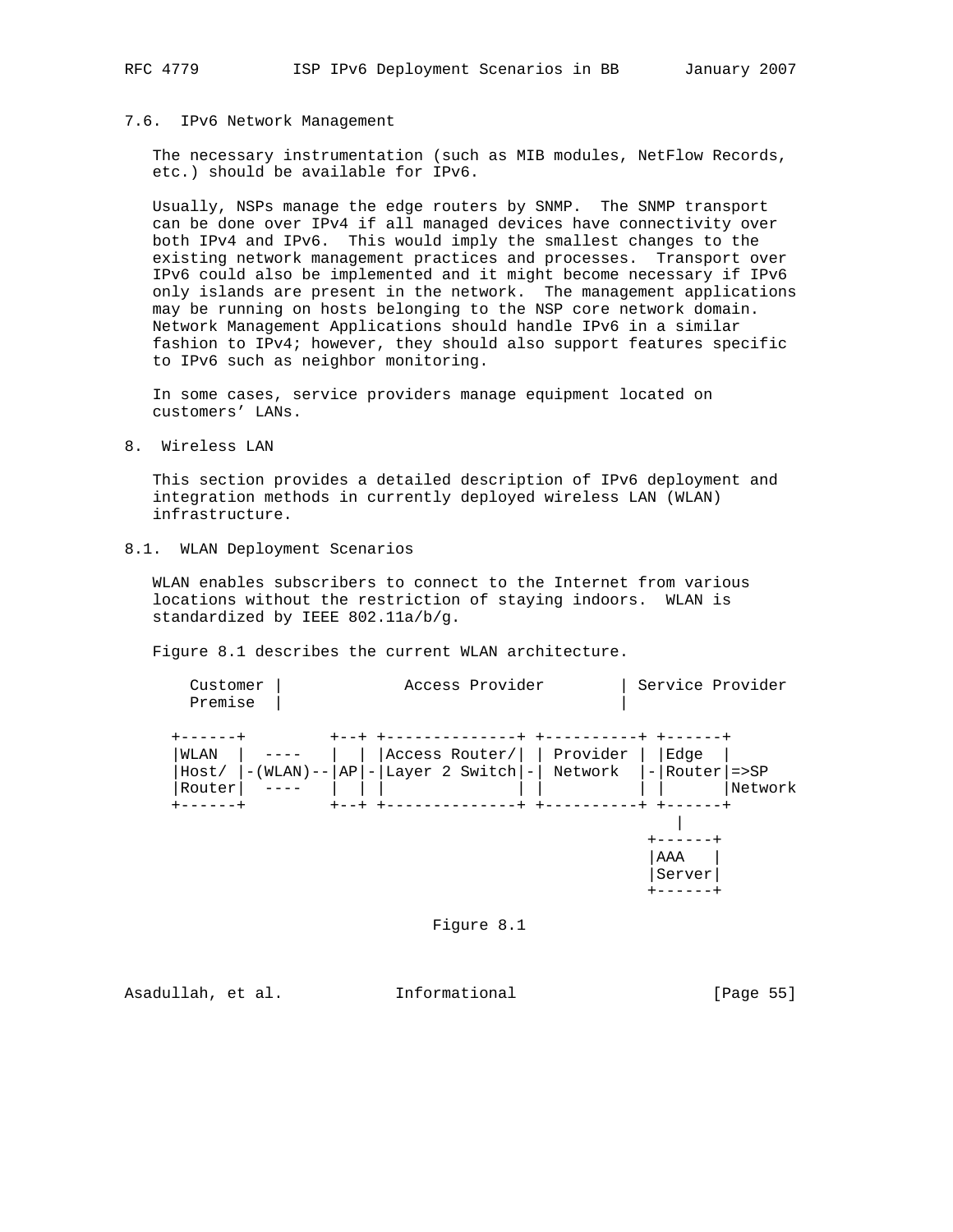The host should have a wireless Network Interface Card (NIC) in order to connect to a WLAN network. WLAN is a flat broadcast network and works in a similar fashion as Ethernet. When a host initiates a connection, it is authenticated by the AAA server located at the SP network. All the authentication parameters (username, password, etc.) are forwarded by the Access Point (AP) to the AAA server. The AAA server authenticates the host; once successfully authenticated, the host can send data packets. The AP is located near the host and acts as a bridge. The AP forwards all the packets coming to/from host to the Edge Router. The underlying connection between the AP and Edge Router could be based on any access layer technology such as HFC/Cable, FTTH, xDSL, etc.

 WLANs operate within limited areas known as WiFi Hot Spots. While users are present in the area covered by the WLAN range, they can be connected to the Internet given they have a wireless NIC and required configuration settings in their devices (notebook PCs, PDAs, etc.). Once the user initiates the connection, the IP address is assigned by the SP using DHCPv4. In most of the cases, SP assigns a limited number of public IP addresses to its customers. When the user disconnects the connection and moves to a new WiFi hot spot, the above-mentioned process of authentication, address assignment, and accessing the Internet is repeated.

 There are IPv4 deployments where customers can use WLAN routers to connect over wireless to their service provider. These deployment types do not fit in the typical Hot Spot concept, but rather they serve fixed customers. For this reason, this section discusses the WLAN router options as well. In this case, the ISP provides a public IP address and the WLAN Router assigns private addresses [RFC1918] to all WLAN users. The WLAN Router provides NAT functionality while WLAN users access the Internet.

 While deploying IPv6 in the above-mentioned WLAN architecture, there are three possible scenarios as discussed below.

A. Layer 2 NAP with Layer 3 termination at NSP Edge Router

- B. Layer 3 aware NAP with Layer 3 termination at Access Router
- C. PPP-Based Model
- 8.1.1. Layer 2 NAP with Layer 3 termination at NSP Edge Router

 When a Layer 2 switch is present between AP and Edge Router, the AP and Layer 2 switch continues to work as a bridge, forwarding IPv4 and IPv6 packets from WLAN Host/Router to Edge Router and vice versa.

Asadullah, et al. 1nformational [Page 56]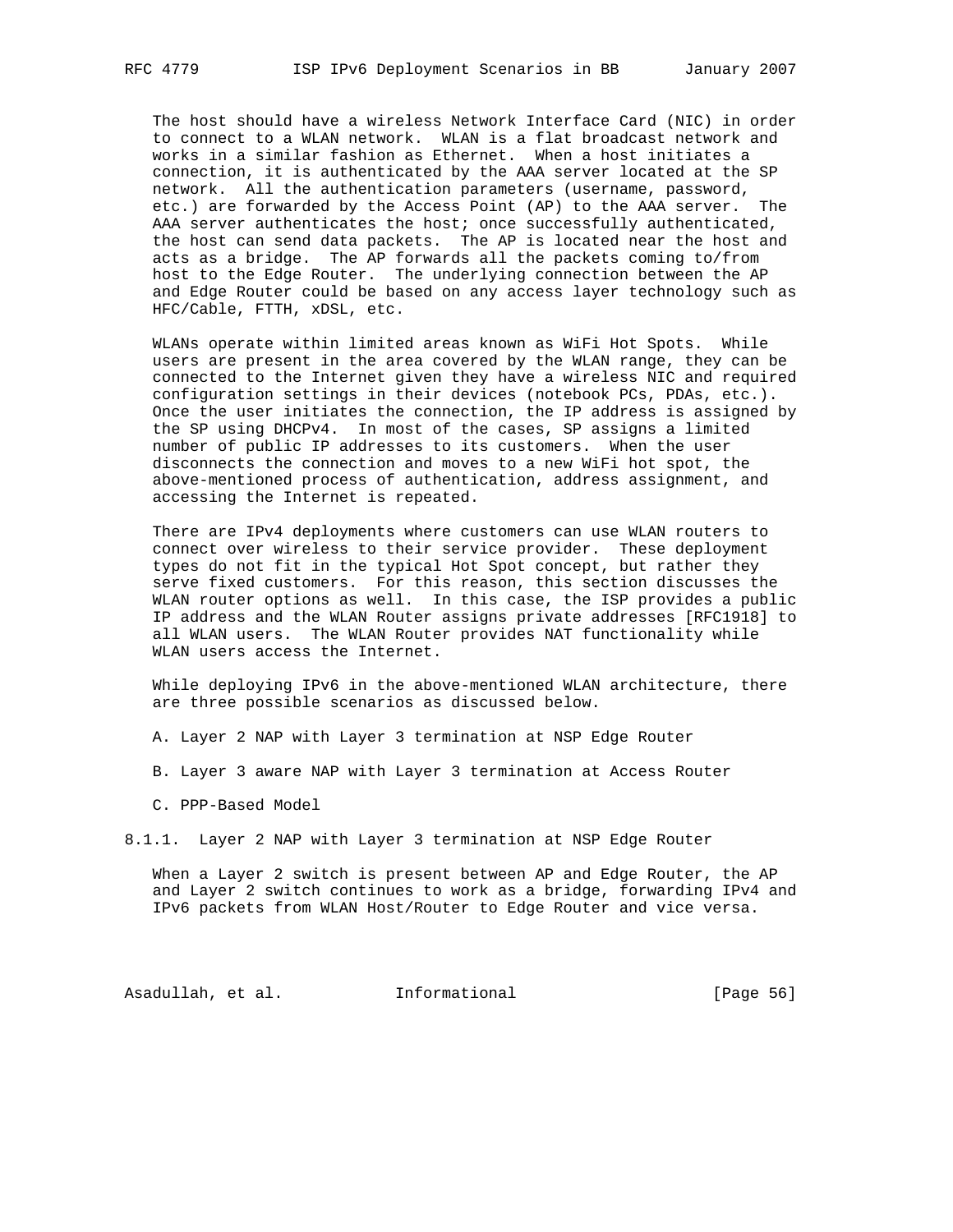When initiating the connection, the WLAN Host is authenticated by the AAA server located at the SP network. All the parameters related to authentication (username, password, etc.) are forwarded by the AP to the AAA server. The AAA server authenticates the WLAN Hosts, and once the WLAN Host is authenticated and associated successfully with the WLAN AP, it acquires an IPv6 address. Note that the initiation and authentication process is the same as used in IPv4.

 Figure 8.1.1 describes the WLAN architecture when a Layer 2 Switch is located between AP and Edge Router.



#### Figure 8.1.1

#### 8.1.1.1. IPv6 Related Infrastructure Changes

 IPv6 will be deployed in this scenario by upgrading the following devices to dual stack: WLAN Host, WLAN Router (if present), and Edge Router.

### 8.1.1.2. Addressing

 When a customer WLAN Router is not present, the WLAN Host has two possible options to get an IPv6 address via the Edge Router.

- A. The WLAN Host can get the IPv6 address from an Edge Router using stateless auto-configuration [RFC2462]. All hosts on the WLAN belong to the same /64 subnet that is statically configured on the Edge Router. The IPv6 WLAN Host may use stateless DHCPv6 for obtaining other information of interest such as DNS, etc.
- B. The IPv6 WLAN Host can use DHCPv6 [RFC3315] to get an IPv6 address from the DHCPv6 server. In this case, the DHCPv6 server would be located in the SP core network, and the Edge Router would simply act as a DHCP Relay Agent. This option is similar

Asadullah, et al. 1nformational 1999 [Page 57]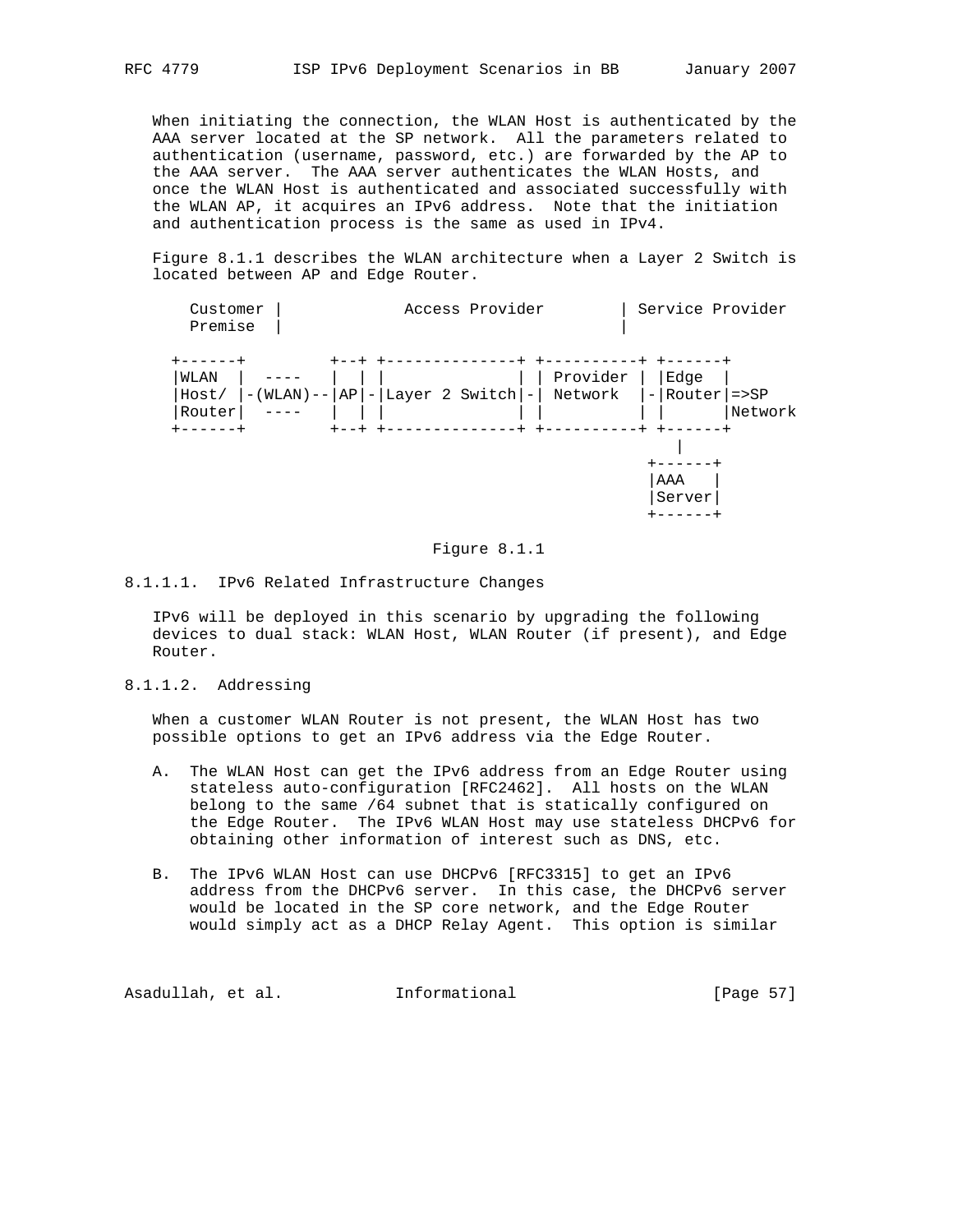to what is done today in case of DHCPv4. It is important to note that host implementation of stateful auto-configuration is rather limited at this time, and this should be considered if choosing this address assignment option.

 When a customer WLAN Router is present, the WLAN Host has two possible options as well for acquiring IPv6 address.

- A. The WLAN Router may be assigned a prefix between /48 and /64 [RFC3177] depending on the SP policy and customer requirements. If the WLAN Router has multiple networks connected to its interfaces, the network administrator will have to configure the /64 prefixes to the WLAN Router interfaces connecting the WLAN Hosts on the customer site. The WLAN Hosts connected to these interfaces can automatically configure themselves using stateless auto-configuration.
- B. The WLAN Router can use its link-local address to communicate with the ER. It can also dynamically acquire through stateless auto-configuration the address for the link between itself and the ER. This step is followed by a request via DHCP-PD for a prefix shorter than /64 that, in turn, is divided in /64s and assigned to its interfaces connecting the hosts on the customer site.

 In this option, the WLAN Router would act as a requesting router and the Edge Router would act as a delegating router. Once the prefix is received by the WLAN Router, it assigns /64 prefixes to each of its interfaces connecting the WLAN Hosts on the customer site. The WLAN Hosts connected to these interfaces can automatically configure themselves using stateless auto-configuration. The uplink to the ISP network is configured with a /64 prefix as well.

 Usually it is easier for the SPs to stay with the DHCP-PD and stateless auto-configuration model and point the clients to a central server for DNS/domain information, proxy configurations, etc. Using this model, the SP could change prefixes on the fly, and the WLAN Router would simply pull the newest prefix based on the valid/ preferred lifetime.

 The prefixes used for subscriber links and the ones delegated via DHCP-PD should be planned in a manner that allows maximum summarization at the Edge Router.

 Other information of interest to the host, such as DNS, is provided through stateful [RFC3315] and stateless [RFC3736] DHCPv6.

Asadullah, et al. Informational [Page 58]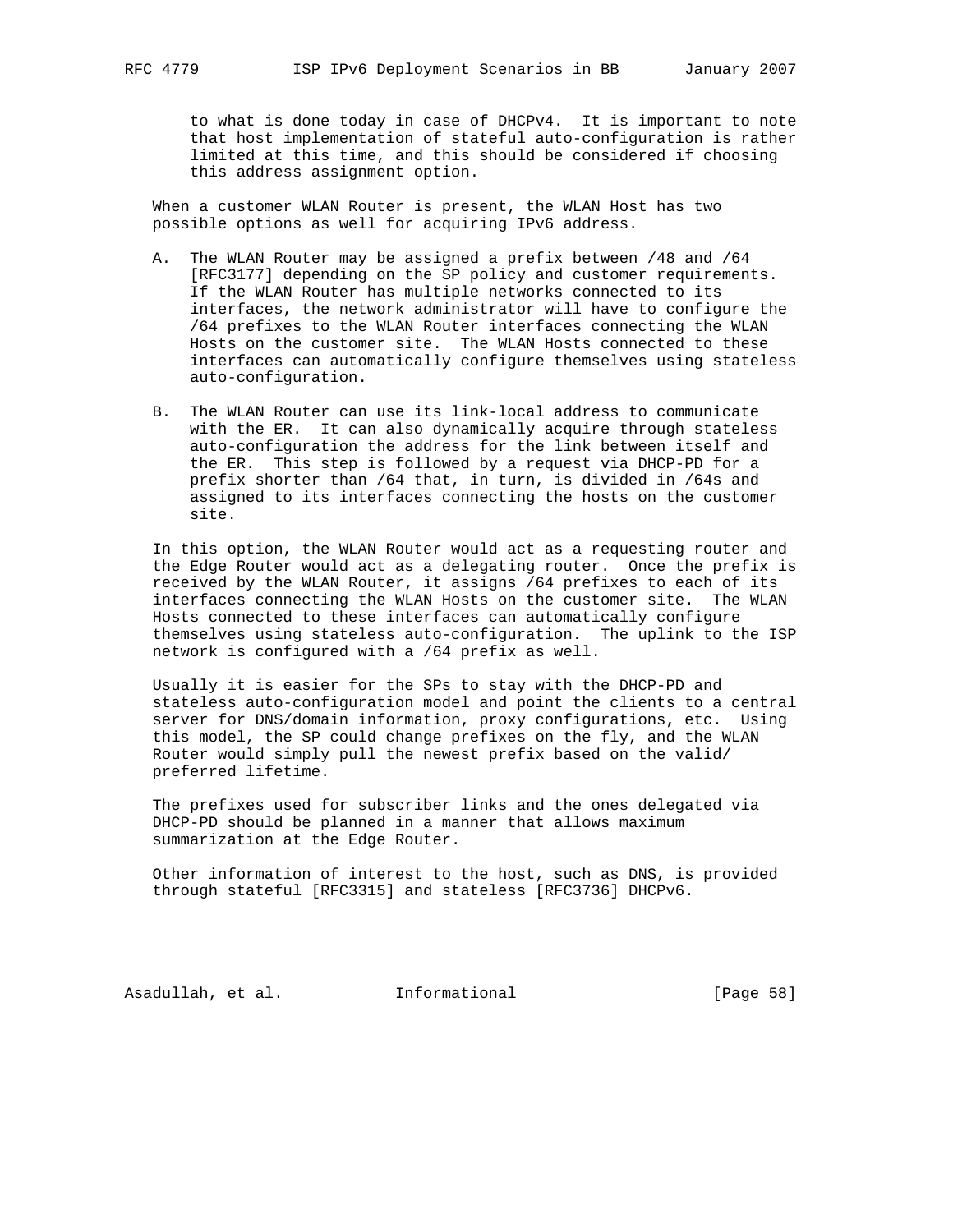8.1.1.3. Routing

 The WLAN Host/Router is configured with a default route that points to the Edge Router. No routing protocols are needed on these devices, which generally have limited resources.

 The Edge Router runs the IGP used in the SP network such as OSPFv3 or IS-IS for IPv6. The connected prefixes have to be redistributed. Prefix summarization should be done at the Edge Router. When DHCP-PD is used, the IGP has to redistribute the static routes installed during the process of prefix delegation.

8.1.2. Layer 3 Aware NAP with Layer 3 Termination at Access Router

 When an Access Router is present between the AP and Edge Router, the AP continues to work as a bridge, bridging IPv4 and IPv6 packets from WLAN Host/Router to Access Router and vice versa. The Access Router could be part of the SP network or owned by a separate Access Provider.

 When the WLAN Host initiates the connection, the AAA authentication and association process with WLAN AP will be similar, as explained in Section 8.1.1.

 Figure 8.1.2 describes the WLAN architecture when the Access Router is located between the AP and Edge Router.

| Customer<br>Premise     |                                       | Access Provider          |                     | Service Provider            |         |
|-------------------------|---------------------------------------|--------------------------|---------------------|-----------------------------|---------|
| WLAN<br>Host/<br>Router | $-(WLAN)$ -- $AP$ - $ $ Access Router | $\overline{\phantom{0}}$ | Provider<br>Network | Edge<br>$-$ Router $ $ =>SP | Network |
|                         |                                       |                          |                     | AAA<br>Server               |         |

### Figure 8.1.2

8.1.2.1. IPv6 Related Infrastructure Changes

 IPv6 is deployed in this scenario by upgrading the following devices to dual stack: WLAN Host, WLAN Router (if present), Access Router, and Edge Router.

Asadullah, et al. Informational [Page 59]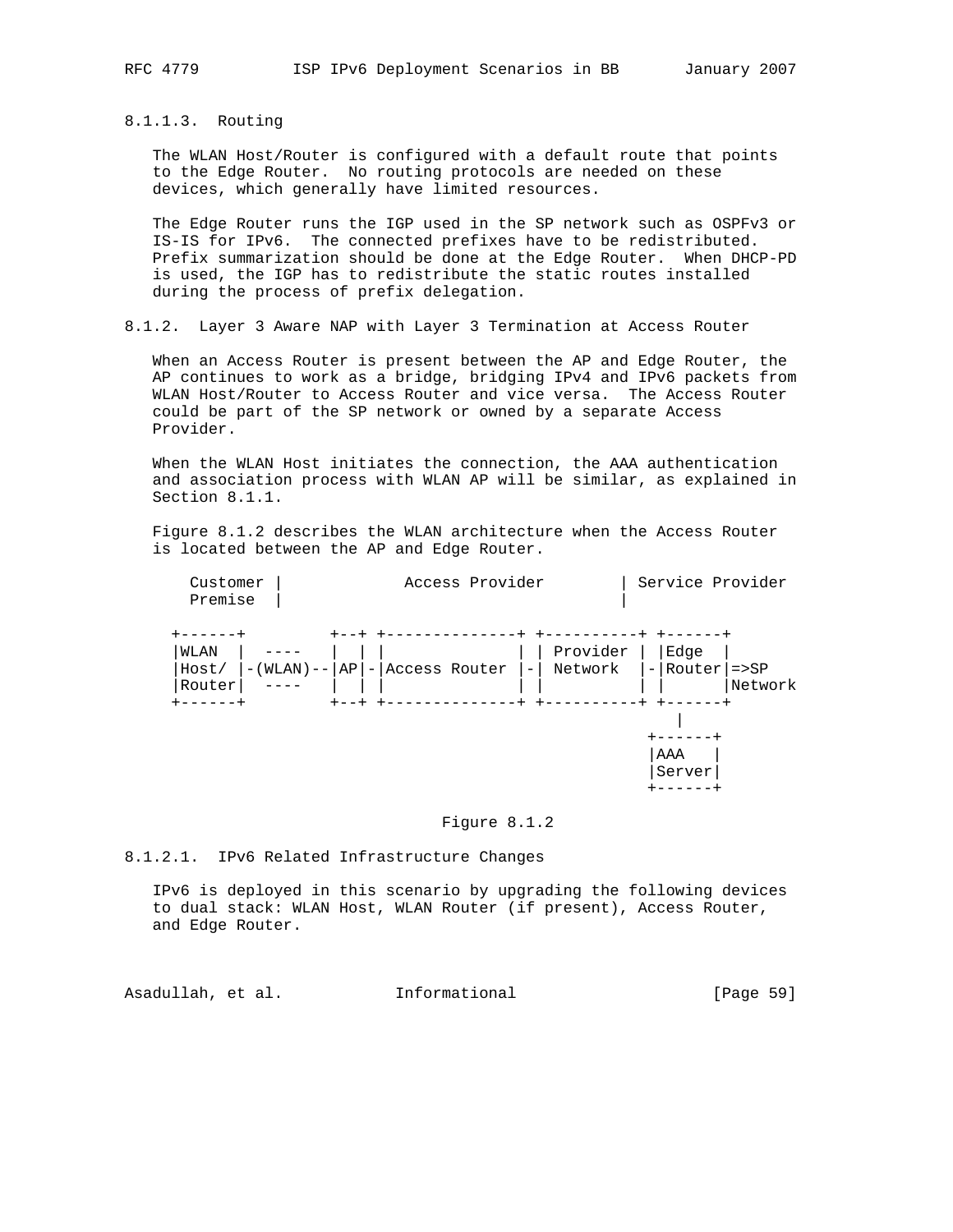### 8.1.2.2. Addressing

 There are three possible options in this scenario for IPv6 address assignment:

- A. The Edge Router interface facing towards the Access Router is statically configured with a /64 prefix. The Access Router receives/ configures a /64 prefix on its interface facing towards the Edge Router through stateless auto-configuration. The network administrator will have to configure the /64 prefixes to the Access Router interface facing toward the customer premise. The WLAN Host/Router connected to this interface can automatically configure itself using stateless auto configuration.
- B. This option uses DHCPv6 [RFC3315] for IPv6 prefix assignments to the WLAN Host/Router. There is no use of DHCP PD or stateless auto-configuration in this option. The DHCPv6 server can be located on the Access Router, the Edge Router, or somewhere in the SP network. In this case, depending on where the DHCPv6 server is located, the Access Router or the Edge Router would relay the DHCPv6 requests.
- C. It can use its link-local address to communicate with the ER. It can also dynamically acquire through stateless auto-configuration the address for the link between itself and the ER. This step is followed by a request via DHCP-PD for a prefix shorter than /64 that, in turn, is divided in /64s and assigned to its interfaces connecting the hosts on the customer site.

 In this option, the Access Router would act as a requesting router, and the Edge Router would act as a delegating router. Once the prefix is received by the Access Router, it assigns /64 prefixes to each of its interfaces connecting the WLAN Host/ Router on the customer site. The WLAN Host/Router connected to these interfaces can automatically configure itself using stateless auto-configuration. The uplink to the ISP network is configured with a /64 prefix as well.

 It is easier for the SPs to stay with the DHCP PD and stateless auto configuration model and point the clients to a central server for DNS/domain information, proxy configurations, and others. Using this model, the provider could change prefixes on the fly, and the Access Router would simply pull the newest prefix based on the valid/ preferred lifetime.

Asadullah, et al. Informational [Page 60]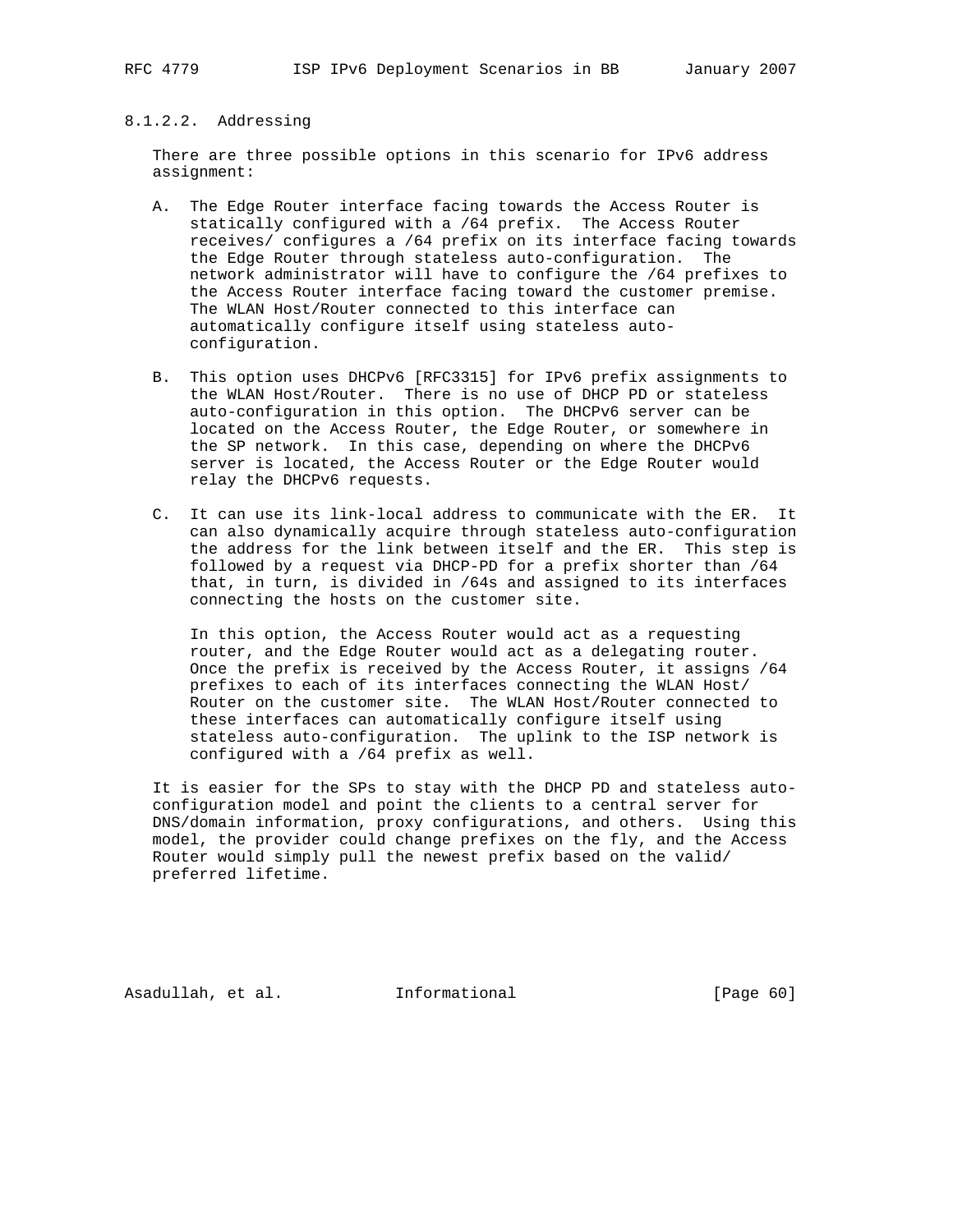As mentioned before, the prefixes used for subscriber links and the ones delegated via DHCP-PD should be planned in a manner that allows the maximum summarization possible at the Edge Router. Other information of interest to the host, such as DNS, is provided through stateful [RFC3315] and stateless [RFC3736] DHCPv6.

### 8.1.2.3. Routing

 The WLAN Host/Router is configured with a default route that points to the Access Router. No routing protocols are needed on these devices, which generally have limited resources.

 If the Access Router is owned by an Access Provider, then the Access Router can have a default route, pointing towards the SP Edge Router. The Edge Router runs the IGP used in the SP network such as OSPFv3 or IS-IS for IPv6. The connected prefixes have to be redistributed. If DHCP-PD is used, with every delegated prefix a static route is installed by the Edge Router. For this reason the static routes must be redistributed. Prefix summarization should be done at the Edge Router.

 If the Access Router is owned by the SP, then the Access Router will also run IPv6 IGP, and will be part of the SP IPv6 routing domain (OSPFv3 or IS-IS). The connected prefixes have to be redistributed. If DHCP-PD is used, with every delegated prefix a static route is installed by the Access Router. For this reason, the static routes must be redistributed. Prefix summarization should be done at the Access Router.

## 8.1.3. PPP-Based Model

 PPP Terminated Aggregation (PTA) and L2TPv2 Access Aggregation (LAA) models, as discussed in Sections 6.2.2 and 6.2.3, respectively, can also be deployed in IPv6 WLAN environment.

8.1.3.1. PTA Model in IPv6 WLAN Environment

 While deploying the PTA model in IPv6 WLAN environment, the Access Router is Layer 3 aware and it has to be upgraded to support IPv6. Since the Access Router terminates the PPP sessions initiated by the WLAN Host/Router, it has to support PPPoE with IPv6.

Figure 8.1.3.1 describes the PTA Model in IPv6 WLAN environment.

Asadullah, et al. Informational [Page 61]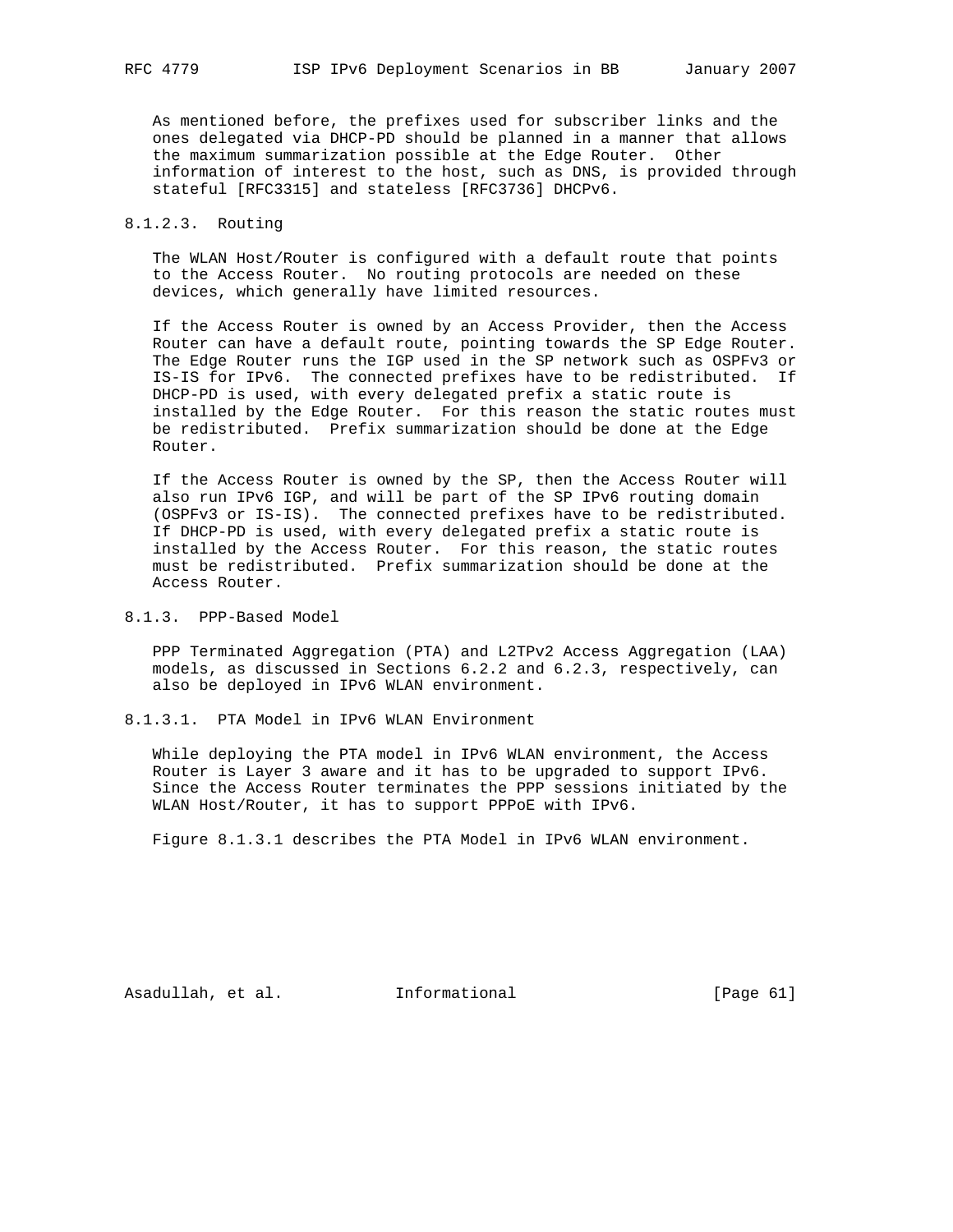

#### Figure 8.1.3.1

#### 8.1.3.1.1. IPv6 Related Infrastructure Changes

 IPv6 is deployed in this scenario by upgrading the following devices to dual stack: WLAN Host, WLAN Router (if present), Access Router, and Edge Router.

8.1.3.1.2. Addressing

 The addressing techniques described in Section 6.2.2.2 apply to the IPv6 WLAN PTA scenario as well.

8.1.3.1.3. Routing

 The routing techniques described in Section 6.2.2.3 apply to the IPv6 WLAN PTA scenario as well.

8.1.3.2. LAA Model in IPv6 WLAN Environment

 While deploying the LAA model in IPv6 WLAN environment, the Access Router is Layer 3 aware and has to be upgraded to support IPv6. The PPP sessions initiated by the WLAN Host/Router are forwarded over the L2TPv2 tunnel to the aggregation point in the SP network. The Access Router must have the capability to support L2TPv2 for IPv6.

Figure 8.1.3.2 describes the LAA Model in IPv6 WLAN environment.

Asadullah, et al. 1nformational [Page 62]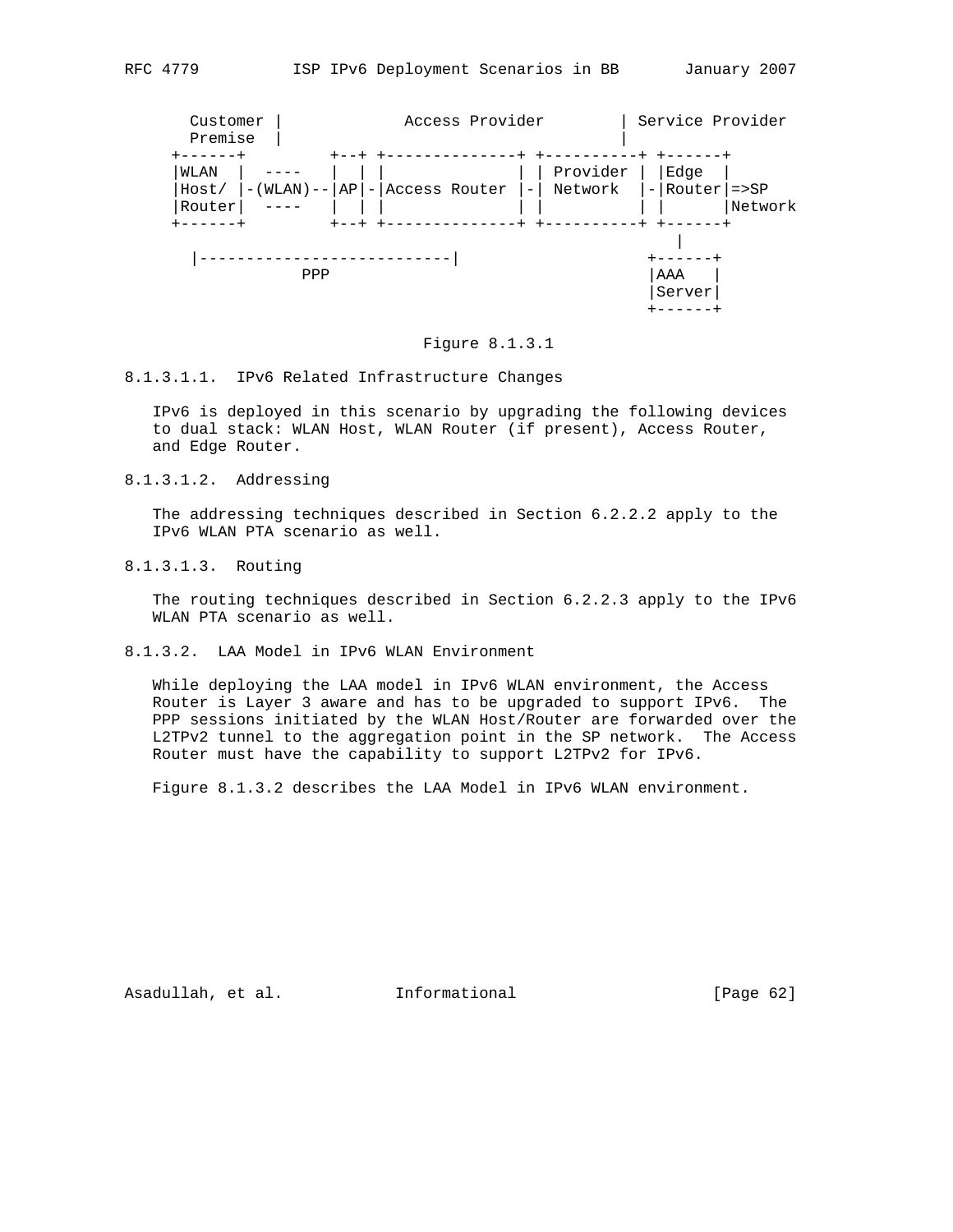

#### Figure 8.1.3.2

### 8.1.3.2.1. IPv6 Related Infrastructure Changes

 IPv6 is deployed in this scenario by upgrading the following devices to dual stack: WLAN Host, WLAN Router (if present), Access Router, and Edge Router.

# 8.1.3.2.2. Addressing

 The addressing techniques described in Section 6.2.3.2 apply to the IPv6 WLAN LAA scenario as well.

### 8.1.3.2.3. Routing

 The routing techniques described in Section 6.2.3.3 apply to the IPv6 WLAN LAA scenario as well.

## 8.2. IPv6 Multicast

 The typical multicast services offered are video/audio streaming where the IPv6 WLAN Host joins a multicast group and receives the content. This type of service model is well supported through PIM- SSM, which is enabled throughout the SP network. MLDv2 is required for PIM-SSM support. Vendors can choose to implement features that allow routers to map MLDv1 group joins to predefined sources.

Asadullah, et al. Informational [Page 63]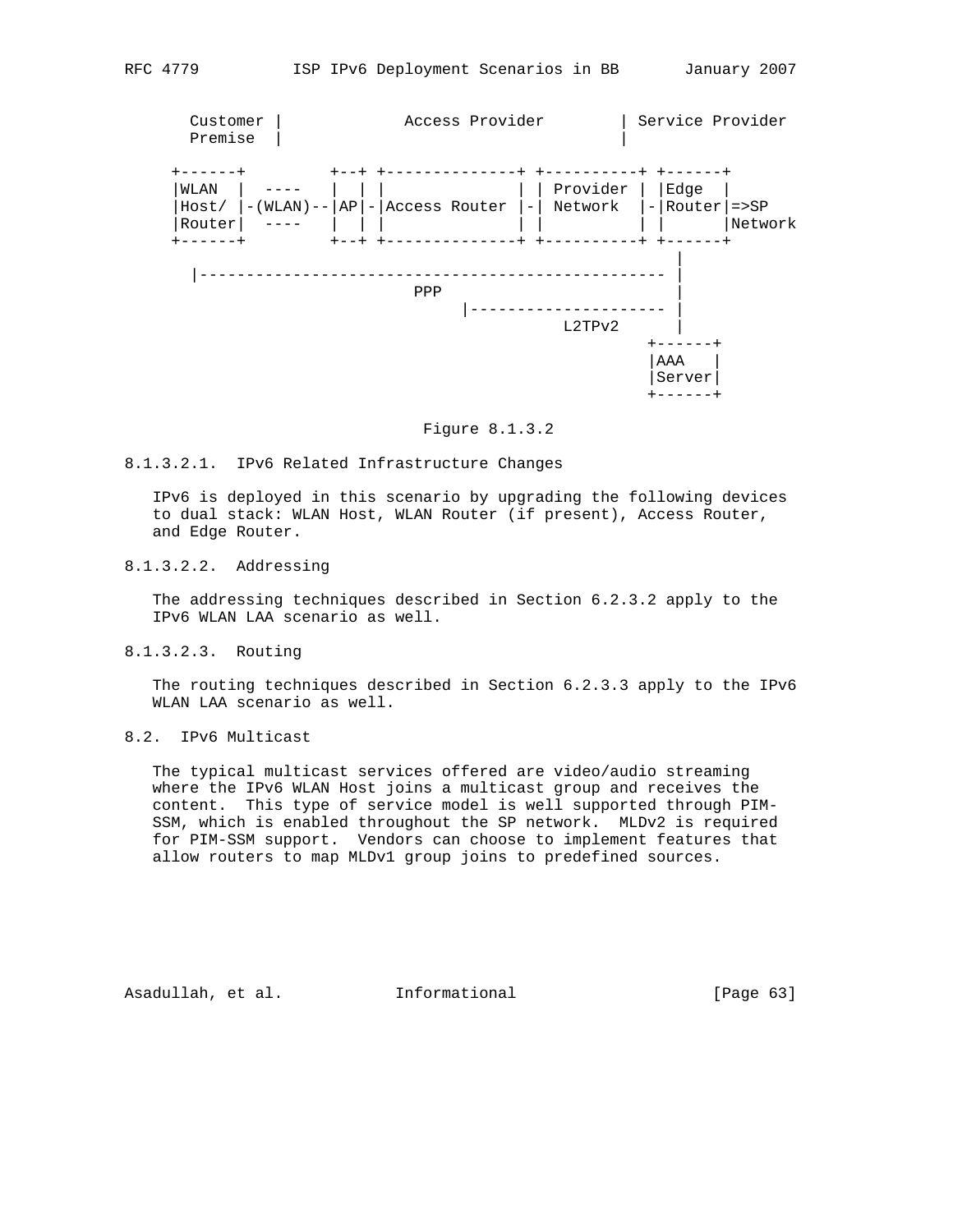It is important to note that in the shared wireless environments, multicast can have a significant bandwidth impact. For this reason, the bandwidth allocated to multicast traffic should be limited and fixed, based on the overall capacity of the wireless specification used in 802.11a, 802.11b, or 802.11g.

 The IPv6 WLAN Hosts can also join desired multicast groups as long as they are enabled to support MLDv1 or MLDv2. If WLAN/Access Routers are used, then they have to be enabled to support MLDv1 and MLDv2 in order to process the requests of the IPv6 WLAN Hosts. The WLAN/ Access Router also needs to be enabled to support PIM-SSM in order to send PIM joins up to the Edge Router. When enabling this functionality on a WLAN/Access Router, its limited resources should be taken into consideration. Another option would be for the WLAN/ Access Router to support MLD proxy routing.

 The Edge Router has to be enabled to support MLDv1 and MLDv2 in order to process the requests coming from the IPv6 WLAN Host or WLAN/Access Router (if present). The Edge Router has also needs to be enabled for PIM-SSM in order to receive joins from IPv6 WLAN Hosts or WLAN/ Access Router (if present), and send joins towards the SP core.

 MLD authentication, authorization, and accounting are usually configured on the Edge Router in order to enable the SP to do billing for the content services provided. Further investigation should be made in finding alternative mechanisms that would support these functions.

 Concerns have been raised in the past related to running IPv6 multicast over WLAN links. Potentially these are the same kind of issues when running any Layer 3 protocol over a WLAN link that has a high loss-to-signal ratio, where certain frames that are multicast based are dropped when settings are not adjusted properly. For instance, this behavior is similar to an IGMP host membership report, when done on a WLAN link with a high loss-to-signal ratio and high interference.

 This problem is inherited by WLAN that can impact both IPv4 and IPv6 multicast packets; it is not specific to IPv6 multicast.

 While deploying WLAN (IPv4 or IPv6), one should adjust their broadcast/multicast settings if they are in danger of dropping application dependent frames. These problems are usually caused when the AP is placed too far (not following the distance limitations), high interference, etc. These issues may impact a real multicast application such as streaming video or basic operation of IPv6 if the frames were dropped. Basic IPv6 communications uses functions such as Duplicate Address Detection (DAD), Router and Neighbor

Asadullah, et al. 1nformational 1999 [Page 64]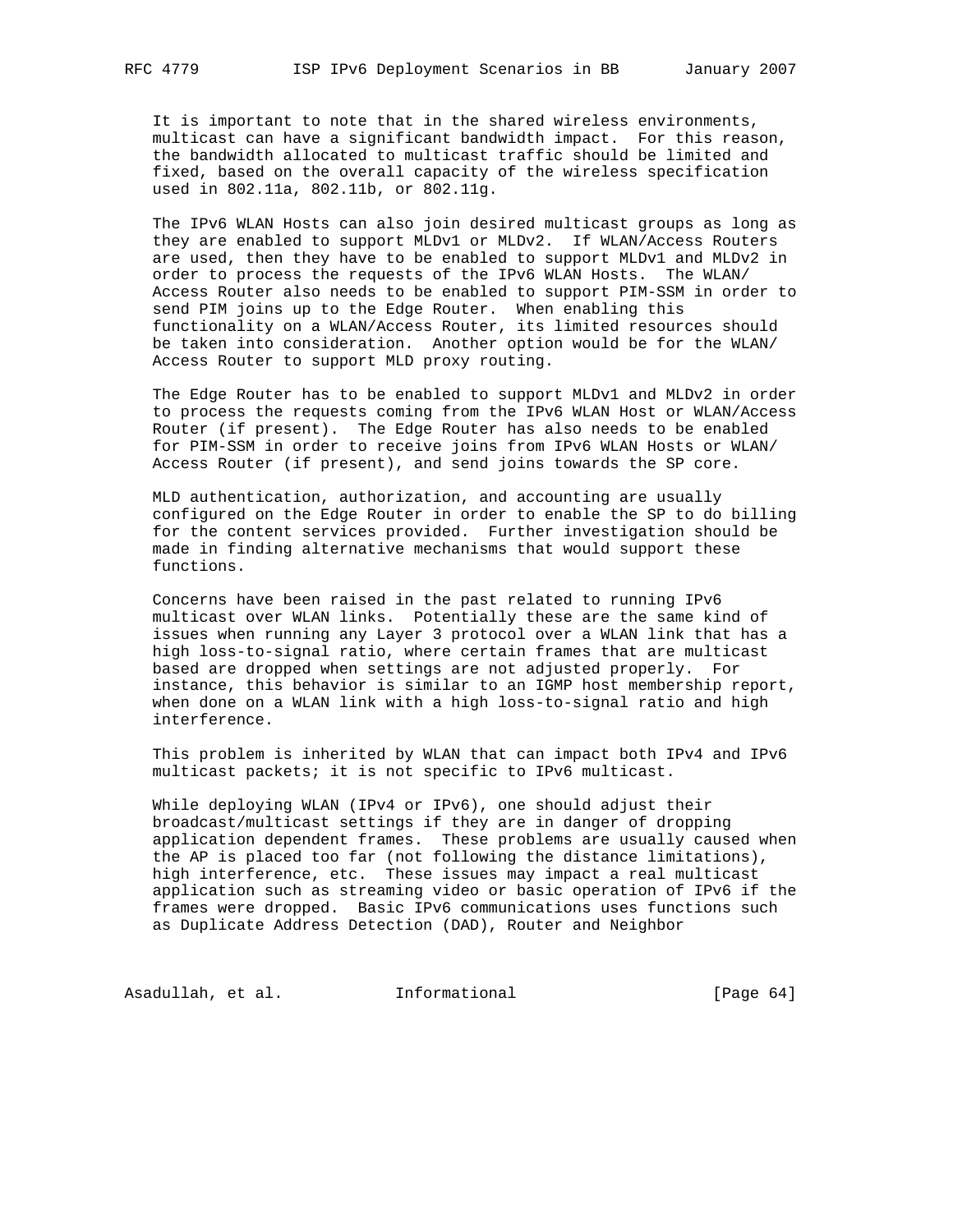Solicitations (RS, NS), Router and Neighbor Advertisement (RA, NA), etc., which could be impacted by the above mentioned issues as these frames are Layer 2 Ethernet multicast frames.

Please refer to Section 6.3 for more IPv6 multicast details.

#### 8.3. IPv6 QoS

 Today, QoS is done outside of the WiFi domain, but it is nevertheless important to the overall deployment.

 The QoS configuration is particularly relevant on the Edge Router in order to manage resources shared amongst multiple subscribers possibly with various service level agreements (SLAs). However, the WLAN Host/Router and Access Router could also be configured for QoS. This includes support for appropriate classification criteria, which would need to be implemented for IPv6 unicast and multicast traffic.

 On the Edge Router, the subscriber-facing interfaces have to be configured to police the inbound customer traffic and shape the traffic outbound to the customer, based on the SLA. Traffic classification and marking should also be done on the Edge Router in order to support the various types of customer traffic: data, voice, and video. The same IPv4 QoS concepts and methodologies should be applied for the IPv6 as well.

 It is important to note that when traffic is encrypted end-to-end, the traversed network devices will not have access to many of the packet fields used for classification purposes. In these cases, routers will most likely place the packets in the default classes. The QoS design should take into consideration this scenario and try to use mainly IP header fields for classification purposes.

### 8.4. IPv6 Security Considerations

 There are limited changes that have to be done for WLAN the Host/ Router in order to enhance security. The privacy extensions [RFC3041] for auto-configuration should be used by the hosts with the same consideration for host traceability as described in Section 6.5. IPv6 firewall functions should be enabled on the WLAN Host/Router, if present.

 The ISP provides security against attacks that come from its own subscribers, but it could also implement security services that protect its subscribers from attacks sourced from outside its network. Such services do not apply at the access level of the network discussed here.

Asadullah, et al. 1nformational [Page 65]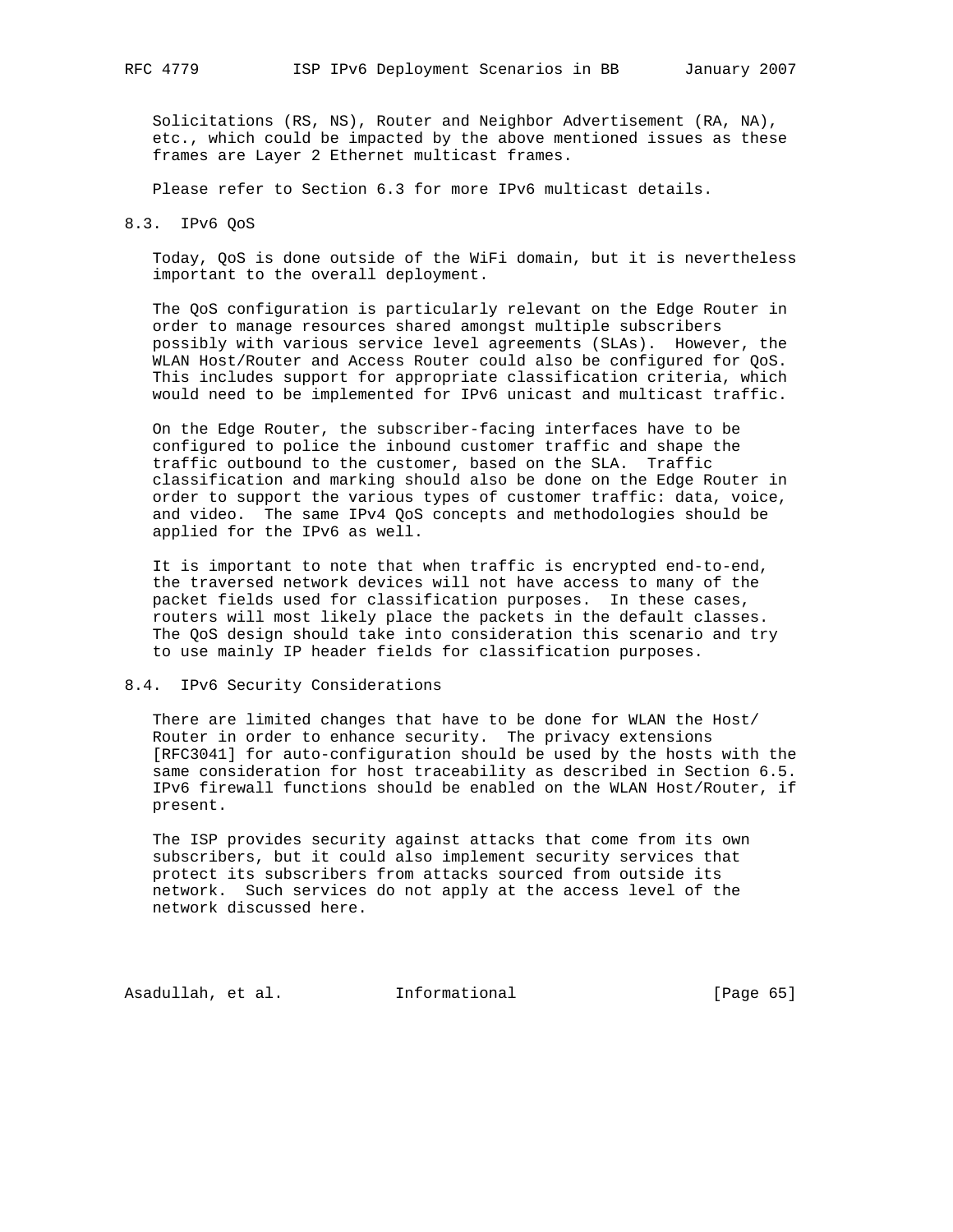If the host authentication at hotspots is done using a web-based authentication system, then the level of security would depend on the particular implementation. User credentials should never be sent as clear text via HTTP. Secure HTTP (HTTPS) should be used between the web browser and authentication server. The authentication server could use RADIUS and LDAP services at the back end.

 Authentication is an important aspect of securing WLAN networks prior to implementing Layer 3 security policies. For example, this would help avoid threats to the ND or stateless auto-configuration processes. 802.1x [IEEE8021X] provides the means to secure the network access; however, the many types of EAP (PEAP, EAP-TLS, EAP- TTLS, EAP-FAST, and LEAP) and the capabilities of the hosts to support some of the features might make it difficult to implement a comprehensive and consistent policy.

 The 802.11i [IEEE80211i] amendment has many components, the most obvious of which are the two new data-confidentiality protocols, Temporal Key Integrity Protocol (TKIP) and Counter-Mode/CBC-MAC Protocol (CCMP). 802.11i also uses 802.1X's key-distribution system to control access to the network. Because 802.11 handles unicast and broadcast traffic differently, each traffic type has different security concerns. With several data-confidentiality protocols and the key distribution, 802.11i includes a negotiation process for selecting the correct confidentiality protocol and key system for each traffic type. Other features introduced include key caching and pre-authentication.

 The 802.11i amendment is a step forward in wireless security. The amendment adds stronger encryption, authentication, and key management strategies that could make wireless data and systems more secure.

 If any Layer 2 filters for Ethertypes are in place, the NAP must permit the IPv6 Ethertype (0X86DD).

 The device that is the Layer 3 next hop for the subscribers (Access or Edge Router) should protect the network and the other subscribers against attacks by one of the provider customers. For this reason uRPF and ACLs should be used on all interfaces facing subscribers. Filtering should be implemented with regard for the operational requirements of IPv6 [IPv6-Security].

 The Access and the Edge Router should protect their processing resources against floods of valid customer control traffic such as: RS, NS, and MLD Requests. Rate limiting should be implemented on all

Asadullah, et al. 1nformational [Page 66]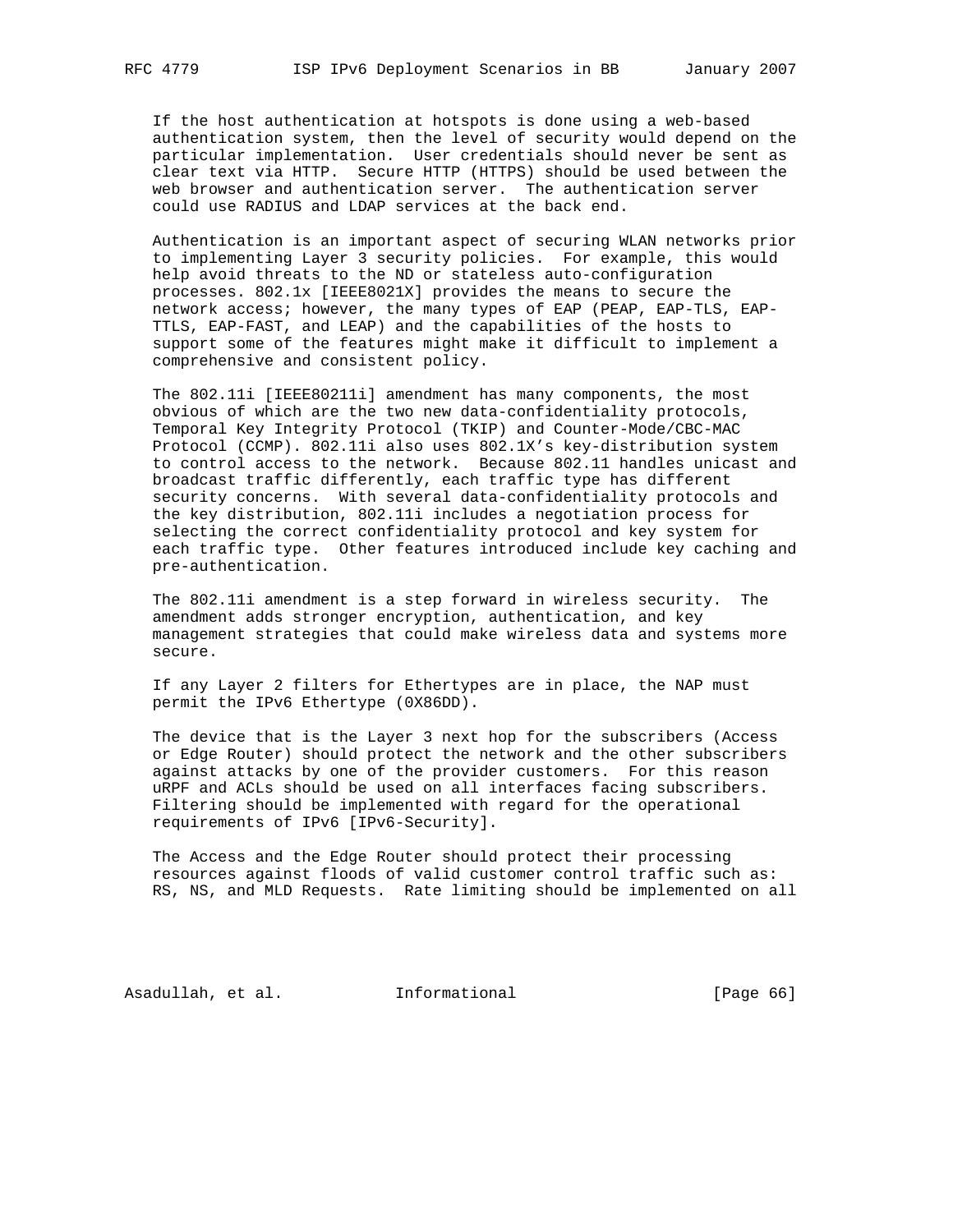subscriber-facing interfaces. The emphasis should be placed on multicast-type traffic, as it is most often used by the IPv6 control plane.

8.5. IPv6 Network Management

 The necessary instrumentation (such as MIB modules, NetFlow Records, etc) should be available for IPv6.

 Usually, NSPs manage the edge routers by SNMP. The SNMP transport can be done over IPv4 if all managed devices have connectivity over both IPv4 and IPv6. This would imply the smallest changes to the existing network management practices and processes. Transport over IPv6 could also be implemented and it might become necessary if IPv6 only islands are present in the network. The management applications may be running on hosts belonging to the NSP core network domain. Network Management Applications should handle IPv6 in a similar fashion to IPv4; however, they should also support features specific to IPv6 (such as neighbor monitoring).

 In some cases, service providers manage equipment located on customers' LANs.

9. Broadband Power Line Communications (PLC)

 This section describes the IPv6 deployment in Power Line Communications (PLC) Access Networks. There may be other choices, but it seems that this is the best model to follow. Lessons learnt from cable, Ethernet, and even WLAN access networks may be applicable also.

 Power Line Communications are also often called Broadband Power Line (BPL) and sometimes even Power Line Telecommunications (PLT).

 PLC/BPL can be used for providing, with today's technology, up to 200Mbps (total, upstream+downstream) by means of the power grid. The coverage is often the last half mile (typical distance from the medium-to-low voltage transformer to the customer premise meter) and, of course, as an in-home network (which is out of the scope of this document).

 The bandwidth in a given PLC/BPL segment is shared among all the customers connected to that segment (often the customers connected to the same medium-to-low voltage transformer). The number of customers can vary depending on different factors, such as distances and even countries (from a few customers, just 5-6, up to 100-150).

Asadullah, et al. Informational [Page 67]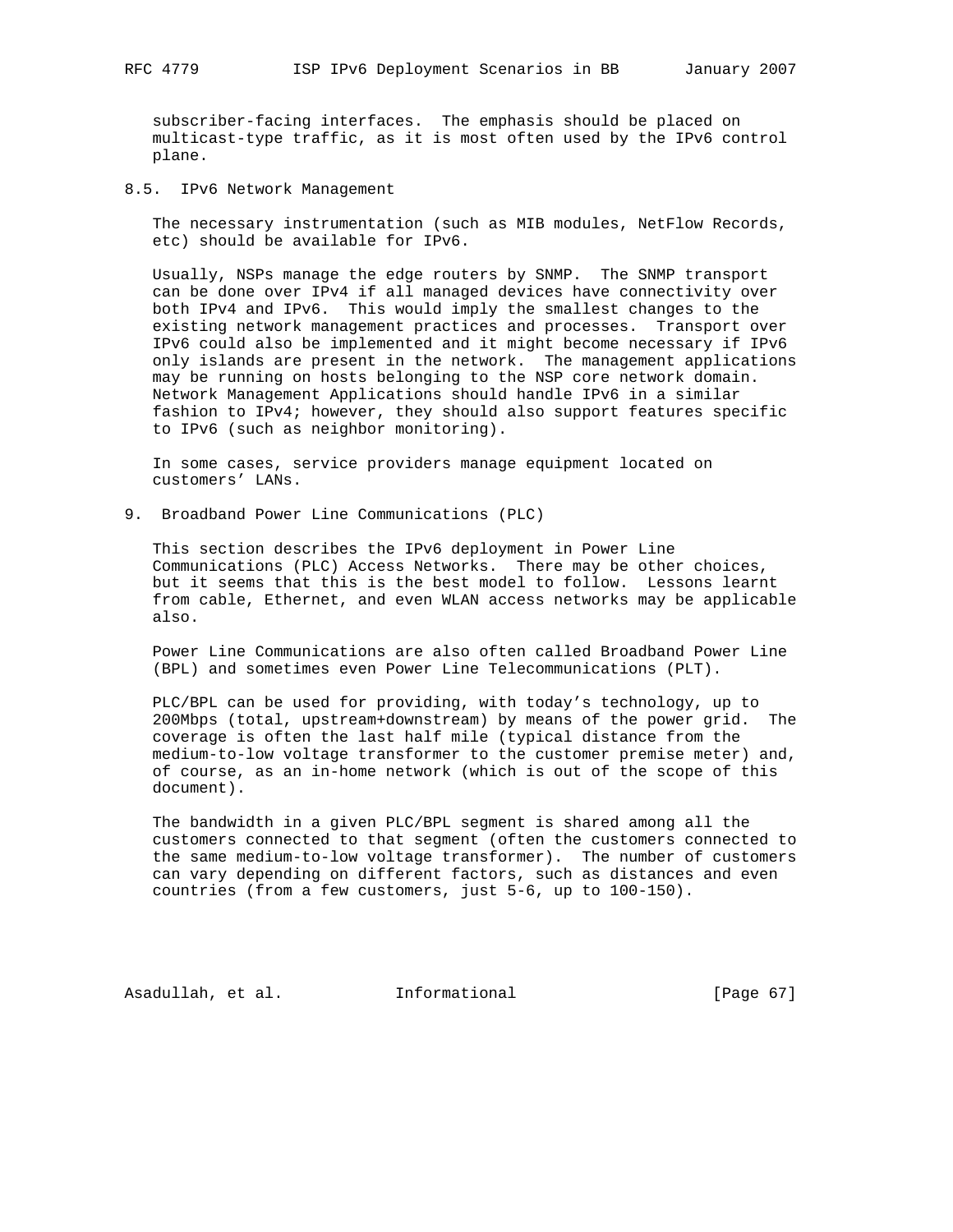PLC/BPL could also be used in the medium voltage network (often configured as Metropolitan Area Networks), but this is also out of the scope of this document, as it will be part of the core network, not the access one.

### 9.1. PLC/BPL Access Network Elements

 This section describes the different elements commonly used in PLC/ BPL access networks.

 Head End (HE): Router that connects the PLC/BPL access network (the power grid), located at the medium-to-low voltage transformer, to the core network. The HE PLC/BPL interface appears to each customer as a single virtual interface, all of them sharing the same physical media.

 Repeater (RPT): A device that may be required in some circumstances to improve the signal on the PLC/BPL. This may be the case if there are many customers in the same segment or building. It is often a bridge, but it could also be a router if, for example, there is a lot of peer-to-peer traffic in a building and due to the master-slave nature of the PLC/BPL technology, is required to improve the performance within that segment. For simplicity within this document, the RPT will always be considered a transparent Layer 2 bridge, so it may or may not be present (from the Layer 3 point of view).

 Customer Premise Equipment (CPE): Modem (internal to the host), modem/bridge (BCPE), router (RCPE), or any combination among those (i.e., modem+bridge/router), located at the customer premise.

Edge Router (ER)

Figure 9.1 depicts all the network elements indicated above.

Customer Premise | Network Access Provider | Network Service Provider

 +-----+ +------+ +-----+ +------+ +--------+ |Hosts|--| RCPE |--| RPT |--------+ Head +---+ Edge | ISP +-----+ +------+ +-----+ | End | | Router +=>Network +--+---+ +--------+ +-----+ +------+ +-----+ | |Hosts|--| BCPE |--| RPT |-----------+ +-----+ +------+ +-----+

Figure 9.1

Asadullah, et al. Informational [Page 68]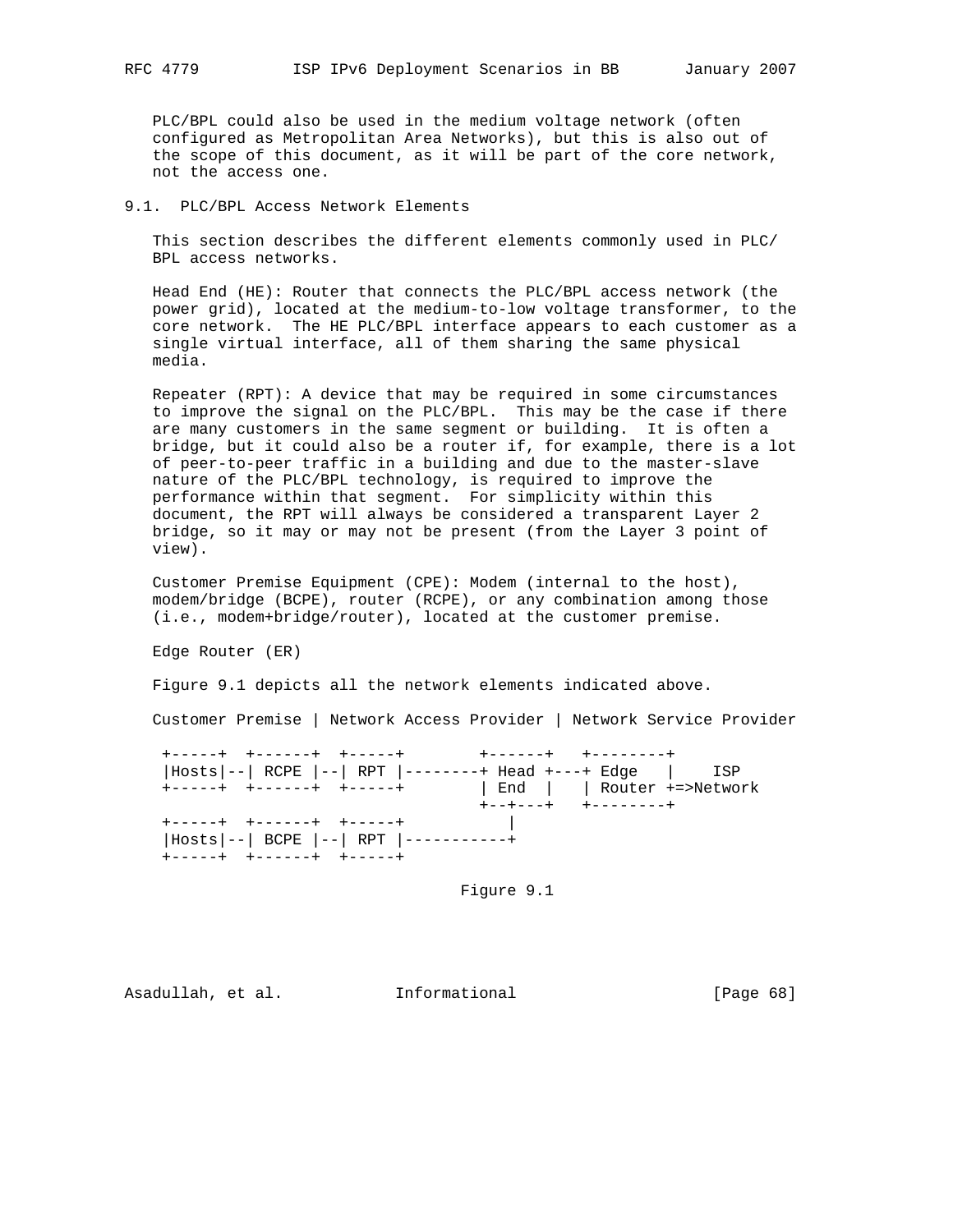The logical topology and design of PLC/BPL is very similar to Ethernet Broadband Networks as discussed in Section 7. IP connectivity is typically provided in a Point-to-Point model, as described in Section 7.2.1

### 9.2. Deploying IPv6 in IPv4 PLC/BPL

 The most simplistic and efficient model, considering the nature of the PLC/BPL networks, is to see the network as a point-to-point, one to each customer. Even if several customers share the same physical media, the traffic is not visible among them because each one uses different channels, which are, in addition, encrypted by means of 3DES.

 In order to maintain the deployment concepts and business models proven and used with existing revenue-generating IPv4 services, the IPv6 deployment will match the IPv4 one. Under certain circumstances where new service types or service needs justify it, IPv4 and IPv6 network architectures could be different. Both approaches are very similar to those already described for the Ethernet case.

9.2.1. IPv6 Related Infrastructure Changes

 In this scenario, only the RPT is Layer 3 unaware, but the other devices have to be upgraded to dual stack Hosts, RCPE, Head End, and Edge Router.

# 9.2.2. Addressing

The Hosts or the RCPEs have the HE as their Layer 3 next hop.

 If there is no RCPE, but instead a BCPE, all the hosts on the subscriber site belong to the same /64 subnet that is statically configured on the HE. The hosts can use stateless auto-configuration or stateful DHCPv6-based configuration to acquire an address via the HE.

If an RCPE is present:

- A. It is statically configured with an address on the /64 subnet between itself and the HE, and with /64 prefixes on the interfaces connecting the hosts on the customer site. This is not a desired provisioning method, being expensive and difficult to manage.
- B. It can use its link-local address to communicate with the HE. It can also dynamically acquire through stateless auto-configuration the address for the link between itself and the HE. This step is

Asadullah, et al. 1nformational 1999 [Page 69]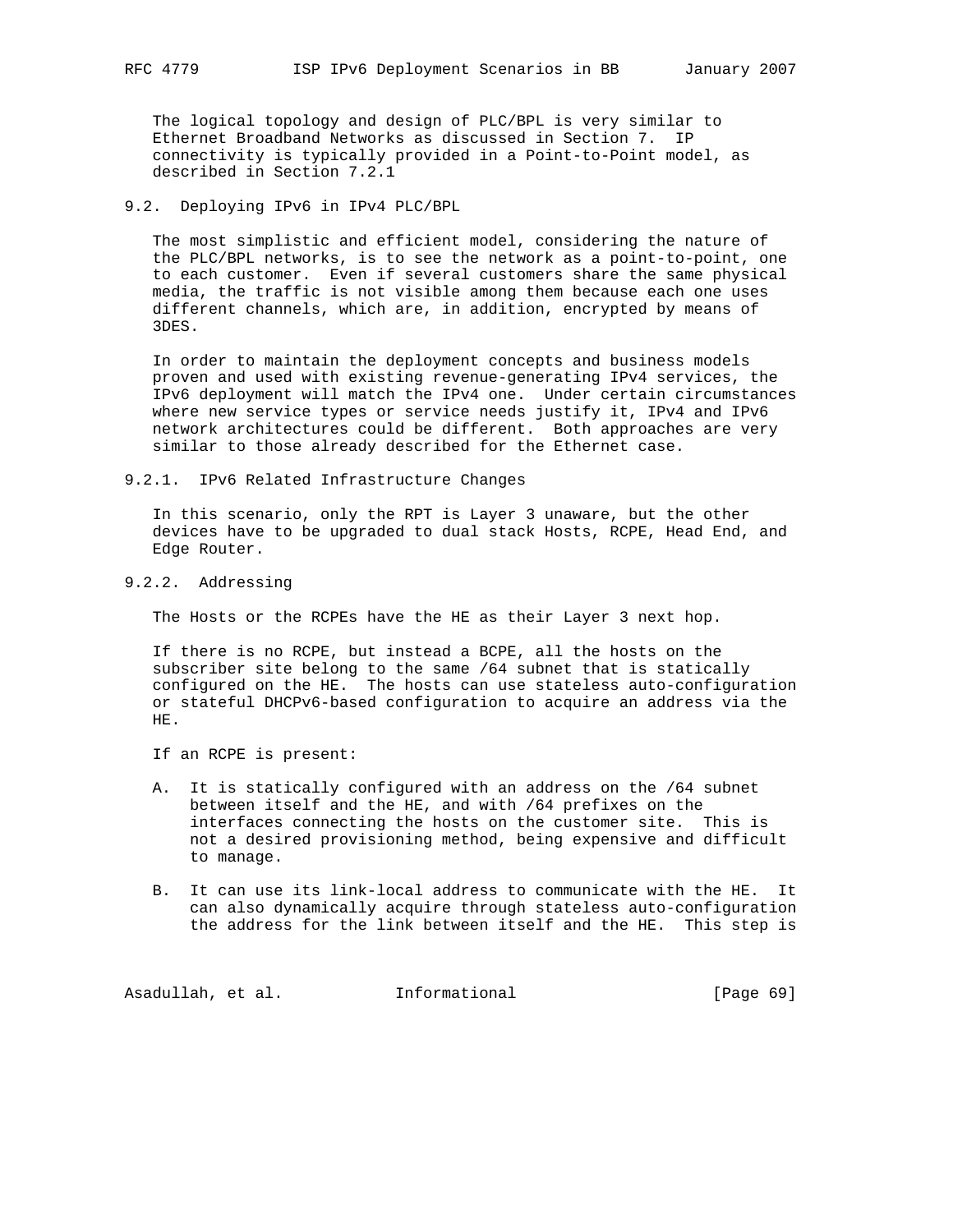followed by a request via DHCP-PD for a prefix shorter than /64 (typically /48 [RFC3177]) that, in turn, is divided in /64s and assigned to its interfaces connecting the hosts on the customer site. This should be the preferred provisioning method, being cheaper and easier to manage.

 The Edge Router needs to have a prefix, considering that each customer in general will receive a /48 prefix, and that each HE will accommodate customers. Consequently, each HE will require n x /48 prefixes.

 It could be possible to use a kind of Hierarchical Prefix Delegation to automatically provision the required prefixes and fully auto configure the HEs, and consequently reduce the network setup, operation, and maintenance cost.

 The prefixes used for subscriber links and the ones delegated via DHCP-PD should be planned in a manner that allows as much summarization as possible at the Edge Router.

 Other information of interest to the host, such as DNS, is provided through stateful [RFC3315] and stateless [RFC3736] DHCPv6.

### 9.2.3. Routing

 If no routers are used on the customer premise, the HE can simply be configured with a default route that points to the Edge Router. If a router is used on the customer premise (RCPE), then the HE could also run an IGP (such as OSPFv3, IS-IS or even RIPng) to the ER. The connected prefixes should be redistributed. If DHCP-PD is used, with every delegated prefix a static route is installed by the HE. For this reason, the static routes must also be redistributed. Prefix summarization should be done at the HE.

 The RCPE requires only a default route pointing to the HE. No routing protocols are needed on these devices, which generally have limited resources.

 The Edge Router runs the IPv6 IGP used in the NSP: OSPFv3 or IS-IS. The connected prefixes have to be redistributed, as well as any routing protocols (other than the ones used on the ER) that might be used between the HE and the ER.

Asadullah, et al. Informational [Page 70]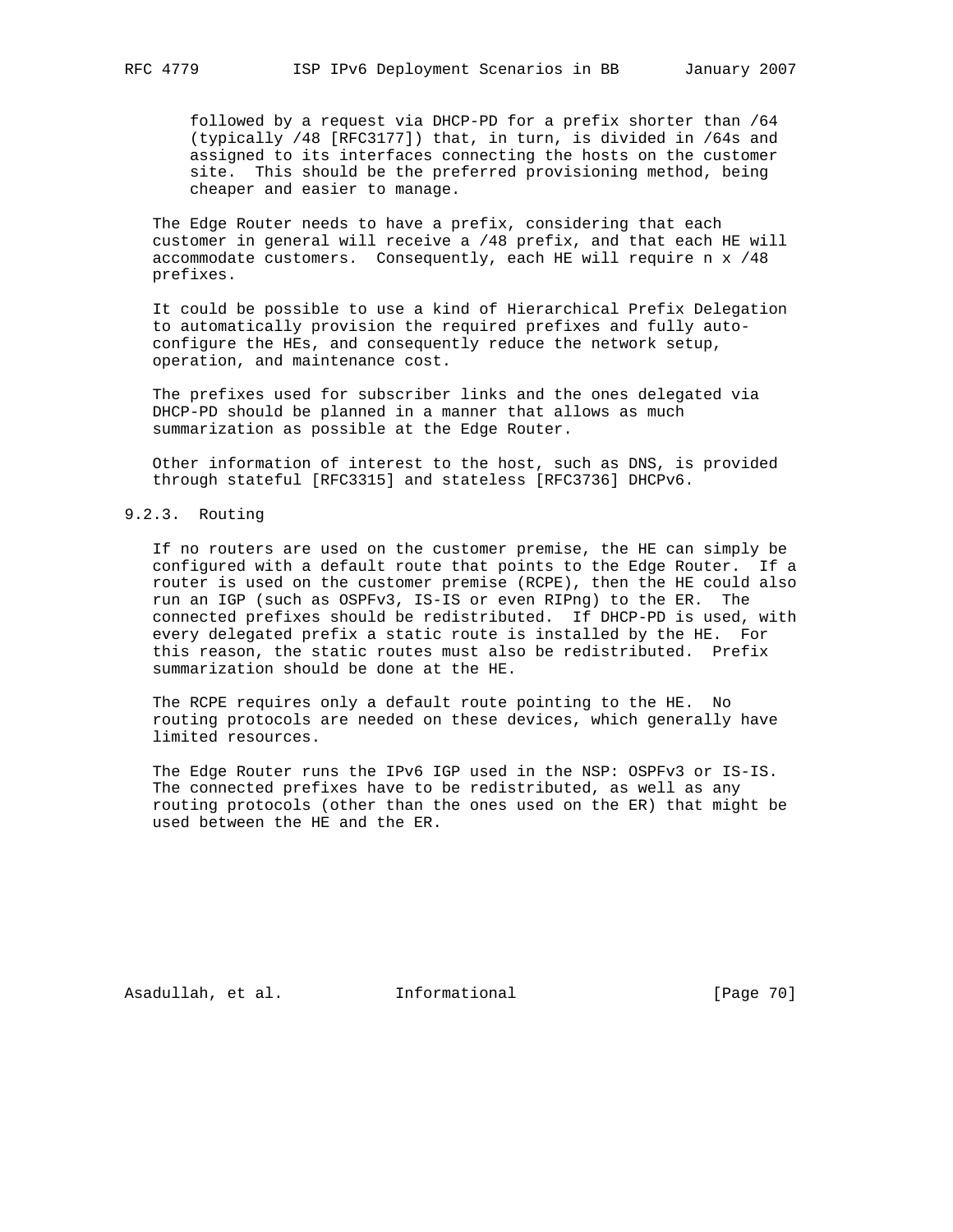### 9.3. IPv6 Multicast

 The considerations regarding IPv6 Multicast for Ethernet are also applicable here, in general, assuming the nature of PLC/BPL is a shared media. If a lot of Multicast is expected, it may be worth considering using RPT which are Layer 3 aware. In that case, one extra layer of Hierarchical DHCP-PD could be considered, in order to facilitate the deployment, operation, and maintenance of the network.

#### 9.4. IPv6 QoS

 The considerations introduced for QoS in Ethernet are also applicable here. PLC/BPL networks support QoS, which basically is the same whether the transport is IPv4 or IPv6. It is necessary to understand that there are specific network characteristics, such as the variability that may be introduced by electrical noise, towards which the PLC/BPL network will automatically self-adapt.

#### 9.5. IPv6 Security Considerations

 There are no differences in terms of security considerations if compared with the Ethernet case.

9.6. IPv6 Network Management

 The issues related to IPv6 Network Management in PLC networks should be similar to those discussed for Broadband Ethernet Networks in Section 7.6. Note that there may be a need to define MIB modules for PLC networks and interfaces, but this is not necessarily related to IPv6 management.

10. Gap Analysis

 Several aspects of deploying IPv6 over SP Broadband networks were highlighted in this document, aspects that require additional work in order to facilitate native deployments, as summarized below:

 A. As mentioned in section 5, changes will need to be made to the DOCSIS specification in order for SPs to deploy native IPv6 over cable networks. The CM and CMTS will both need to support IPv6 natively in order to forward IPv6 unicast and multicast traffic. This is required for IPv6 Neighbor Discovery to work over DOCSIS cable networks. Additional classifiers need to be added to the DOCSIS specification in order to classify IPv6 traffic at the CM and CMTS in order to provide QoS. These issues are addressed in a recent proposal made to Cable Labs for DOCSIS 3.0 [DOCSIS3.0-Reqs].

Asadullah, et al. Informational [Page 71]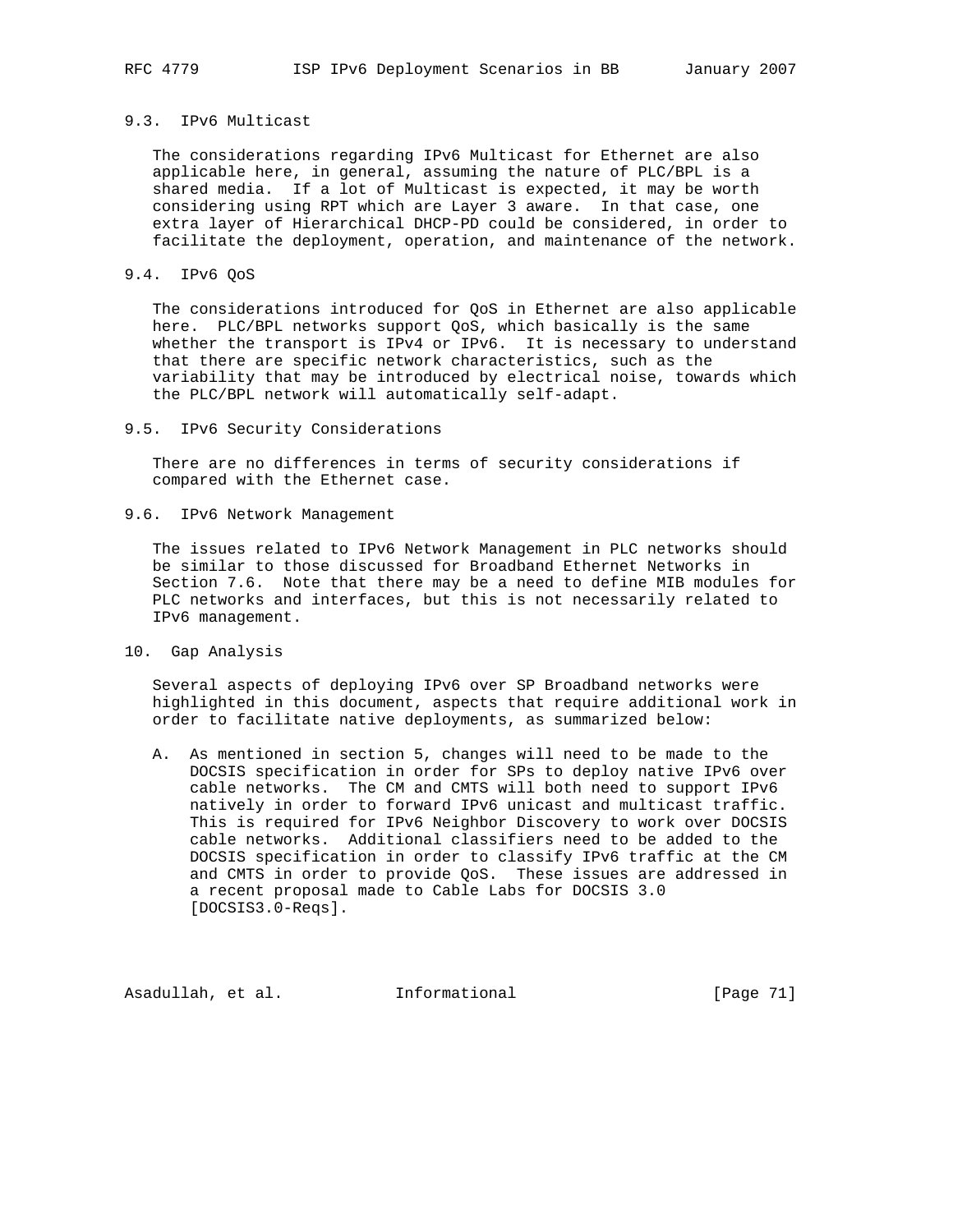- B. Section 6 stated that current RBE-based IPv4 deployment might not be the best approach for IPv6, where the addressing space available gives the SP the opportunity to separate the users on different subnets. The differences between IPv4 RBE and IPv6 RBE were highlighted in Section 6. If, however, support and reason are found for a deployment similar to IPv4 RBE, then the environment becomes NBMA and the new feature should observe RFC2491 recommendations.
- C. Section 6 discussed the constraints imposed on an LAA-based IPv6 deployment by the fact that it is expected that the subscribers keep their assigned prefix, regardless of LNS. A deployment approach was proposed that would maintain the addressing schemes contiguous and offers prefix summarization opportunities. The topic could be further investigated for other solutions or improvements.
- D. Sections 6 and 7 pointed out the limitations (previously documented in [IPv6-Multicast]) in deploying inter-domain ASM; however, SSM-based services seem more likely at this time. For such SSM-based services of content delivery (video or audio), mechanisms are needed to facilitate the billing and management of listeners. The currently available feature of MLD AAA is suggested; however, other methods or mechanisms might be developed and proposed.
- E. In relation to Section 8, concerns have been raised related to running IPv6 multicast over WLAN links. Potentially, these are the same kind of issues when running any Layer 3 protocol over a WLAN link that has a high loss-to-signal ratio; certain frames that are multicast based are dropped when settings are not adjusted properly. For instance this behavior is similar to an IGMP host membership report, when done on a WLAN link with high loss-to-signal ratio and high interference. This problem is inherited by WLAN that can impact both IPv4 and IPv6 multicast packets; it is not specific to IPv6 multicast.
- F. The privacy extensions were mentioned as a popular means to provide some form of host security. ISPs can track relatively easily the prefixes assigned to subscribers. If, however, the ISPs are required by regulations to track their users at host address level, the privacy extensions [RFC3041] can be implemented only in parallel with network management tools that could provide traceability of the hosts. Mechanisms should be defined to implement this aspect of user management.

Asadullah, et al. Informational [Page 72]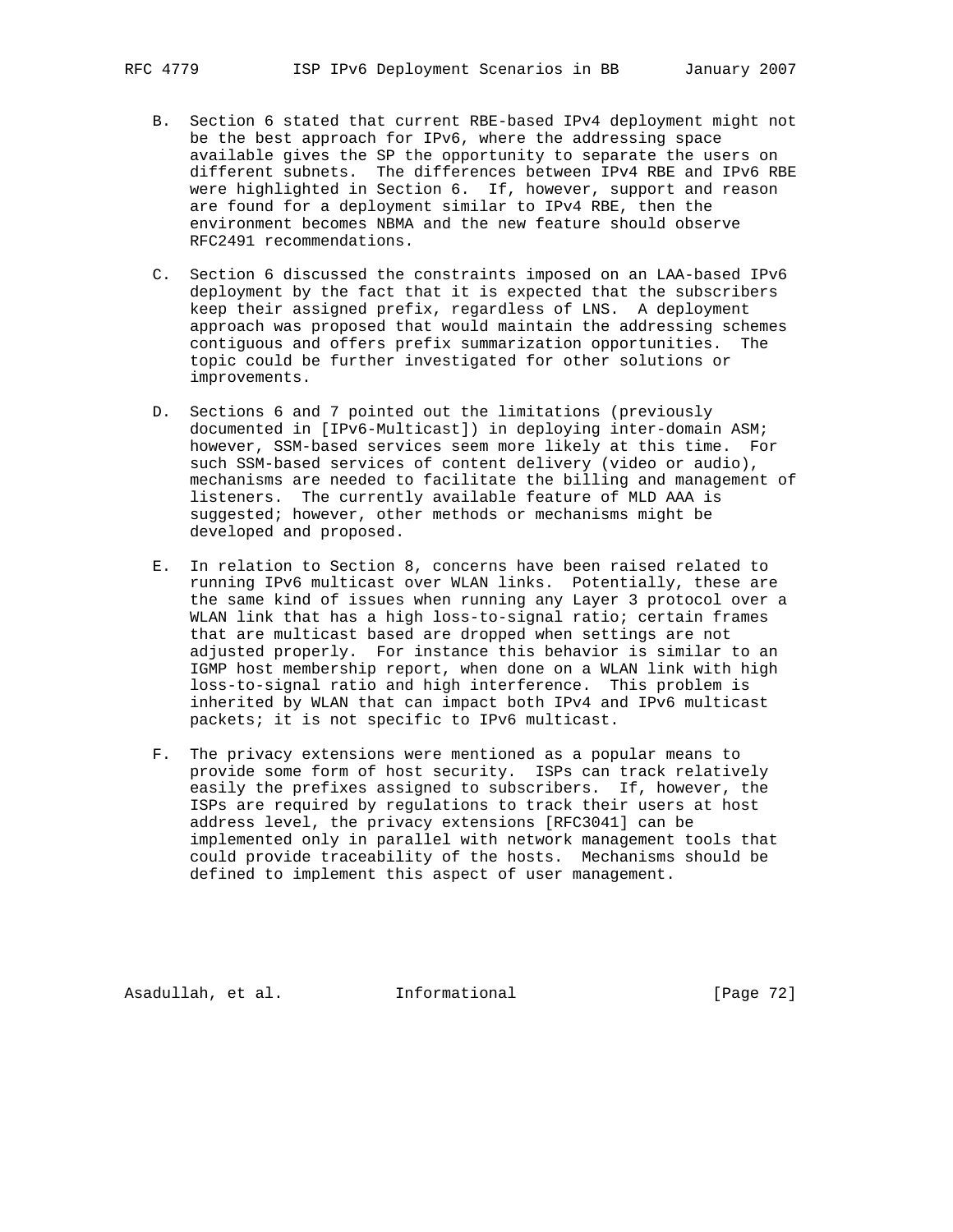- G. Tunnels are an effective way to avoid deployment dependencies on the IPv6 support on platforms that are out of the SP control (GWRs or CPEs) or over technologies that did not standardize the IPv6 support yet (cable). They can be used in the following ways:
	- i. Tunnels directly to the CPE or GWR with public or private IPv4 addresses.
	- ii. Tunnels directly to hosts with public or private IPv4 addresses. Recommendations on the exact tunneling mechanisms that can/should be used for last-mile access need to be investigated further and should be addressed by the IETF Softwire Working Group.
- H. Through its larger address space, IPv6 allows SPs to assign fixed, globally routable prefixes to the links connecting each subscriber.

 This approach changes the provisioning methodologies that were used for IPv4. Static configuration of the IPv6 addresses for all these links on the Edge Routers or Access Routers might not be a scalable option. New provisioning mechanisms or features might need to be developed in order to deal with this issue, such as automatic mapping of VLAN IDs/PVCs (or other customer-specific information) to IPv6 prefixes.

- I. New deployment models are emerging for the Layer 2 portion of the NAP where individual VLANs are not dedicated to each subscriber. This approach allows Layer 2 switches to aggregate more then 4096 users. MAC Forced Forwarding [RFC4562] is an example of such an implementation, where a broadcast domain is turned into an NBMA like environment by forwarding the frames based on both Source and Destination MAC addresses. Since these models are being adopted by the field, the implications of deploying IPv6 in such environments need to be further investigated.
- J. The deployment of IPv6 in continuously evolving access service models raises some issues that may need further investigation. Examples of such topics are [AUTO-CONFIG]:
	- i. Network Service Selection & Authentication (NSSA) mechanisms working in association with stateless auto-configuration. As an example, NSSA relevant information, such as ISP preference, passwords, or profile ID, can be sent by hosts with the RS [RFC4191].

Asadullah, et al. Informational [Page 73]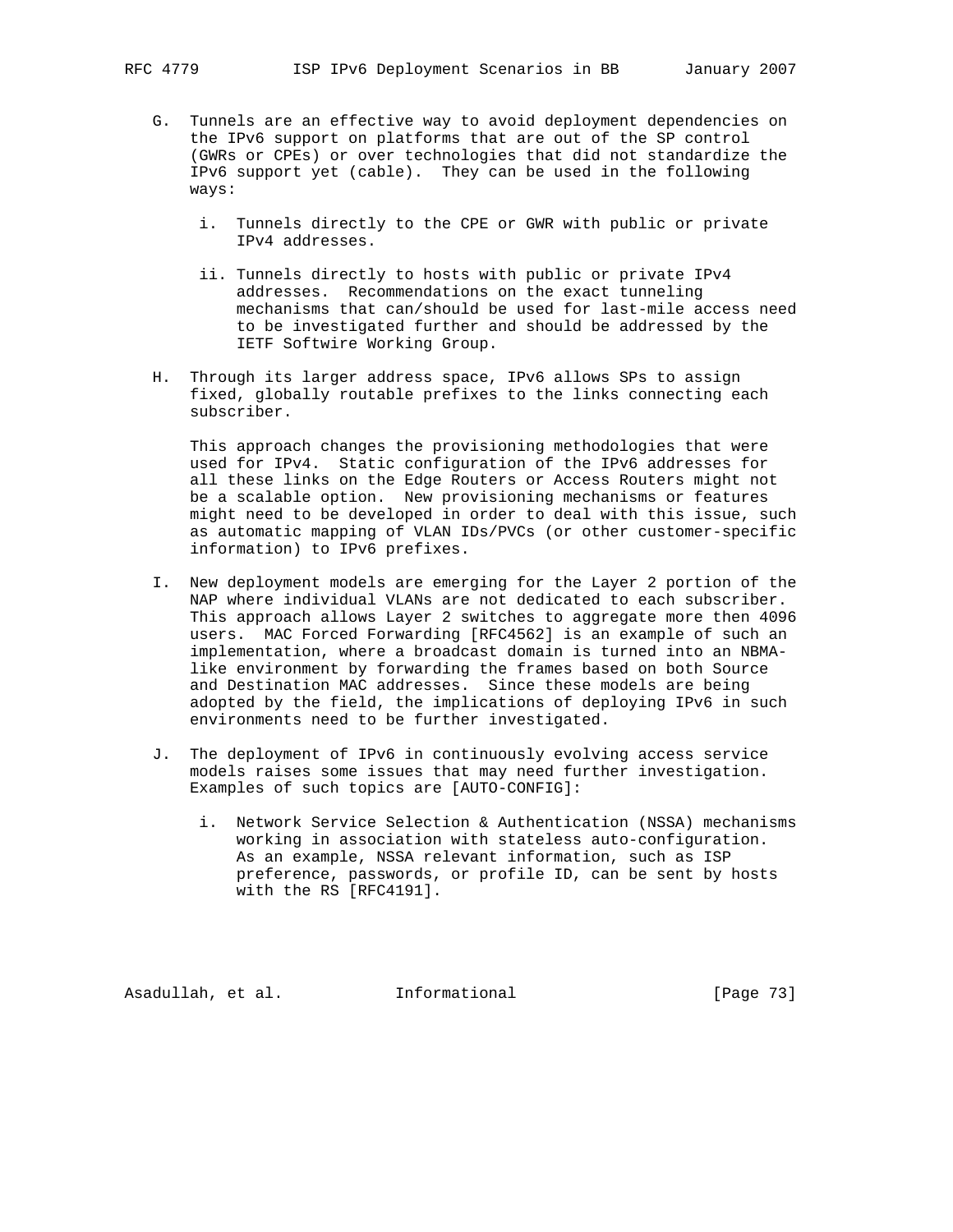ii. Providing additional information in Router Advertisements to help access nodes with prefix selection in multi-ISP/ multi-homed environments.

 Solutions to some of these topics range from making a media access capable of supporting native IPv6 (cable) to improving operational aspects of native IPv6 deployments.

11. Security Considerations

 Please refer to the individual "IPv6 Security Considerations" technology sections for details.

12. Acknowledgements

 We would like to thank Brian Carpenter, Patrick Grossetete, Toerless Eckert, Madhu Sudan, Shannon McFarland, Benoit Lourdelet, and Fred Baker for their valuable comments. The authors would like to acknowledge the structure and information guidance provided by the work of Mickles, et al., on "Transition Scenarios for ISP Networks" [ISP-CASES].

- 13. References
- 13.1. Normative References
	- [RFC1918] Rekhter, Y., Moskowitz, R., Karrenberg, D., Groot, G., and E. Lear, "Address Allocation for Private Internets", BCP 5, RFC 1918, February 1996. [RFC2080] Malkin, G. and R. Minnear, "RIPng for IPv6", RFC 2080, January 1997. [RFC2364] Gross, G., Kaycee, M., Lin, A., Malis, A., and J. Stephens, "PPP Over AAL5", RFC 2364, July 1998. [RFC2461] Narten, T., Nordmark, E., and W. Simpson, "Neighbor Discovery for IP Version 6 (IPv6)", RFC 2461, December 1998. [RFC2462] Thomson, S. and T. Narten, "IPv6 Stateless Address Autoconfiguration", RFC 2462, December 1998. [RFC2473] Conta, A. and S. Deering, "Generic Packet Tunneling in IPv6 Specification", RFC 2473, December 1998.

Asadullah, et al. Informational [Page 74]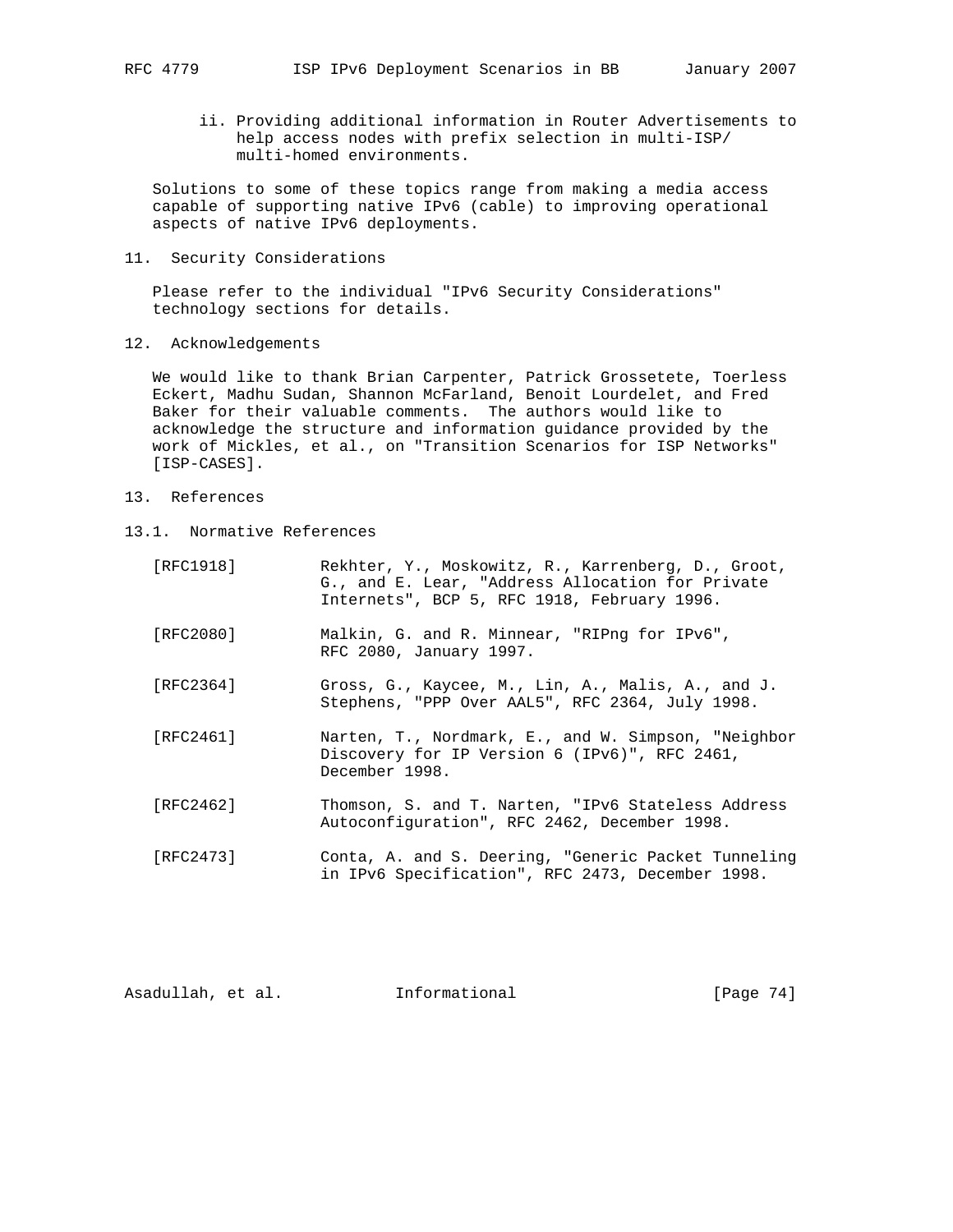| RFC 4779  | ISP IPv6 Deployment Scenarios in BB<br>January 2007                                                                                                                 |
|-----------|---------------------------------------------------------------------------------------------------------------------------------------------------------------------|
| [RFC2516] | Mamakos, L., Lidl, K., Evarts, J., Carrel, D.,<br>Simone, D., and R. Wheeler, "A Method for<br>Transmitting PPP Over Ethernet (PPPoE)", RFC 2516,<br>February 1999. |
| [RFC2529] | Carpenter, B. and C. Jung, "Transmission of IPv6<br>over IPv4 Domains without Explicit Tunnels",<br>RFC 2529, March 1999.                                           |
| [RFC2661] | Townsley, W., Valencia, A., Rubens, A., Pall, G.,<br>Zorn, G., and B. Palter, "Layer Two Tunneling<br>Protocol "L2TP"", RFC 2661, August 1999.                      |
| [RFC2740] | Coltun, R., Ferguson, D., and J. Moy, "OSPF for<br>IPv6", RFC 2740, December 1999.                                                                                  |
| [RFC2784] | Farinacci, D., Li, T., Hanks, S., Meyer, D., and P.<br>Traina, "Generic Routing Encapsulation (GRE)",<br>RFC 2784, March 2000.                                      |
| [RFC3041] | Narten, T. and R. Draves, "Privacy Extensions for<br>Stateless Address Autoconfiguration in IPv6",<br>RFC 3041, January 2001.                                       |
| [RFC3053] | Durand, A., Fasano, P., Guardini, I., and D. Lento,<br>"IPv6 Tunnel Broker", RFC 3053, January 2001.                                                                |
| [RFC3056] | Carpenter, B. and K. Moore, "Connection of IPv6<br>Domains via IPv4 Clouds", RFC 3056, February 2001.                                                               |
| [RFC3177] | IAB and IESG, "IAB/IESG Recommendations on IPv6<br>Address Allocations to Sites", RFC 3177,<br>September 2001.                                                      |
| [RFC3180] | Meyer, D. and P. Lothberg, "GLOP Addressing in<br>233/8", BCP 53, RFC 3180, September 2001.                                                                         |
| [RFC3315] | Droms, R., Bound, J., Volz, B., Lemon, T., Perkins,<br>C., and M. Carney, "Dynamic Host Configuration<br>Protocol for IPv6 (DHCPv6)", RFC 3315, July 2003.          |
| [RFC3618] | Fenner, B. and D. Meyer, "Multicast Source<br>Discovery Protocol (MSDP)", RFC 3618, October 2003.                                                                   |
| [RFC3704] | Baker, F. and P. Savola, "Ingress Filtering for<br>Multihomed Networks", BCP 84, RFC 3704, March 2004.                                                              |

| [Page 75]<br>Informational<br>Asadullah, et al. |  |  |
|-------------------------------------------------|--|--|
|-------------------------------------------------|--|--|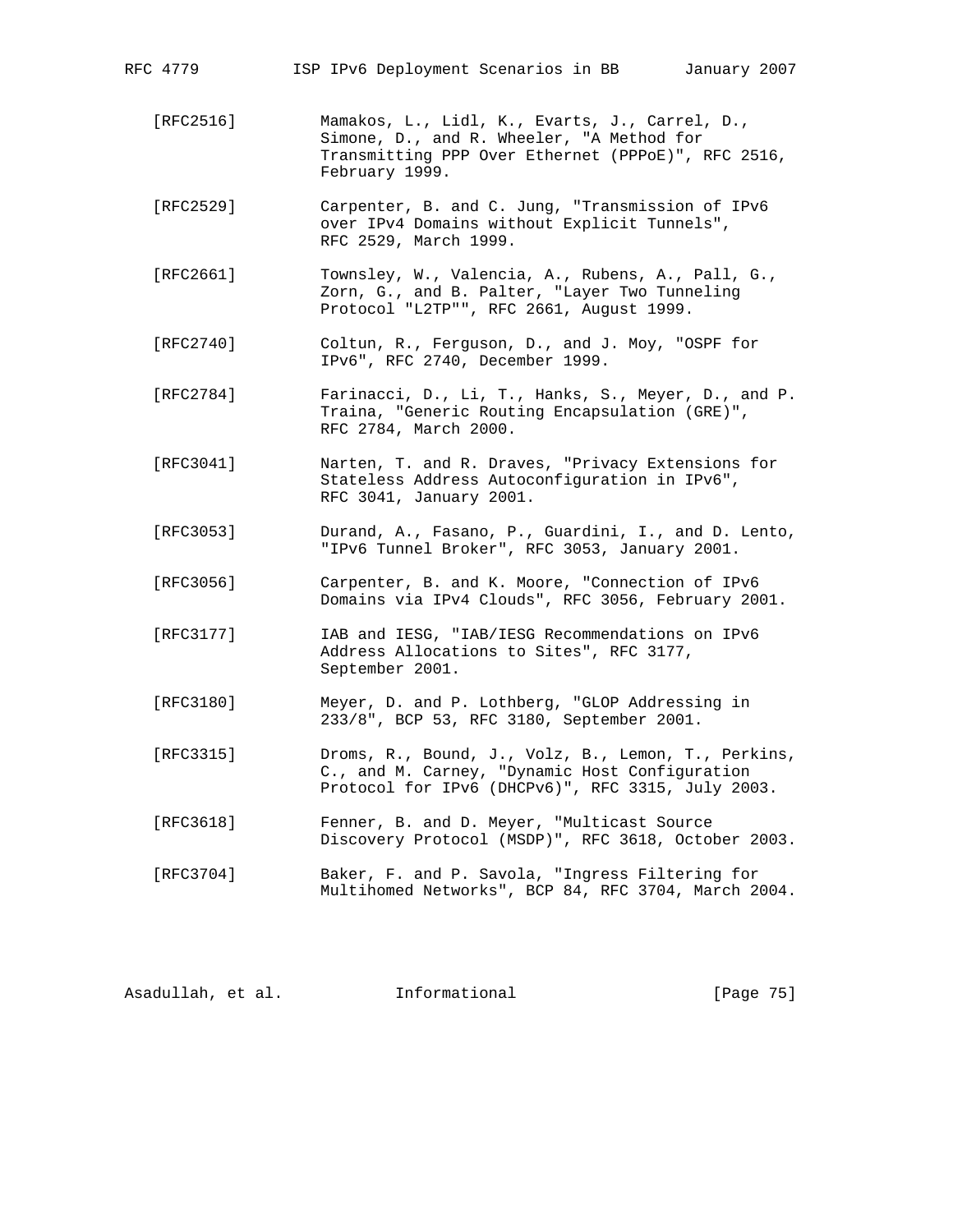| RFC 4779                     | ISP IPv6 Deployment Scenarios in BB<br>January 2007                                                                                                            |
|------------------------------|----------------------------------------------------------------------------------------------------------------------------------------------------------------|
| [RFC3736]                    | Droms, R., "Stateless Dynamic Host Configuration<br>Protocol (DHCP) Service for IPv6", RFC 3736,<br>April 2004.                                                |
| [RFC3904]                    | Huitema, C., Austein, R., Satapati, S., and R. van<br>der Pol, "Evaluation of IPv6 Transition Mechanisms<br>for Unmanaged Networks", RFC 3904, September 2004. |
| [RFC3931]                    | Lau, J., Townsley, M., and I. Goyret, "Layer Two<br>Tunneling Protocol - Version 3 (L2TPv3)", RFC 3931,<br>March 2005.                                         |
| [RFC4001]                    | Daniele, M., Haberman, B., Routhier, S., and J.<br>Schoenwaelder, "Textual Conventions for Internet<br>Network Addresses", RFC 4001, February 2005.            |
| [RFC4029]                    | Lind, M., Ksinant, V., Park, S., Baudot, A., and P.<br>Savola, "Scenarios and Analysis for Introducing<br>IPv6 into ISP Networks", RFC 4029, March 2005.       |
| [RFC4191]                    | Draves, R. and D. Thaler, "Default Router<br>Preferences and More-Specific Routes", RFC 4191,<br>November 2005.                                                |
| [RFC4213]                    | Nordmark, E. and R. Gilligan, "Basic Transition<br>Mechanisms for IPv6 Hosts and Routers", RFC 4213,<br>October 2005.                                          |
| [RFC4214]                    | Templin, F., Gleeson, T., Talwar, M., and D.<br>Thaler, "Intra-Site Automatic Tunnel Addressing<br>Protocol (ISATAP)", RFC 4214, October 2005.                 |
| [RFC4380]                    | Huitema, C., "Teredo: Tunneling IPv6 over UDP<br>through Network Address Translations (NATs)",<br>RFC 4380, February 2006.                                     |
| 13.2. Informative References |                                                                                                                                                                |
| [6PE]                        | De Clercq, J., Ooms, D., Prevost, S., and F. Le<br>Faucheur, "Connecting IPv6 Islands across IPv4                                                              |

 [AUTO-CONFIG] Wen, H., Zhu, X., Jiang, Y., and R. Yan, "The deployment of IPv6 stateless auto-configuration in access network", 8th International Conference on

Telecommunications, ConTEL 2005, June 2005.

Clouds with BGP", Work in Progress, December 2006.

Asadullah, et al. 1nformational 1999 [Page 76]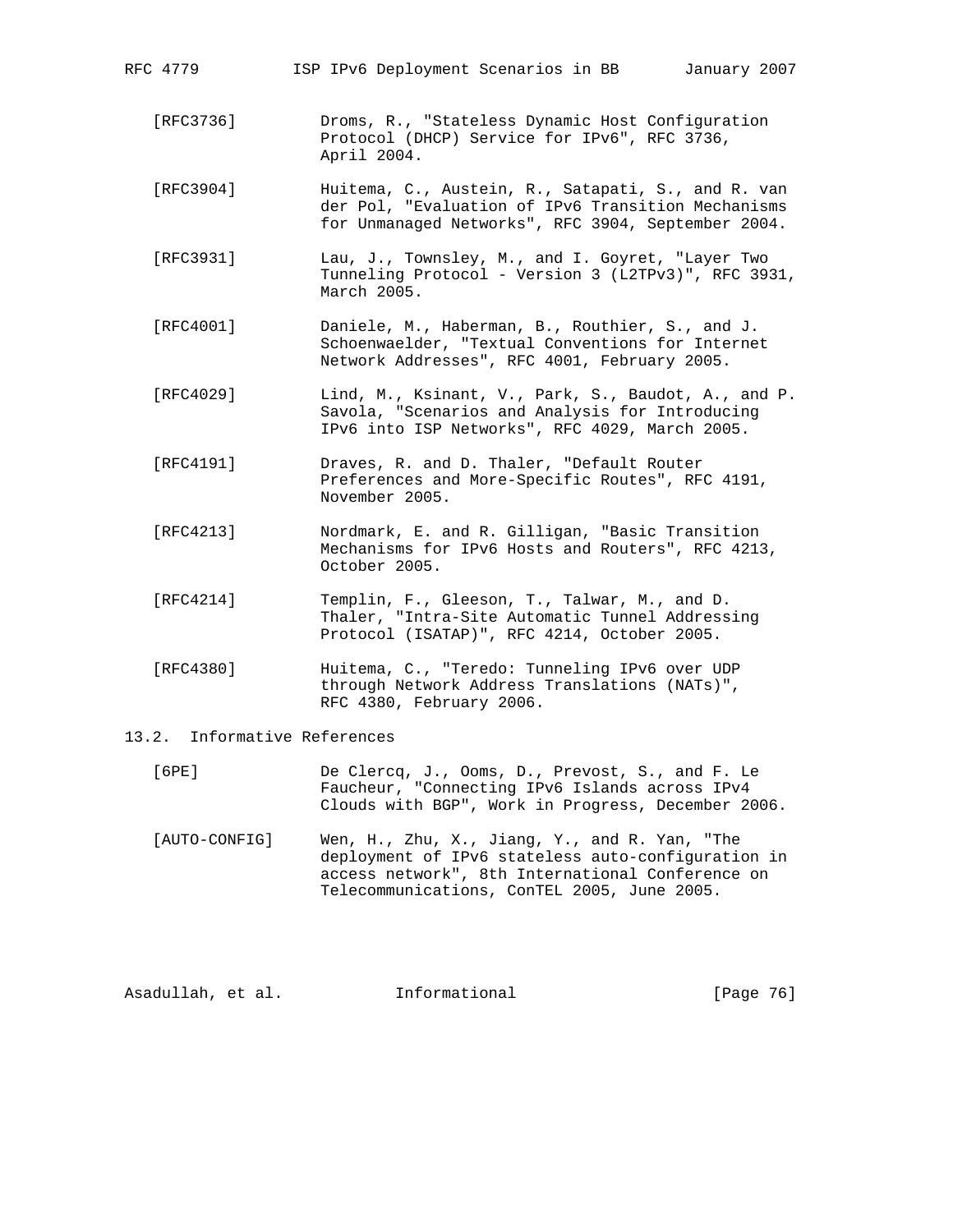RFC 4779 ISP IPv6 Deployment Scenarios in BB January 2007

- [BSR] Bhaskar, N., Gall, A., Lingard, J., and S. Venaas, "Bootstrap Router (BSR) Mechanism for PIM", Work in Progress, June 2006.
- [DOCSIS3.0-OSSI] CableLabs, CL., "DOCSIS 3.0 OSSI Specification(CM- SP-OSSIv3.0-D02-060504)", May 2006.
- [DOCSIS3.0-Reqs] Droms, R., Durand, A., Kharbanda, D., and J-F. Mule, "DOCSIS 3.0 Requirements for IPv6 Support", Work in Progress, March 2006.
- [DynamicTunnel] Palet, J., Diaz, M., and P. Savola, "Analysis of IPv6 Tunnel End-point Discovery Mechanisms", Work in Progress, January 2005.
- [IEEE80211i] IEEE, "IEEE Standards for Information Technology: Part 11: Wireless LAN Medium Access Control (MAC) and Physical Layer (PHY) specifications, Amendment 6: Medium Access Control (MAC) Security Enhancements", July 2004.
- [IEEE8021X] IEEE, "IEEE Standards for Local and Metropolitan Area Networks: Port based Network Access Control, IEEE Std 802.1X-2001", June 2001.
- [IPv6-Multicast] Savola, P., "IPv6 Multicast Deployment Issues", Work in Progress, April 2004.
- [IPv6-Security] Convery, S. and D. Miller, "IPv6 and IPv4 Threat Comparison and Best-Practice Evaluation", March 2004.
- [ISISv6] Hopps, C., "Routing IPv6 with IS-IS", Work in Progress, October 2005.
- [ISP-CASES] Mickles, C., "Transition Scenarios for ISP Networks", Work in Progress, September 2002.
- [Protocol41] Palet, J., Olvera, C., and D. Fernandez, "Forwarding Protocol 41 in NAT Boxes", Work in Progress, October 2003.
- [RF-Interface] CableLabs, CL., "DOCSIS 2.0(CM-SP-RFIv2.0-I10- 051209)", December 2005.
- [RFC4562] Melsen, T. and S. Blake, "MAC-Forced Forwarding: A Method for Subscriber Separation on an Ethernet Access Network", RFC 4562, June 2006.

Asadullah, et al. Informational [Page 77]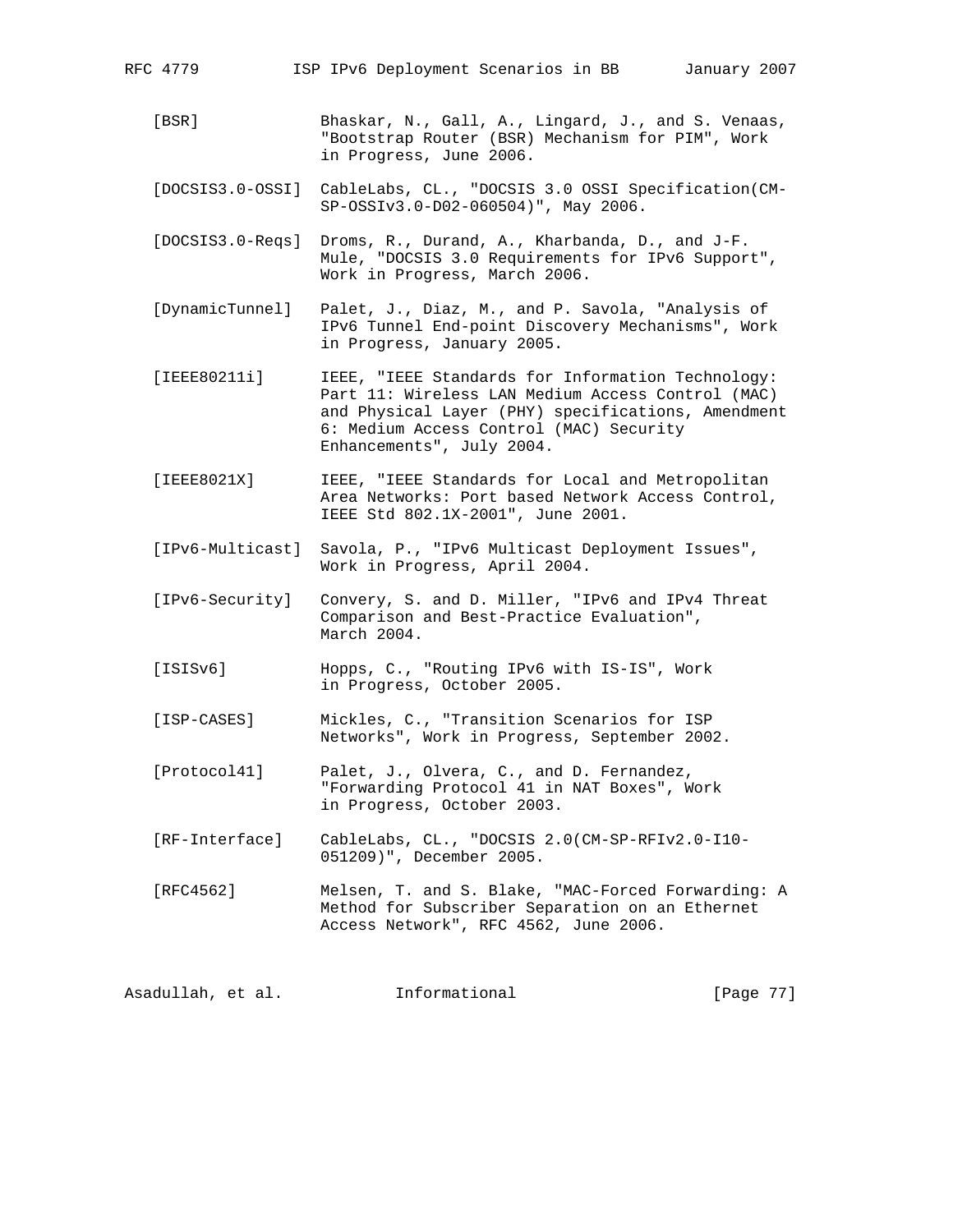[v6tc] Palet, J., Nielsent, K., Parent, F., Durand, A., Suryanarayanan, R., and P. Savola, "Goals for Tunneling Configuration", Work in Progress, August 2005.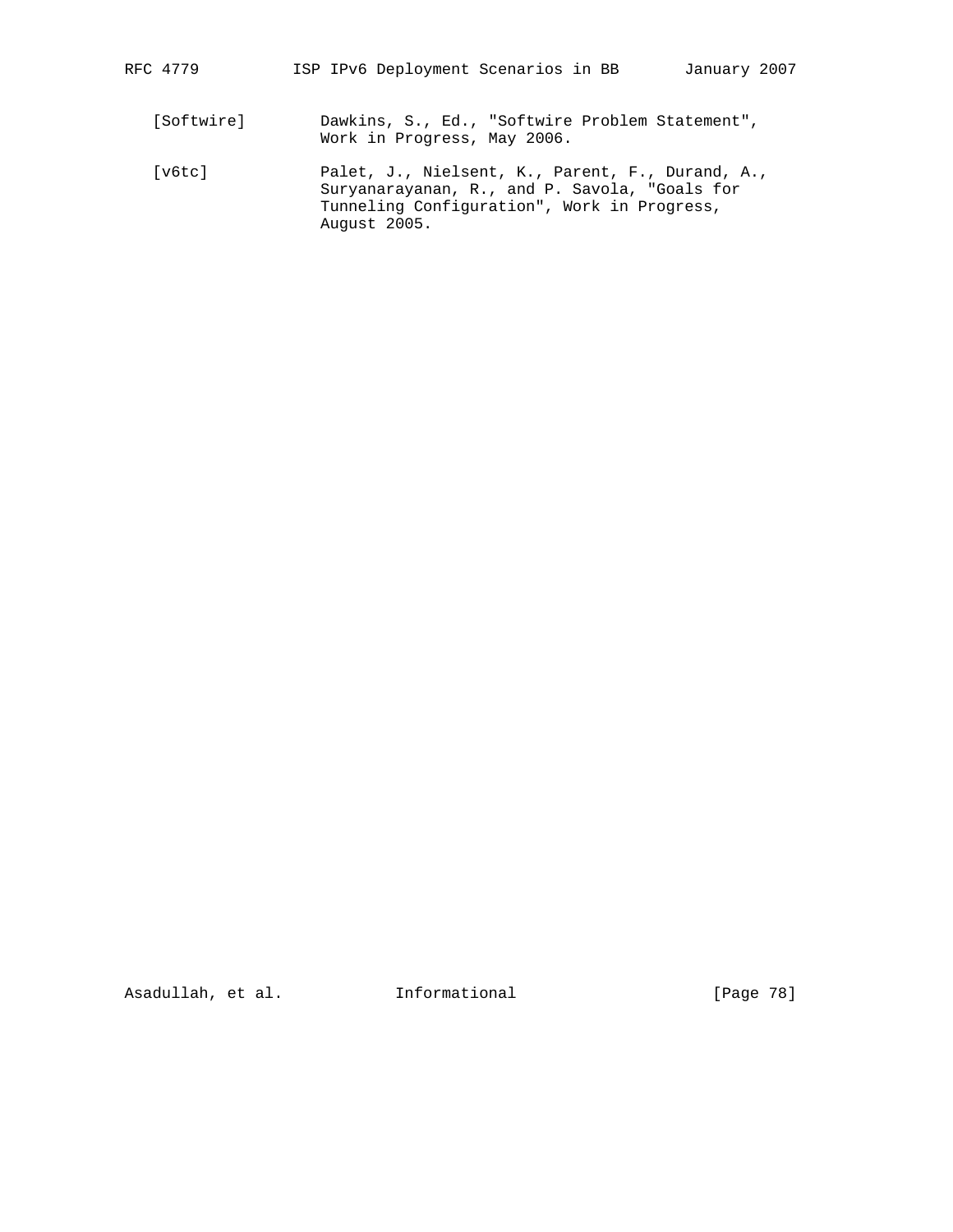Authors' Addresses Salman Asadullah Cisco Systems 170 West Tasman Drive San Jose, CA 95134 USA Phone: 408 526 8982 EMail: sasad@cisco.com Adeel Ahmed Cisco Systems 2200 East President George Bush Turnpike Richardson, TX 75082 USA Phone: 469 255 4122 EMail: adahmed@cisco.com Ciprian Popoviciu Cisco Systems 7025-6 Kit Creek Road Research Triangle Park, NC 27709 USA Phone: 919 392 3723 EMail: cpopovic@cisco.com Pekka Savola CSC - Scientific Computing Ltd. Espoo Finland EMail: psavola@funet.fi

Asadullah, et al. 1nformational [Page 79]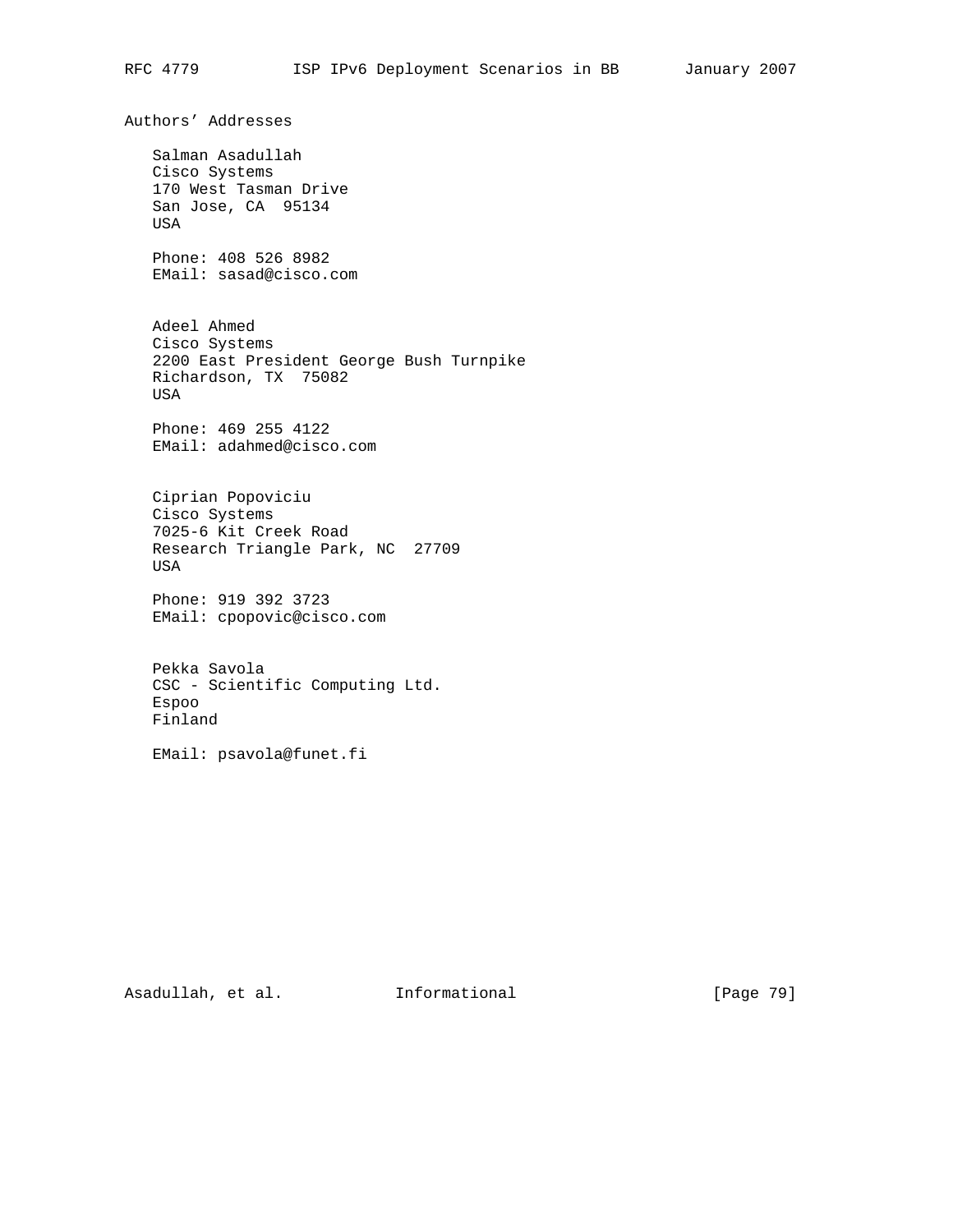Jordi Palet Martinez Consulintel San Jose Artesano, 1 Alcobendas, Madrid E-28108 Spain Phone: +34 91 151 81 99

EMail: jordi.palet@consulintel.es

Asadullah, et al. 1nformational [Page 80]